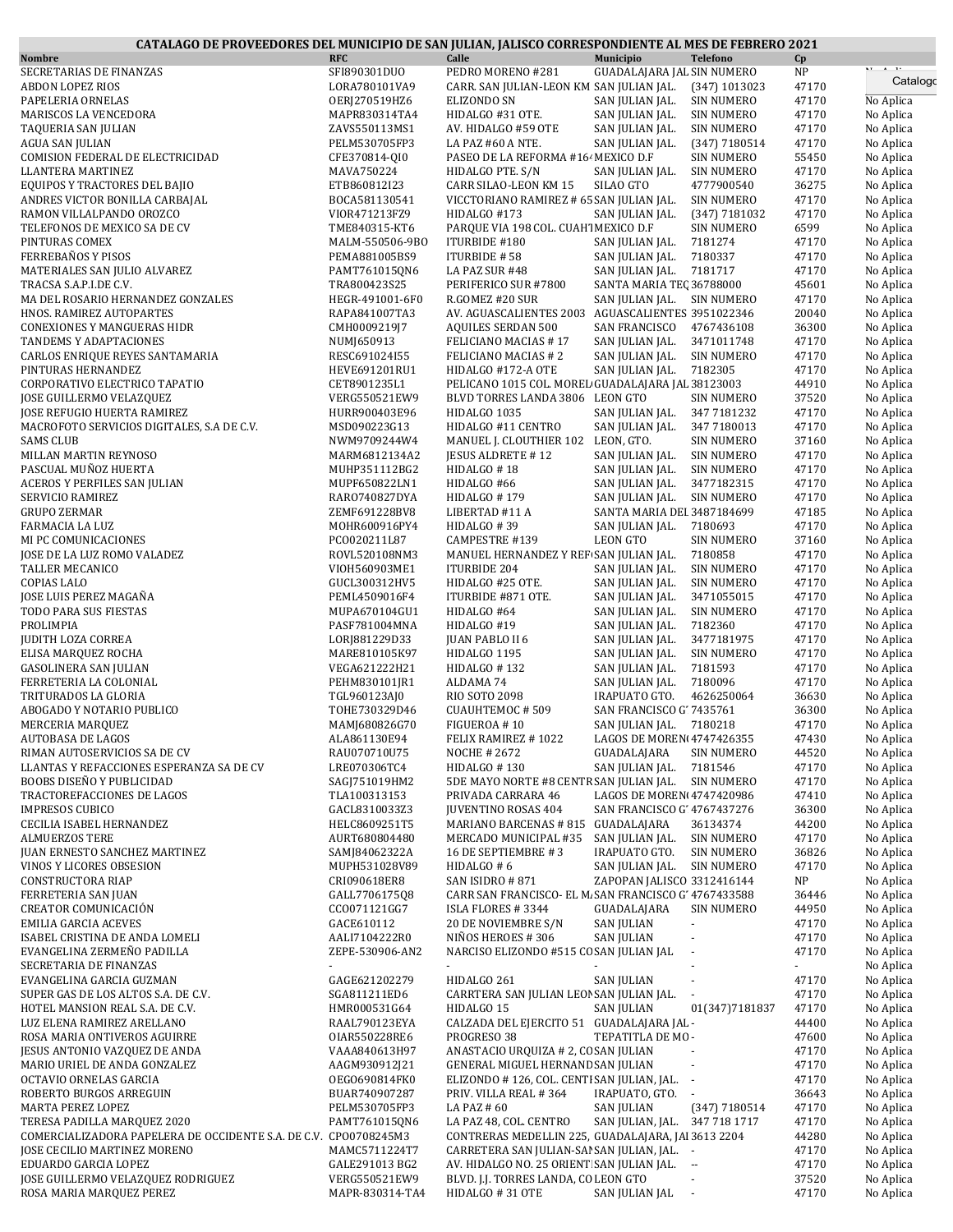QUALITAS COMPAÑIA DE SEGUROS, S.A.B. DE C.V. QCS-931209-G49 HIDALGO # 5 PTE SAN JULIAN JAL - 47170 No Aplica COMERCIALIZADORA FLOVA S.A. DE C.V. CFL060224MW3 INDEPENDENCIA # 599 ATOTONILCO EL ALTO 013919170534 47750 No Aplica SALVADOR REYNOSO ZUÑIGA **REZSTADO REZSTADO E REZSTADO E A COL. CENTRO** SAN JULIAN, JAL. - 47170 No Aplica SUPER FARMACIA DE AHUCATLAN SA DE CV SFA9708014P3 ITURBIDE 16-2 RIO VERDE, SLP - 79610 No Aplica MA. DE LA LUZ RAMIREZ PACHECO RAPM7107061F6 BLVD. JOSEFA ORTIZ DE DON SAN FRANCISCO DE 476 746 6043 36300 No Aplica ENRIQUE VILLEGAS BECERRA VIBE831120AI0 HIDALGO 68 A, COL. CENTRO SAN JULIAN, JAL. 01 347 718 0975 47170 No Aplica MARIA DEL SOCORRO ZAMUDIO VALADEZ ZAVS550113MS1 HIDALGO # 59, COL. CENTRO SAN JULIAN, JAL. - 47170 No Aplica ALEJANDRO PADILLA PADILLA PAPA6704218R6 HIDALGO # 88, COL. CENTRO SAN JULIAN, JAL. - 47170 No Aplica ASELA LOZANO LOZANO LALA3912064D5 CARRETERA ATOTONILCO-S/ RANCHO LA FINCA 013481074528 47185 No Aplica JOSE DE JESUS SANCHEZ GARCIA SAGJ751019HM2 5 DE MAYO 8, COL. CENTRO SAN JULIAN JAL. - 47170 No Aplica FRANCISCO PADILLA SAINZ **PASF781004MNA HIDALGO # 19, COL. CENTRO SAN JULIAN, JAL. -** 47170 No Aplica BRIAN DE JESUS VILLALPANDO HERNANDEZ VIHB930911DI5 HIDALGO # 180, COL. CENTR\ SAN JULIAN, JAL. - 47170 No Aplica RICARDO CONCEPCION SUAREZ SUAREZ SUSR600403R31 HIDALGO # 5, COL. CENTRO SAN JULIAN, JAL. 395 788 8846 47170 No Aplica FRANSISCO TORRES GARCIA TOGF-710307-4U3 REFORMA S/N PTE SAN JULIAN JAL. - 47170 No Aplica AURORIAN S.A. DE C.V **AURIOO128NN3** ALTANEDA 16 COL. NAPOLES MEXICO D.F. 01-800-63-2668-03810 No Aplica GUILLERMO MUÑOZ GUZMAN NA MUGG740128MT2 IGANCIO ZARAGOZA # 219, C SAN JULIAN, JAL. - 47170 No Aplica ERASMO AZPEITIA REYNA **ALEMANIA ALEMANIA # 58, COL. LOMA ISAN JULIAN**, JAL. 347 105 8478 47170 No Aplica RADIOMOVIL DIPSA S.A. DE C.V. CONTRADING A ROBALDO RELAGO ZURICH # 245 EDIF TEL MEXICO DF 25813700 11529 No Aplica OFFICE DEPOT DE MEXICO S.A. DE C.V. CODM950324V2A JUAN SALVADOR AGRAZ 101, CUAJIMALPA, DF - 05300 No Aplica 7-ELEVEVEN MEXICO S.A. DE C.V. SEM980701STA AV. MUNICH 195-B, COL. CUAUTEMOC SAN NICOLAS DE LAS G 0181 8158 0711 66450 No Aplica MIGUEL DE JESUS ESPARZA PARTIDA FARTIO EL ENTRO EL ENTROLO EL ENTROLOGO EL EL ENTRO GUADALAJARA JALENTZA EL EN ROBERTO MONTOYA ASCENCIO **MOAR670210GZ9** HIDALGO # 109, COL. CENTR\ SAN JULIAN, JAL. - 47170 No Aplica ALICIA PEREZ RAMIREZ **PERAGEOS PERAG80517TP6** ITUBIDE ESQ. ONOFRE GARC SAN JULIAN, JAL. 347 718 2039 47170 No Aplica JOSE REFUGIO GONZALEZ ANGULO GOAR750704-8B6 LA PAZ # 382, COL. CENTRO SAN JULIAN, JAL. 347 718 1463 47170 No Aplica EDMUNDO SOTO MONTES SOME690217568 CARRILLO PUERTO 68, COL. CENTRO AMECA, JAL. - 46600 No Aplica JORGE LUIS HERNANDEZ HERNANDEZ HEHJ811214K27 CAMINO A RANCHO LA LOMA # 14 B SAN IGNACIO CERRO- 47190 No Aplica JUAN CARLOS HERNANDEZ DIAZ **HEDJ771007659** PROLONGACION ITURBIDE S, SAN JULIAN, JAL. 01 347 718 0631 47170 No Aplica GERMAN VAZQUEZ FRANCO VAFG730320775 PRIV. RAYMUNDO DAVALOS : SAN JULIAN, JAL. 347 718 0927 47170 No Aplica CIRILO DE JESUS VILLALPANDO RAMIREZ VIRC860218SM4 HIDALGO # 1050, COL. CENTI SAN JULIAN, JAL. - 47170 No Aplica DOLORES RAMIRO BAUTISTA ESPINO BAED840415GHA JOSE MARIA MORELOS # 34, COL. CENTRO SAN JULIAN, JAL. - 47170 No Aplica JORGE ISRAEL TORRES LOZA TOLJ770616IX2 - SAN JULIAN, JAL. 3957857622 47170 No Aplica NUEVA WAL MART DE MEXICO S. DE R.L. DE C.V NWM9709244W4 NEXTENGO 78, COL. SANTA CDF - 02770 No Aplica JUAN NUÑEZ MORENO NUM SANTA NUMJ650913-QH3 FELICIANO MACIAS # 17-B N SAN JULIAN JAL 3471011748 47170 No Aplica MARTIN BRIZUELA ARELLANO **BIRM630405** REFORMA S/N, COL. CENTRO SAN JULIAN, JAL. - 47170 No Aplica MIGUEL GARCIA MARQUEZ **GAMM591214TR7** HIDALGO # 177, COL. CENTR<sup>,</sup> SAN JULIAN, JAL. 01 347 718 1983 47170 No Aplica VICTOR HUGO DE ANDA MORALES **ARMY810522340** GENERAL MIGUEL HERNAND SAN JULIAN, JAL. - 47170 No Aplica FUNDACION TELETON MEXICO A.C. **FTM981104540** AVENIDA GUSTAVO BAZ PRA ESTADO DE MEXIC 53.21.22.23 54010 No Aplica ALEJANDRO FRANCO MORENO FAMATEO FAMA750810M95 GENERAL RAMIREZ #22 SAN MIGUEL EL AI - 47140 No Aplica JORGE LUIS MARQUEZ PADILLA MAPJ720209K25 BLV. DIAZ ORDAZ # 755 SAN JUAN DE LOS LAGO 013957850006 - No Aplica JESUS ALONSO GOMEZ LOPEZ GOLJ8011198K3 DR. FIGUEROA # 18, COL. CENTRO SAN JULIAN, JAL. - 47170 No Aplica JUAN BECERRA ZAVALA BEZJ751111FT6 EMILIO CARRANZA # 138 COL. CENTRO PONCITLAN, JAL. 01 391 921 3191 45950 No Aplica MARTINEZ GUERRA OLIVIA MAGO770803 PALOS COLORADOS S/N SAN JULIAN JAL - 47170 No Aplica MARIA EUGENIA AGUILAR FLORES **AGFM751115** LIC. ANACLETO GONZALEZ # SAN JULIAN, JAL. - 47170 No Aplica RIGOBERTO CABRERA CRUZ CACR-400722 FL9 FXCO. I. MADERO #212 ZONA SAN FRANCISCO D. 4767432424 36300 No Aplica GIZMO, S.A. DE C.V. San De C.V. GIZ971023434 FAUSTO LEON # 109 OTE ZOI SAN FRANCISCO DEL SOCIONALE RI - 36300 No Aplica OSCAR RAMIREZ RAMIREZ CONSULSE AND RARO-740827-DYA HIDALGO OTE. #159 SAN JULIAN - 47170 No Aplica MIGUEL EDUARDO PEREZ HERNANDEZ PEHM830101JR1 ALDAMA # 74 OTE, COL. CEN SAN JULIAN 347 718 0019 47170 No Aplica DIONICIO SALAZAR HERNANDEZ SAHD760327L95 CENTURION # 40, TALA, JAL. - 45300 No Aplica NOE GONZALEZ ESPINOZA **Subject COENE** GOEN800623FQ1 AV. GOB. MEDINA ASCENCIO ARANDAS, JAL. 348 784 4614 47180 No Aplica JOSE LUIS MARTINEZ VILLALPANDO MAVL561016 ZARAGOZA OTE 58 SAN JULIAN, JAL. - 47170 No Aplica JUAN CARLOS HERNANDEZ AGUILERA HEAJ700309TW6 FELIX CERVANTES # 1057, RI TLAQUEPAQUE, JA - 45520 No Aplica EFRAIN HERNANDEZ VILLALPANDO **HEVE691201RU1** HIDALGO # 204, COL. CENTR\ SAN JULIAN, JAL. 01 347 718 2305 47170 No Aplica JOSE FRANCISCO HERNANDEZ REYNOSO HERF-700916-1I2 LA PAZ # 46 C SAN JULIAN JAL. - 47170 No Aplica X-OR SYSTEM SA DE SV NORTHCA AND THE SAME COLON # 209 INT. 501 GUADALAJARA, JAI- 44100 No Aplica AUTOBUSES DE LA PIEDAD S.A. DE C.V API6609273E0 BLVD. LA LUZ # 2011 COL. LA LEON GTO - 47170 No Aplica NOVOGAS GUADALAJARA VALLARTA S.A. DE C.V. NGV020911DH3 AV. VALLARTA 5455-B GUADALAJARA, JAL.- 45030 No Aplica OSCAR MIGUEL MARTINEZ **MAOSE ALLE ACCESS AND SELVET A SECUL DE SECULIE E DOMIN** SAN FRANCISCO DE RI - 36300 No Aplica LAGOS AUTOCAMIONES, S.A. DE C.V. 
<br>
LAU900911DV8
BLVD. FELIX RAMIREZ RENTI LAGOS DE MORENO, 2006 1770 No Aplica MARTHA MARQUEZ LOZANO **MALM5505069B0** ITURBIDE # 180, COL CENTR SAN JULIAN, JAL. 347 718 1274 47170 No Aplica ALFREDO PEREZ MARQUEZ **PEMAS81005BS9 ITURBIDE # 58, COL. CENTR**C SAN JULIAN, JAL. 7180337-1122 47170 No Aplica LAURA EUGENIA RUBIO CASTILLO RUCL350306CX7 CARRETERA PANAMERICANA KM3+990 COL S/C SILAO GTO. - 36100 No Aplica JOSE MIGUEL MOJICA MUÑOZ MOMM 670405 KK7 FELICIANO MACIAS # 24 SAN JULIAN JAL. 718 19 70 47170 No Aplica FRANCISCO TORRES GARCIA TOGF7103074U3 REFORMA S/N, COL. CENTRO SAN JULIAN, JAL - 47170 No Aplica MIGUEL MOJICA LOPEZ MOLM803098V3 OBREGON #6 CENTRO SAN JULIAN JAL. - 47170 No Aplica ROLANDO RAMIREZ REYNOSO - - SAN JULIAN - 47170 No Aplica ANTONIO MUÑOZ PADILLA MUPA670104GU1 HIDALGO #64PTE SAN JULIAN - 47170 No Aplica LUIS ANTONIO RAMIREZ PADILLA RAPL 5409204E5 MANUEL HERNANDEZ #9-A SAN JULIAN JAL - 47170 No Aplica ERIKA GARCIA SOTO GASE-750127-KK0 AV.HIDALGO #33 SAN JULIAN JAL. - 47170 No Aplica GONZALEZ ESTRADA OSCAR LIZANDRO GOEO901019 - SAN JULIAN JAL. - 47170 No Aplica ALEJANDRO MARTINEZ MORALES MAMA830108G13 AV. HIDALGO # 181 OTE. SAN JULIAN JAL. - 47170 No Aplica NOEMI NAVARRO REYNOSO NARN-770413-BW5 20 DE NOVIEMBRE 290 SAN MIGUEL EL ALTO81934 47140 No Aplica MARCOS TORRES LOPEZ **TOLM651201QZ8** BLVD. SAN JUAN BOSCO # 32 LEON GTO - 37358 No Aplica JUAN JOSE VALLECILLO VAZQUEZ VAVJ790803 PEDRO MORENO # 36, COL. CENTRO SAN JULIAN, JAL. - 47170 No Aplica ANALI BECERRA VILLALPANDO BEVA920128FV6 ZARAGOZA # 36, COL. CENTR SAN JULIAN, JAL. - 47170 No Aplica PUBLICACIONES DE INFORMACION EXCLUSIVAS.A. DE C.V. PIE31205CL4 NOÑOS HEROES 1633 INT 30 GUADALAJARA JAL 013338125710 44190 No Aplica RO & JO COMERCIAL RAJ120215HN0 IGUALDAD 490 COL LA FEDERACION GUADALAJARA JAL3898 6307 44300 No Aplica GUIG630221IB4 BARTOLO HERNANDEZ # 66t TEPATITLAN DE M 013787822999 47600 No Aplica GRUPO FERRTERIA CALZADA SA DE CV GFC080612KG3 AV. LAZARO CARDENAS 799 . GUADALAJARA JAL - 45050 No Aplica VICTOR LUIGI LOPEZ RAMIREZ LORV-720510-CK6 ANA ROSA VELAZQUEZ 54 ARANDAS JAL. 784-4277 47180 No Aplica ALMA ANGELINA VEGA GRIJALVA VEGA621222H21 HIDALGO 132 SAN JULIAN JAL. - 47170 No Aplica PERIFONEO ZAZ - - SAN JULIAN JAL. 7180370 47170 No Aplica DANIEL PADILLA MORENO PAMD850923 6C7 ONOFRE GARCIA 678 SAN JULIAN JAL - 47170 No Aplica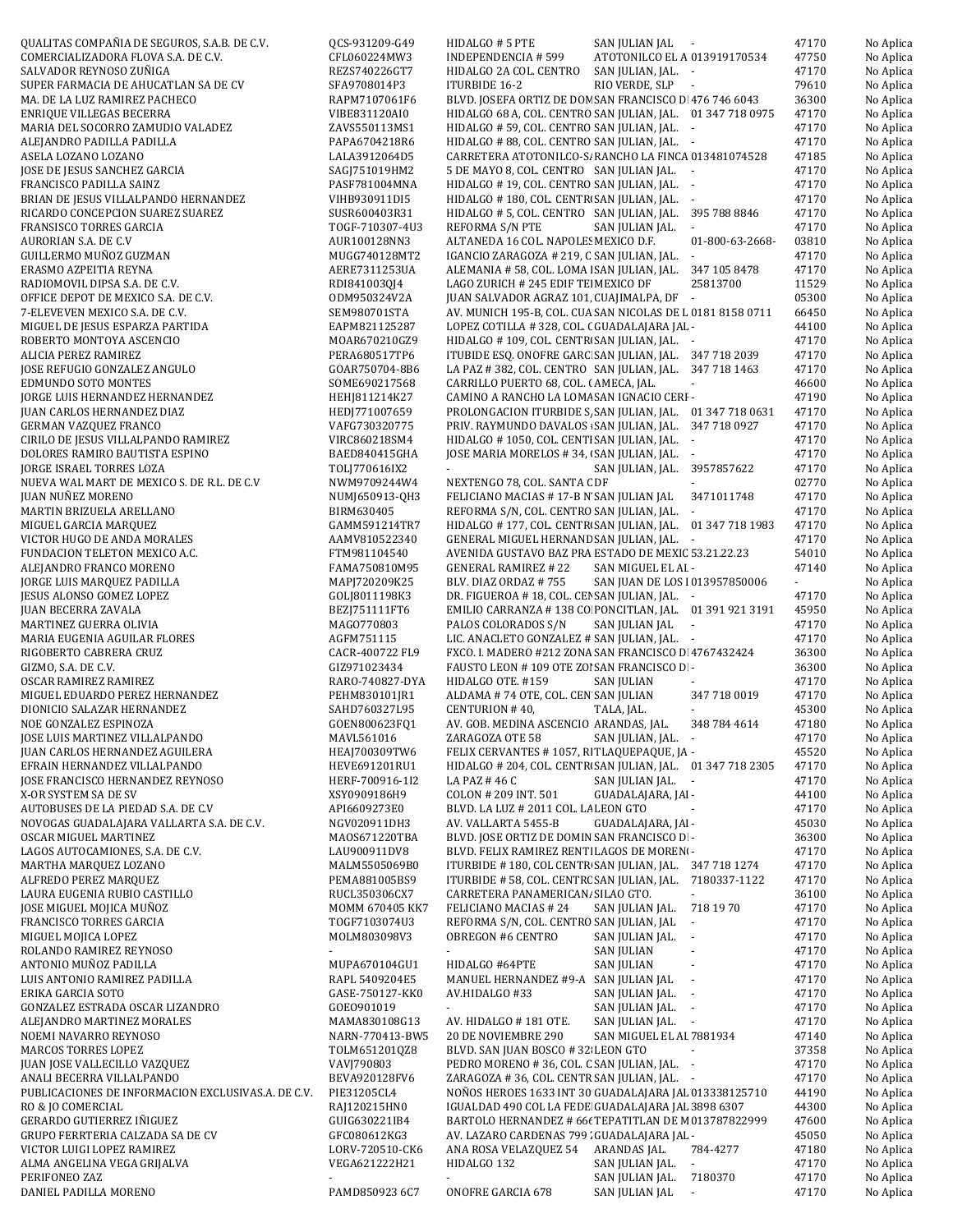| MARTHA ELENA JIMENEZ VAZQUEZ                                      | JIVM770323      | LAS CRUCITAS S/N, LOC. POZ SAN JULIAN, JAL. -                                                      | 47170 | No Aplica |
|-------------------------------------------------------------------|-----------------|----------------------------------------------------------------------------------------------------|-------|-----------|
| SERVICIO POSTAL MEXICANO                                          | SPM860820CF5    | TACUBA 1 COL. CENTRO DEL MEXICO D.F.                                                               | 06000 | No Aplica |
| LABORATORIO DE ANALISIS CLINICOS SAN FRANCISCO DE A: LAC950815HZ7 |                 | FRANCISCO I. MADERO 123 Z SAN FRANCISCO D -                                                        | 36300 | No Aplica |
| FERTILIZANTES Y AGROQUIMICOS DE ANDA SA DE CV                     | FAA990309DJ0    | RAMON PEREZ 1, COL. CENTI SAN JULIAN, JAL. -                                                       | 47170 | No Aplica |
| ESPERANZA GARCIA GUZMAN                                           | GAGE 600314 8R8 | AV. HIDALGO 3 268 OTE<br>7182276<br>SAN JULIAN JAL.                                                | 47170 | No Aplica |
| SERVICIO ESPAÑITA S.A. DE C.V.                                    | SES950922LC9    | KM 84 CARR A SAN LUIS POT TEPATITLAN<br>3787822581                                                 | 47600 | No Aplica |
| PRODUCTOS MEDICOS DEL BAJIO S.A. DE C.V.                          | MPB900314NP0    | LEON GTO<br>4777131728<br>HIDALGO 328 CENTRO                                                       | 37000 | No Aplica |
| ROGELIO MORALES HERNANDEZ                                         | MOHR60916PY4    | HIDALGO #49, COL. CENTRO SAN JULIAN, JAL. 347 718 0693                                             | 47170 | No Aplica |
| GRUPO DIAGNOSTICO MEDICO PROA S.A. DE C.V.                        | LMC741212JN6    | ZAPOPAN<br>AV. BEETHOVEN # 5502                                                                    |       | No Aplica |
| PATRICIA MARGARITA GONZALEZ SALAZAR                               | GOSP640611-526  | TAMAULIPAS 1293 COL SAN GUADALAJARA JAL 33 38246249                                                | 44260 | No Aplica |
| COCITEC MEXICANA S.A. DE C.V.                                     | CME961030V27    | PRONTON 9 COL. PARQUE IN NAUCALPAN EDO I-                                                          | 43370 | No Aplica |
| NANCY VERONICA VELA REYES                                         | VERN8501129I4   | <b>BOSQUES DE ASMARA 7</b><br>NEZAHUALCOYOTI-                                                      | 57170 | No Aplica |
| <b>CESAREO ERNESTO PEREZ MORALES</b>                              | PEMC-661104-7Q4 | TOMAS PADILLA NO.111<br>SAN FRANCISCO 476 7431697                                                  | 36300 | No Aplica |
| RAFAEL FRANCO FRANCO                                              |                 | GONZALEZ HERMOSILLO 49 TEPATITLAN<br>378 7821294                                                   | ÷.    |           |
|                                                                   | FAFR-680408-S88 |                                                                                                    |       | No Aplica |
| COMPACTOS DE LOS ALTOS S.A. DE C.V.                               | CAL-890719-JX1  | CARRETERA A LAGOS KM 2 SAN JUAN DE LOS I-                                                          | 47170 | No Aplica |
| JOSE JUAN HERNANDEZ HERRERA                                       | HEHJ670623J77   | PRIV. FRAY JOSE MA. BRUN 1 SAN JULIAN JAL. -                                                       | 47170 | No Aplica |
| LOURDES TORRES GUTIERREZ                                          | TOGL-740910-HA8 | ITURBIDE 91 OTE<br>SAN JULIAN JAL. -                                                               | 47170 | No Aplica |
| OFICINAS ESCOLARES S.A. DE C.V.                                   | 0ES0710055LA    | JULIAN CARRILLO 142 COL. C SAN JULIAN JAL. 477 637 98 00                                           | 37170 | No Aplica |
| CURSOS Y SEMINARIOS PARA MUNCIPIOS S.C.                           | CSM100909Q41    | AV. NIÑOS HEROES # 2987, II GUADALAJARA, JAI 33 3121 9860                                          | 44520 | No Aplica |
| CONSUMIBLES TEGNOLOGICOS SA DE CV                                 | CTE 081021 3A1  | LARRIATEGUI # 632 COL. GU. AGUASCALIENTES 01 499 994 0924                                          | 20069 | No Aplica |
| GLORIA ESTELA LOPEZ PADILLA                                       | LOPG-690920-AU8 | NARCISO ELIZONDO #129 N'SAN JULIAN JAL. 718224                                                     | 47170 | No Aplica |
| AGRICOLA LA BARCA S.A. DE C.V.                                    | ABA920210FV0    | CARRETERA LA BARCA-JAMA LA BARCA<br>013939352700                                                   | 47910 | No Aplica |
| TECNOCOM DEL BAJIO S.A. DE C.V.                                   | TBA1011128R0    | LIBERTAD 313<br>AGS. AGUASCALIEI -                                                                 | 20060 | No Aplica |
| COMERCIAL AUTOMOTRIZ DE LOS ALTOS SA DE CV                        | CAA8900203661   | ANACLETO GONZALEZ FLORI TEPATITLAN<br>013487833500                                                 | 47180 | No Aplica |
| <b>STEREN</b>                                                     | ESG810511HT6    | LOPEZ COSTILLA 51<br>GUADALAJARA<br>3336146419                                                     | 44100 | No Aplica |
| RUBEN FRANCISCO TORRECILLA DE LA CONCHA                           | TOCR561230SYO   | MARIANO JIMENEZ 88-A<br>TEPATITLAN<br>3787812104                                                   | 47600 | No Aplica |
| MARIA DEL REFUGIO VERDIN BECERRA                                  | VEBR-640703-BQ9 | 5 DE MAYO 42 SUR<br>SAN JULIAN JAL.<br>347 718 2578                                                | 47170 | No Aplica |
| EFRAIN ESTRADA LOPEZ                                              | EALE-561017-F15 | HIDALGO 25<br>SAN JULIAN JAL.                                                                      | 47170 | No Aplica |
| RODOLFO DE LOS SANTOS ORENDAIN DOMINGUEZ                          | 0EDR6010242C1   | TIZAPAN EL ALTO #30<br>TONALA, JAL.<br>33 3607-1031                                                | 45412 | No Aplica |
| TIRE EXPRESS S.A. DE C.V.                                         | TEX0208158V6    | CALLE LA ARENA 20 ZONA CI TEPATITLAN<br>013787154141                                               | 47600 | No Aplica |
| EXCLUSIVAS MAURA S.A DE C.V.                                      | EMA-850719-R65  | PRIV. MANUEL FLORES NO 2 SAN MIGUEL<br>347 7883985                                                 | 47140 | No Aplica |
| PAULINA SOLORZANO HERNANDEZ                                       | SOHP-921027-A29 | 5 DE MAYO 133 SUR<br>SAN JULIAN JAL.<br>7181517                                                    | 47170 | No Aplica |
| MAURICIO GAMA MARTINEZ                                            | GAMM851116      | POZOS AZULES S/N<br>SAN JULIAN, JAL.<br>$\mathcal{L}_{\mathcal{A}}$                                | 47170 | No Aplica |
|                                                                   |                 |                                                                                                    |       |           |
| DULCERIA DE LOS ALTOS SA DE CV                                    | DAL080818RR8    | CARR. LIBRAMIENTO PTE. 50 ARANDAS, JAL.<br>348 784 6222                                            | 47180 | No Aplica |
| PAPELERIA LA MARIPOSA S.A. DE C.V                                 | PMA850823178    | LEON GTO<br>477 716 5101<br>ALVARO OBREGON 111                                                     | 37000 | No Aplica |
| <b>GABRIEL ANAHUR TELLZ MARQUEZ</b>                               | TEMG810111869   | LEON, GTO<br>JUAREZ 1101<br>$\blacksquare$                                                         | 37380 | No Aplica |
| JOSE DE JESUS SOTO GOMEZ                                          | SOGF580217FW1   | HIDALGO # 575, COL. CENTR SAN JULIAN, JAL. -                                                       | 47170 | No Aplica |
| MARIA ELENA OLIVA CERDA                                           |                 | HIDALGO #118, COL CENTR(SAN JULIAN, JAL. 718 0629                                                  | 47170 | No Aplica |
| GRANOS Y FORRAJES SAN JULIAN, S.P.R. DE R.L.                      | GFS051122BT6    | KM 1.5 CARR. SAN JULIAN-LE SAN JULIAN, JAL. 347 718 0062                                           | 47170 | No Aplica |
| JAIME PADILLA SAINZ                                               | PASJ730709LZ9   | LA PAZ # 21, COL. CENTRO SAN JULIAN, JAL. -                                                        | 47170 | No Aplica |
| MARTHA LETICIA GONZALEZ GONZALEZ                                  | GOGM61100304Z6  | HIGINO GUTIERREZ #40, COI SAN JULIAN, JAL. -                                                       | 47170 | No Aplica |
| EFRAIN SILVA SOTO                                                 | SISF670721      | JULIO ALVAREZ # 36, COL. CE SAN JULIAN, JAL. -                                                     | 47170 | No Aplica |
| JULIAN SANDOVAL SANCHEZ                                           | SASJ59011014    | GUERRERO # 94, COL. CENTR SAN JULIAN, JAL. -                                                       | 47170 | No Aplica |
| ADRIANA RODRIGUEZ AREVALO                                         | ROAA700513LC7   | HUAYACAN #34, COL. CIUDA SAN JULIAN, JAL. -                                                        | 55120 | No Aplica |
| ORCAR RAMIREZ MORENO                                              | RAM068040115    | AV. CONSTITUYENTES 65 PT QUERETARO QUEF-                                                           | 76030 | No Aplica |
| OSCAR RAMIREZ MORENO                                              | RAM068040115    | AV. CONSTITUYENTES 65 PT QUERETARO QUEF -                                                          | 76030 | No Aplica |
| MARIA DE JESUS ORTEAGA LLAMAS                                     | OELJ691214      | MATAMOROS 159, COL. CENT SAN JULIAN, JAL. 3635 0055                                                | 45500 | No Aplica |
| EDUCAL, S.A. DE C.V.                                              | EDU8202178I3    | CEYLAN #450, COL. EUZKAD MEXICO DF.<br>53544000                                                    | 02660 | No Aplica |
| JOSE LUIS TORRES ESPINOZA                                         | TOEL-681219-TX7 | CRUSERO SAN JULIAN-SAN M SAN MIGUEL<br>3471054199                                                  | 47140 | No Aplica |
| RICARDO GARCIA RAMIREZ                                            | GARR8306174B7   | BLVD. RAMON MARTIN HUEF SAN JUAN DE LOS 1347 718 0001                                              | 47170 | No Aplica |
| HUGO GUTIERREZ CARRILLO                                           | GUCH7407041S4   | HIDALGO #15 INT. 11 COL. C SAN JULIAN JAL. 01 347 718 3103                                         | 47170 | No Aplica |
| DANIEL AZPEITIA GALLEGOS                                          |                 |                                                                                                    | 47170 |           |
|                                                                   | AEGD590102S10   | INDEPENDENCIA #4 COL. CE SAN JULIAN, JAL. -<br>MEZQUITAN #157, COL. CEN SAN JULIAN, JAL. 3631 7879 |       | No Aplica |
| GRUPO PAPELERO BETY, S.A. DE C.V.                                 | GPB040819FVA    |                                                                                                    | 44100 | No Aplica |
| JUAN PABLO PADILLA GUTIERREZ                                      | PAGJ 5901114160 | GRANJA SANTA ELENA S/N SAN JULIAN, JAL. -                                                          | 47170 | No Aplica |
| LECHE 19 DIECINUEVE HERMANOS, S.A. DE C.V.                        | LDD990210TE4    | CARRETERA FEDERAL 80 # 2 TEPATITLAN<br>01 378 715 4821                                             | 47170 | No Aplica |
| FORMACION INTEGRAL ADOLECENTE, A.C.                               | FIA010417794    | AV. PANAMERICANA EDIF. AI COYOACAN MEXIC 57160173                                                  | 04700 | No Aplica |
| <b>FUSION STORE SA DE CV</b>                                      | FST120201D12    | LADRON DE GUEVARA<br>GUADALAJARA, JAI 01 33 3647 9365                                              | 45040 | No Aplica |
| PABLO ENCARNACION CAMACHO TORRES                                  | CATP891006T61   | LIC. VERDAD # 10, COL. SAN   GUADALAJARA JAL -                                                     | 44360 | No Aplica |
| CARAMBOLA TOYS DE MEXICO SA DE CV                                 | CTM090910JB4    | CALLE 3 1319 A, ZONA INDU: GUADALAJARA, JAI -                                                      | 44940 | No Aplica |
| PATRICIA VILLANUEVA LOPEZ                                         |                 |                                                                                                    | ÷.    | No Aplica |
| JOSE MARQUEZ MUÑOZ                                                | MAMJ680823G70   | DR. FIGUEROA #10-A, COL. C SAN JULIAN, JAL. 347 718 0218                                           | 47170 | No Aplica |
| ADRIANA PADILLA SAINZ                                             | PASA8906043K0   | HIDALGO # 65, COL. CENTRO SAN JULIAN JAL. -                                                        | 47170 | No Aplica |
| TERESA DE JESUS ALCALA TAMAYO                                     | AATT690218850   | BLVD. JUVENTINO ROSAS # 9 SAN FRANCISCO, G 476 744 5399                                            | 36300 | No Aplica |
| MIGUEL ANGEL CABRERA ROJAS                                        | CARM710929MYO   | HIDALGO #1775, COL. CENTI SAN JULIAN, JAL. 347 105 7601                                            | 47170 | No Aplica |
| SERVICIO RAMIREZ DE TEPATITLAN, S.A. DE C.V.                      | SRT9305283W5    | CARRETERA FEDERAL 80<br>TEPATITLAN, JAL. -                                                         | 47600 | No Aplica |
| I JESUS MUÑOZ MUÑOZ                                               | MUMJ66010       | JESUS ALDRETE #13, COL. CI SAN JULIAN JAL. -                                                       | 47170 | No Aplica |
| RAMON CABRERA VALADEZ                                             | CAVR540501446   | 20 DE NOVIEMBRE NO. 23<br>SAN JULIAN JAL                                                           | 47170 | No Aplica |
| JUAN PABLO MUÑOZ GUZMAN                                           | MUGJ751015M82   | ZARAGOZA #31, COL. CENTR SAN JULIAN<br>347 718 1892                                                | 47170 | No Aplica |
| FERNANDO CARLOS CORTÉS ACEVES                                     | COAF741016NE2   | LAGO DE CUITZEO # 8, COL. I LA PIEDAD, MICH. 352 106 3805                                          | 59375 | No Aplica |
| GRUPO BOTANERO ALTEÑO, SA DE CV                                   | GBA001004DI9    | RANCHO LOS COYOTES<br>ARANDAS                                                                      | 47180 | No Aplica |
| ABEL MANCERA GONZALEZ                                             | MAGA7102108Y5   | ESPARZA #136, COL. CENTRI TEPATITLAN DE M378 781 2427                                              | 47600 | No Aplica |
| GONZALO GONZALEZ GOMEZ                                            | GOGG630721R13   | AV. MANUEL GOMEZ MORIN TEPATITLAN E MC -                                                           | 47640 | No Aplica |
| IMPRENTA GARCIA, S.A. DE C.V.                                     | IGA971208AY4    | PROL. JOSEFA ORTIZ DE DOM SAN FRANCISCO D 476 743 0974                                             | 36310 | No Aplica |
|                                                                   |                 |                                                                                                    |       |           |
| ENRIQUE HERNANDEZ PADILLA                                         | HEPE711003MU1   | JOSE CLEMENTE OROZCO #1 TEPATITLAN DE M378 78 2 7133                                               | 47670 | No Aplica |
| RICARDO MENDOZA MACIAS                                            | MEMR690329D72   | ZARAGOZA 164<br>SAN JULIAN, JAL -                                                                  | 47170 | No Aplica |
| ADELAIDA ALEJANDRE MARTINEZ                                       | AEMA530323RU7   | AYOTLAN, JAL.<br>CONSTITUCION #7<br>356 5681200                                                    | 47940 | No Aplica |
| JESUS PALOMINO RIVAS                                              | PARJ510225ER6   | LOPEZ COTILLA #328 L 52 GUADALAJARA JAL 3586 5536                                                  | 44100 | No Aplica |
| RICARDO ERNESTO MUÑOZ LOPEZ                                       | MULR7602167N9   | HIDALGO # 607. COL. CENTR SAN JULIAN JAL                                                           | 47170 | No Aplica |
| OSCAR EFRAIN GONZALEZ PADILLA                                     | GOP0710725UM7   | SAN FRANCISCO D 476 743 0294<br>NICOLAS BRAVO #516                                                 | 36300 | No Aplica |
| ESTACION DE SERVICIO MAXIPISTA TAPATL SA DE CV                    | ESM971111MW6    | AUTOPISTA ZAPOTLANEJO ZAPOTLANEJO JAL -                                                            | 45430 | No Aplica |
| FIFENCI VALDEZ MENA                                               | VAMG8205151D0   | ABASOLO #16, COL. CENTRO SAN JULIAN, JAL. -                                                        | 47170 | No Aplica |
| FIDENCIO VALDEZ MENA                                              | VAMG8205151D0   | ABASOLO # 16, COL. CENTRO SAN DIEGO DE ALE -                                                       | 47590 | No Aplica |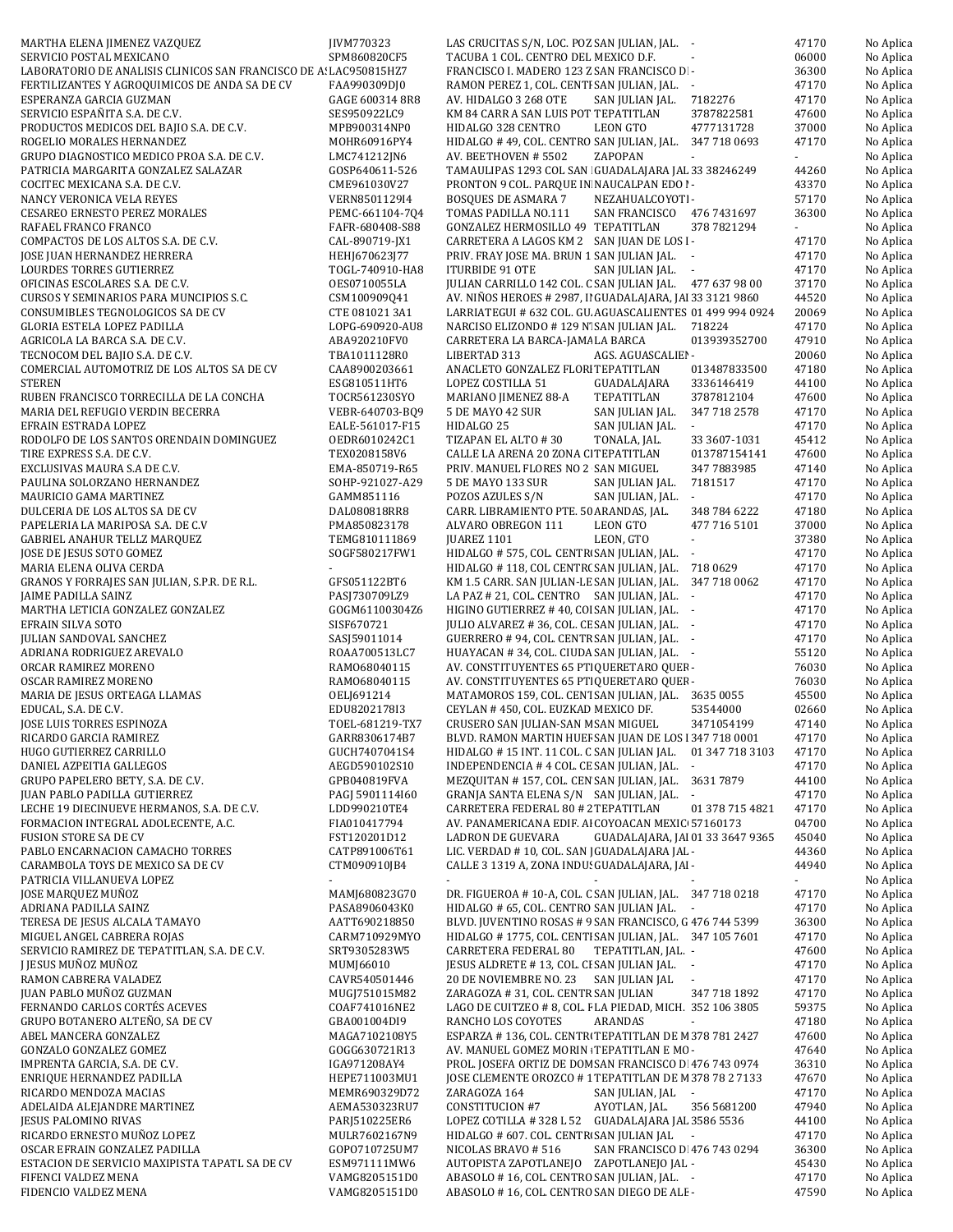| ANTONIA GOMEZ JIMENEZ                                           | GOJA581023TU4            | BELISARIO DOMINGUEZ # 5, SAN JUAN DE LOS 101 395 785 5901         | 47000                       | No Aplica |
|-----------------------------------------------------------------|--------------------------|-------------------------------------------------------------------|-----------------------------|-----------|
| PROMOTORES AGRICOLAS, S.A. DE C.V.                              | PAG920217NM2             | BLVD. PASEO SOLIDARIDAD : IRAPUATO GTO 462 6263443                | 36630                       | No Aplica |
| FARMACIA GUADALAJARA, S.A. DE C.V.                              | FGU830930PD3             | EN. DIAZ DE LEON 261<br>GUADALAJARA, JAI -                        | 44600                       | No Aplica |
| SERVICIO SANTO NIÑO, SA DE CV                                   | SSN00004063R5            | CARR. LAGOS DE MORENO- G VALLE DE GPE                             | 47380                       | No Aplica |
| ESTACION JH, S.A. DE C.V.                                       | EJH 0503034L3            | CARRETERA SAN MIGUEL SA SAN MIGUEL EL AI 347 788 4510             | 47143                       | No Aplica |
| HECTOR VILLALPANDO OROZCO                                       | VIOH560903ME1            | ITURBIDE #1086<br>SAN JULIAN, JAL. -                              | 47170                       | No Aplica |
| CRETOMEX S.A. DE C.V.                                           | CRE021008BG6             | CHAPUTELPEC No. 312 1er P LEON GTO                                | 37320                       | No Aplica |
| COMPUTACION ADMINISTRATIVA Y DISEÑO S.A. DE C.V.                | CAD891013QP0             | SAN JULIAN, JAL. 81 81 305 305<br>5 DE MAYO # 1338 PTE            | 64000                       | No Aplica |
| JAVIER MUÑOZ GONZALEZ                                           | MUGJ600525499            | GUERRERO # 126, COL. CENT SAN JULIAN JAL<br>347 718 0213          | 47170                       | No Aplica |
| HELIODORO JIMENEZ PADILLA                                       | JIPH741022H50            | AV. PENSADOR MEXICANO # SAN MIGUEL EL AI 788 1340                 | $\mathcal{L}_{\mathcal{A}}$ | No Aplica |
| BRENDA ELIZABETH PADILLA SOTELO                                 | PASB 791209 KT2          | JOSE HERRERA Nº 401 COL S. SN FRANSISCO DEI 014767445613          | 36350                       | No Aplica |
| FLAVIO JIMENEZ GONZALEZ                                         | JIGF660317HN6            | PRIV. DE GONZALEZ COSSIO : CHIHUAHUA, CHI. -                      | 31100                       | No Aplica |
| JOSE GUADALUPE MENDEZ MARTINEZ                                  | MEMG9101283K3            | HIDALGO #1517, COL. CENTI SAN JULIAN JAL. -                       | 47170                       | No Aplica |
| <b>JUAN CARLOS ANGEL VALLEJO</b>                                | AEV6506021T4             | MADERO 809<br>SAN JULIAN JAL. 477 716 2057                        | 47170                       | No Aplica |
| DR. JAVIER JIMENEZ OROZCO                                       | JI0J-661123-8K4          | HIDALGO 1455 PTE<br>SAN JULIAN JAL<br>$\mathcal{L}_{\mathcal{A}}$ | 47170                       | No Aplica |
| JOSE LUIS ARELLANO AGUILAR                                      | AEAL740510T92            | HERMANOS ALDAMA # 25, C LEON GTO                                  | 37490                       | No Aplica |
| JOSE JESUS MENA ALVAREZ                                         | MEAJ660812BU0            | SAN ANTONIO #6<br>SAN DIEGO DE ALE-                               | 47590                       | No Aplica |
| VIDRIOS Y MAS, S.A. DE C.V.                                     | VMA030331SV0             | CERRO PRIETO #307<br>LEON GTO<br>477 211 5050                     | 37240                       | No Aplica |
| SISTEMAS ARGU S.A DE C.V.                                       | SAR0703073XA             | SAN JUAN Nº 102 INT. 5 COL. LEON GTO.<br>477 211 14 09            | 37130                       | No Aplica |
| <b>JUVENAL RAMIREZ GUZMAN</b>                                   | RAGJ6812298Y6            | RAMIRO LOPEZ GARCIA # 54, SAN JULIAN<br>÷.                        | 47170                       | No Aplica |
| ASOCIACION GANADERA LOCAL DE SAN JULIAN JALISCO                 | AGL591122BA0             | MIGUEL HIDALGO #401, COL SAN JULIAN, JAL.<br>7060048              | 47170                       | No Aplica |
| JOSE MUÑOZ RAMIREZ                                              | MURJ730625F50            | HIDALGO #109, COL. CENTR SAN JULIAN JAL.<br>347 718 0349          | 47170                       | No Aplica |
| RADIO SHACK DE MEXICO S.A. DE C.V.                              | RSM920701EP2             | AV. JARDIN 245, COL. TLATIL AZCAPOTZALCO                          | 45030                       | No Aplica |
| ANDREA MONTSERRAT BECERRA VAZQUEZ                               |                          | PEDRO MORENO # 620, COL. GUADALAJARA<br>361 45971                 | 44100                       |           |
|                                                                 | BEVA9403179A5            |                                                                   |                             | No Aplica |
| MARCO ANTONIO ZERMEÑO LOPEZ                                     | ZELM8103265S6            | ALLENDE #150, COL. CENTR SAN JULIAN<br>347 718 0210<br>$\sim$     | 47170                       | No Aplica |
| JOSE ANTONIO VAZQUEZ DE ANDA                                    | VAAA840613H97            | ANASTACIO URQUIZA # 2, CC SAN JULIAN                              | 47170                       | No Aplica |
| ARTURO JUAREZ VAZQUEZ                                           | JUVA880629RE7            | LOPEZ COTILLA #332 LOC. 1 GUADALAJARA JAL 33 1039 5407            | 44100                       | No Aplica |
| UNION DE PORCICULTORES Y GANADEROS DE SAN JULIAN S(UPG790821SV3 |                          | CARRETERA SAN JULIAN-LE(SAN JULIAN JAL. 347 718 0117              | 47170                       | No Aplica |
| SERVICIO NIÑOS HEROES SA DE CV                                  | SNH480715A89             | AV. NIÑOS HEROES 41689 GUADALAJARA JAL -                          | 44190                       | No Aplica |
| SECRETARIA DE HACIENDA Y CREDITO PUBLICO                        |                          | ÷.                                                                | $\sim$                      | No Aplica |
| JOSE ANTONIO CASTAÑEDA DE LA ROSA                               | CARA 600627 RJ1          | VALLE DE LOS GIRASOLES 24 ZAPOPAN JALISCO -                       | 45138                       | No Aplica |
| PUBLITUR SOLARIS SIMPEI SA DE CV                                | PSS090227EU0             | AVENIDA DEL CHARRO #392 CIUDAD JUAREZ CI 656 227 6967             | 32340                       | No Aplica |
| JESUS SUAREZ SUAREZ                                             | SUSJ-690614 A97          | MORELOS 148<br>SAN MIGUEL EL AI 347 1018 256                      | 14140                       | No Aplica |
| HI-LEN,S DE RL. DE CV.                                          | HIL0605167Y7             | RIO BALSAS #1319 INT. A GUADALAJARA JAL 33 3838 8396              | 44430                       | No Aplica |
| WALDOS DOLAR MART DE MEXICO S DE RL CV                          | WDM9901126350            | PASEO CUCAPAH 16822<br>TIJUANA BAJA CAL -                         | 22210                       | No Aplica |
| ILUMINACION Y DISEÑO BL LIGHTING SA DE CV                       | IDB130109GJ0             | AZALEAS Nº 5890 COL LAS A ZAPOPAN JAL                             | 45080                       | No Aplica |
| ARTURO ABEL QUIÑONEZ AMEZQUITA                                  | QUAA5110082M1            | AV. HACIENDA 433 BURCRAT SAN LUIS POTOSI -                        | 78270                       | No Aplica |
| FRANCISCO ENRIQUE TORRES GOMEZ                                  | T0GF6408239W0            | COLON #360-A COL. CENTR( GUADALAJARA JAL 361300009                | 44100                       | No Aplica |
| ALTOS MODAS, S.A. de C.V.                                       | AMO-930713RT7            | 7883784<br>ANDRES LOZAO 163<br>SAM MIGUEL                         | 47174                       | No Aplica |
| OPERADORA Y SERVICIOS CAMINO VIEJO SA DE CV                     | OSC950718NY3             | CARRETERA SAN FRANCISCC SAN FRANCISCO -                           | 36300                       | No Aplica |
| CELINA MUÑOZ REYNOSO                                            | MURC6211131V1            | HIDALGO #575<br>SAN JULIAN<br>$\overline{\phantom{a}}$            | 47170                       | No Aplica |
| CESAR LUIS RAMIREZ CASILLAS                                     | RACC440524963            | SANTUARIO #11,<br>SAN MIEGUEL EL A-                               | 47140                       | No Aplica |
| GRUPO PARISINA S.A. DE C.V.                                     | GPA930101QI7             | AV. 20 DE NOVIEMBRE #42 SAN JULIAN JAL                            | 47170                       | No Aplica |
| COMERCIAL VILLA DE LEON, S.A. DE C.V.                           | CVL840528NT4             | JOSEFA ORTIZ DE DOMINGUE LEON GTO<br>477 714 4500                 | 37000                       | No Aplica |
| ENERGETICOS PLUS, S.A. DE C.V.                                  | EPL031124JV2             | ADOLFO B. HORN JR. #3490 TLAJUMLCO DE ZU -                        | 45640                       | No Aplica |
| ESTAFETA MEXICANA, S.A. DE C.V.                                 | EME880309SK5             | HAMBURGO # 213 PISO 14, C DISTRITO FEDERA -                       | 06600                       | No Aplica |
| REFACCIONARIA ZAPOTLAN, S.A. DE C.V.                            | RZA000712EA0             | AV. JALISCO #418<br>TEPATITLAN<br>3787813191                      | 47600                       | No Aplica |
| <b>CATARINO MARTINEZ MATA</b>                                   | MAMC531120KS1            | GRANADA Nº 137 COL ESPAÑ TEPATITLAN<br>3787823004                 | 47630                       | No Aplica |
| ANA MARIA LOCASCIO                                              | LOAN563275U5             | <b>GUARDERIA NACIONAL #33' ZAPOPAN JAL</b><br>159502667           | 4506                        | No Aplica |
| ASOCIACION GASOLINERA PIEDRAS NEGRAS, SA DE CV                  | AGP9809058A9             | CARR. SAN MIGUEL-VALLE D SAN MIGUEL EL AI -                       | 47140                       | No Aplica |
| MR CACHUCHA SA DE CV                                            | MCA011008393             | BLVD. GUZTAVO DIAZORDAZ SAN JUAN D LOS L. 3957258072              | $\sim$                      | No Aplica |
| JORGE ALBERTO NAVARRO PLASCENCIA                                |                          |                                                                   | ÷.                          | No Aplica |
| EL SALTO DE LAS PEÑAS S.A. DE C.V.                              | SPE920831BE5             | LIBRAMIENTO A TEPATITLA ZAPOTLANEJO                               | 45430                       | No Aplica |
| ESTACION DE SERVICIO GALERIAS S.A. DE C.V.                      | ESG090922JSA             | AV. LUDWING VAN BEETHOV ZAPOPAN                                   | 45030                       | No Aplica |
| CADENA COMERCIAL OXXO, S.A. DE C.V.                             | CC08605231N4             | <b>EDISON 1235</b><br>NUEVO LEON                                  | 64480                       | No Aplica |
| POMPILIO CESAR GONZALEZ ANAYA                                   | GOAP600904BI7            | MACIAS # 82-A<br>SAN MIGUEL EL AI 347 788 2711                    | 47140                       | No Aplica |
| COMBUSTIBLES DE ZAPOTLANEJO SA DE CV                            | CZA0908242T9             | AUTOPISTA GDL/ZAPOTLAN TONALA                                     | 45400                       | No Aplica |
| SERVICIO AUTOPISTA S.A. DE C.V.                                 | AA143369                 | CHAPULTEPEC #104 INT 3 E GUADALAJARA JAL -                        | 44160                       | No Aplica |
| JOSE ANTONIO PADILLA PEREZ                                      | PAPA530514BS1            | PEDRO MORENO # 25, COL. C SAN JULIAN, AJL. 347 718 0719           | 47170                       | No Aplica |
| EMPRESAS DEPORTIVAS UNIDAS SA DE CV                             | EDU9809229S4             | ALVARO OBREGON # 229, CO GUADALAJARA, JAI -                       | 44360                       | No Aplica |
| <b>JOSE MARTINEZ VAZQUEZ</b>                                    | MAVJ-660319-HT1          | GENERAL MIGUEL HERNAND SAN JULIAN JAL -                           | 47170                       | No Aplica |
| TOMAS VAZQUEZ RAMIREZ                                           | RAVT151221I12            | VIVENTE GUERRERO # 16 SU SAN JULIAN                               | 47170                       | No Aplica |
| ARMANDO RAMIREZ PADILLA                                         | RAPA741007THA            | LAS CRUSITAS S/N<br>SAN JULIAN, JAL. 347 105 5382                 | 47170                       | No Aplica |
| MARTIN MARTINEZ VAZQUEZ                                         | MAV630326                | VENUSTUANO CARRANZA 1 SAN JULIAN<br>$\sim$                        | 47170                       | No Aplica |
|                                                                 |                          |                                                                   |                             |           |
| RAMON RAMIREZ GUTIERREZ                                         | RAGR570131BE6            | HIDALGO #144, COL. CENTR SAN JULIAN, JAL. -                       | 47170                       | No Aplica |
| JUAN MANUEL CRUZ JORDAN                                         | CUJJ800125F92            | VICENTE GUERRERO #47, C(VALLE DE GUADAI -                         | 47381                       | No Aplica |
| ESPECIALISTAS EN ESPECTACULOS S.A. DE C.V.                      | EES1204048A8             | IGNACIO ZARAGOZA NTE. 19 MIXQUIAHUALA 01 738 72 50318             | 42700                       | No Aplica |
| HUGO RAFAEL CABRERA ORTINEZ                                     | CAOH671024T38            | APOYO DE LA COLINA NO 24. TLAQUEPAUE<br>3386-9819                 | 47170                       | No Aplica |
| JUAN CARLOS JUAREZ HERNANDEZ                                    | JUHJ940708JF8            | CERRO CUATE # 106, COL. CE LAGOS DE MORENO-                       | 47473                       | No Aplica |
| TUS ACCESORIOS                                                  | $\sim$                   | $\blacksquare$                                                    | $\sim$                      | No Aplica |
| LILIANA IÑIGUEZ ALVAREZ                                         | ILAL701206349            | GUADALUPE VITORIA #157 ZAPOTLANEJO, JAI -                         | 47170                       | No Aplica |
| JOSE DE JESUS OROZCO JIMENEZ                                    | 00JJ621225LN2            | <b>JESUS DELGADO #2</b><br>SAN MIGUEL EL AI -                     | 47140                       | No Aplica |
| HILDA HERNANDEZ REYNOSO                                         | <b>HERH550825IS</b>      | ITUBIDE #108, COL. CENTRC SAN JULIAN, JAL -                       | 47170                       | No Aplica |
| JORGE ARMANDO ORTIZ SANCHEZ                                     | 0ISJ7811211C1            | FRANCISCO I MADERO #12, (SAN JULIAN JAL 7180390                   | 47170                       | No Aplica |
| MARIA DE JESUS GONZALEZ PEREZ                                   | GOPJ581208396            | GENARO ALCALA # 23, COL. (SAN MIGUEL EL A 347 788 2844            | 47140                       | No Aplica |
| VIRGINIA MUÑOZ PADILLA                                          | MUPV6005311Q6            | HIDALGO # 8, COL. CENTRO SAN JULIAN, JAL. -                       | 47170                       | No Aplica |
| MULTISERVICIO LOS TRES POTROS, S.A. DE C.V.                     | MTP050805UW4             | CRUCERO SAN DIEGO LA UNI SAN DIEGO DE ALE-                        | 47590                       | No Aplica |
| MIGUEL ANGEL VALLEJO PLASCENCIA                                 | VAPM710218268            | CARR A LAGOS KM 6<br>SAN JUAN DE LOS 13957255344                  | 47000                       | No Aplica |
| SEGUROS PRIZA S.A. DE C.V.                                      | $\overline{\phantom{a}}$ | $\blacksquare$<br>÷.                                              | $\sim$                      | No Aplica |
| <b>FARMACIA SAN JOSE</b>                                        |                          |                                                                   |                             | No Aplica |
| ROSAURA GALVAN OLIVARES                                         | GAOR-870327-248          | RAMON LOPEZ VALARDE 108 LAGOS DE MOREN 4747 37 64 08              | 47450                       | No Aplica |
| IGNACIO MUÑOZ GALLEGOS                                          | MUGI721211PM0            | HIDALGO #374<br>SAN JULIAN, JAL. -                                | 47170                       | No Aplica |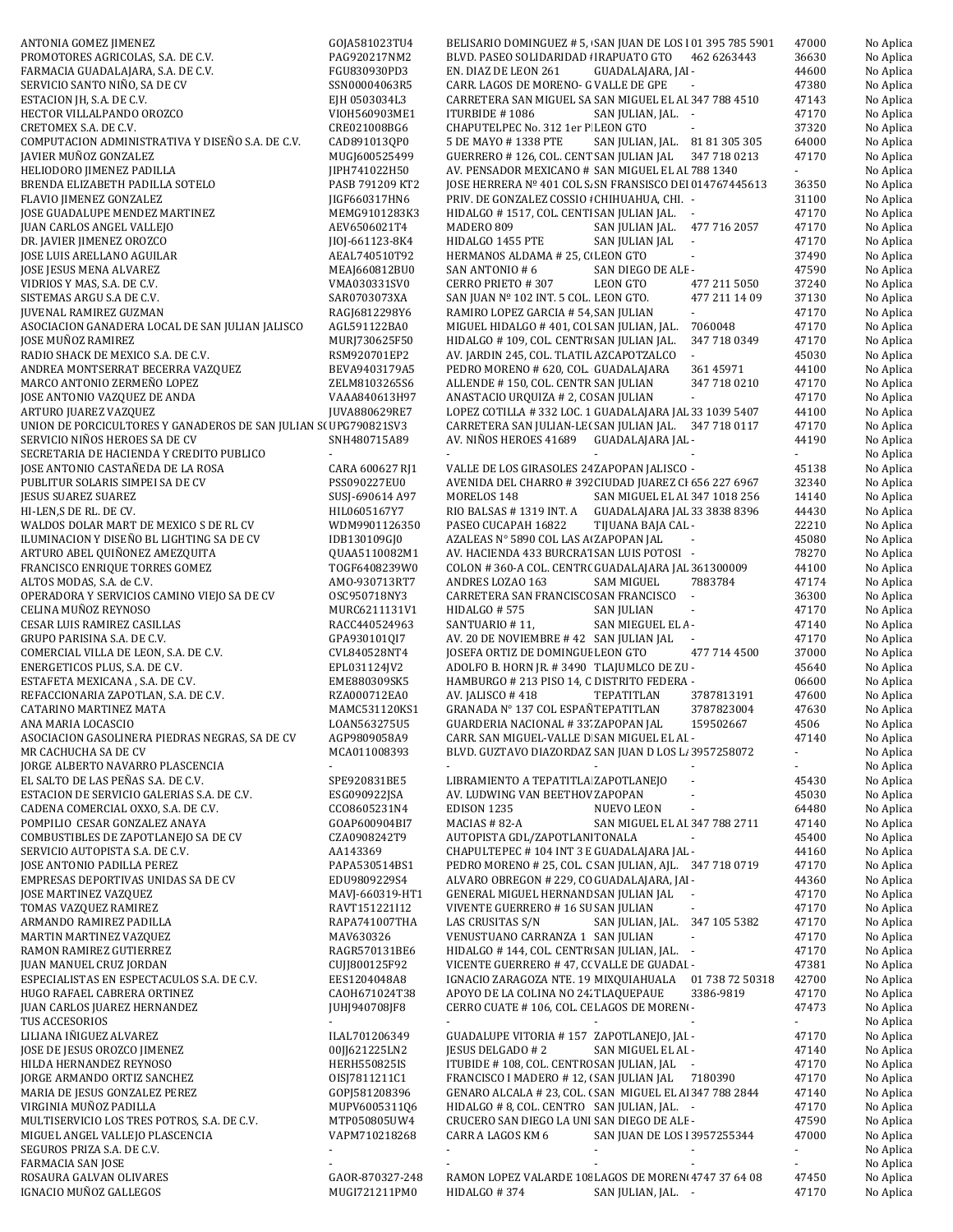| GEUSA DE OCCIDENTE S.A. DE C.V.                                                        | GOC841221BK0                    | AV. MARIANO OTERO # 911 GUADALAJARA, JAI 01 800 221 1210                                    |                               |                             | 44900          | No Aplica              |
|----------------------------------------------------------------------------------------|---------------------------------|---------------------------------------------------------------------------------------------|-------------------------------|-----------------------------|----------------|------------------------|
| SANATORIO DEL CARMEN DE JALOSTOTITLAN SA DE CV                                         | SCJ9110410U61                   | TAMARA #2 CENTRO                                                                            | JALOSTPTITLAN -               |                             | 47120          | No Aplica              |
| KONSTRUCTIVA FORMS, S.A. DE C.V.                                                       | KF0040609EA7                    | VALLE DE TOLUQUILLA # 27 ZAPOPAN                                                            |                               |                             | 45080          | No Aplica              |
| TRACTO FRENOS DE MANZANILLO S DE RL DE CV                                              | TFM110124EF6                    | SALVADOR LOPEZ CHAVEZ 1 GUADALAJARA, JAI-                                                   |                               |                             | 44430          | No Aplica              |
| JOSE PEDRO PEREZ VILLALPANDO                                                           | PEVP700428Q89                   | GRANJA EVA #102, COL. EL (LEON GTO.                                                         |                               | 477 761 5024<br>477 7129710 | 37550<br>37460 | No Aplica              |
| OFELIA RAMIREZ FERNANDEZ<br>JESUS ARTURO JIMENEZ                                       | RAF06604020P5<br>JIJE620401PE7  | INDEPENDENCIA #1221-1 LEON GTO<br>GOLFO DE CORTES 2960                                      | GUADALAJARA                   | $\overline{\phantom{a}}$    | 44690          | No Aplica<br>No Aplica |
| HUGO ENRIQUE HERNANDEZ CONTRERAS                                                       | HECH810608I17                   | CAMINO RANCHO LA MESITA SAN JULIAN JAL                                                      |                               | $\overline{\phantom{a}}$    | 47170          | No Aplica              |
| ESTACION GUADALUPE SA DE CV                                                            | EGU010925AVA                    | PINTORES 793                                                                                | ZAPOPAN JAL                   |                             | 45030          | No Aplica              |
| SISTEMA INTERMUNICIPAL DE MANEJO DE RESIDUOS ALTOS SIM080725DLA                        |                                 | JUAREZ #12, INT. 1 COL. CEN SAN IGNACIO CERI -                                              |                               |                             | 47190          | No Aplica              |
| REFRIGERACION JIMENGON SA DE CV                                                        | RIJ061003EB4                    | FRANCISCO I MADERO # 574 ARANDAS JAL                                                        |                               | 3487832700                  | 47183          | No Aplica              |
| LUIS FERNANDO SARAVIA ECHEVERRIA                                                       | SAEL770630FE7                   | ROMA #13 INT. 201, COL. JU MEXICO DF                                                        |                               | 43265479                    | 06600          | No Aplica              |
| CELIA DE JESUS ZARAGOZA MEZA                                                           | ZAMC820704969                   | RAMON GARCES # 513                                                                          | GUADALAJARA JAL -             |                             | 47170          | No Aplica              |
| ENRIQUE HERNANDEZ GOMEZ                                                                | HEGE7208301S5                   | SANTA MAGDALENA DI CAN(LEON GTO                                                             |                               | 4777176590                  | 37480          | No Aplica              |
| HERMELINDA MUÑOZ PADILLA                                                               | MUPH531028V89                   | HIDALGO #6                                                                                  | SAN JULIAN JAL                |                             | 47170          | No Aplica              |
| URBINA TORRES JOSE CLEMENTE<br>FANTASIAS MIGUEL S.A. DE C.V.                           | UITC600907EG8<br>FMI620208CG9   | DR. EMETERIO VALVERDE Y LEON                                                                |                               | 4777184686<br>4777132773    | 47170<br>47170 | No Aplica              |
| MARIA LIZ SANDRA JIMENEZ CASTELLANOS                                                   | JICL831126EA2                   | PORTAL BRAVO # 2, COL. CEI SAN JULIAN<br>JALOS-SAN MIGUEL KM 1.5 SAN MIGUEL EL AI 788 11 24 |                               |                             | 47140          | No Aplica<br>No Aplica |
| COMERCIALIZADORA CONUMI SA DE CV                                                       | CC0120703D59                    | JUAREZ $# 12$                                                                               | ZAPOPAN JAL                   | $\sim$                      | 45230          | No Aplica              |
| ALEJANDRA PEREZ GARCIA                                                                 | PEGA-810424-BNA                 | AV. HIDALGO NO. 266 OTE                                                                     | SAN JULIAN                    | 1782276                     | 47170          | No Aplica              |
| FERNANDO ANTONIO RAMOS BUELNA                                                          | RABF-500613-KK4                 | 5 DE MAYO SUR 22                                                                            | <b>SAN JULIAN</b>             | 7180495                     | 47170          | No Aplica              |
| FARMACIA GRUPO ARANZA SA DE CV                                                         | FGA130814SY3                    | HIDALGO OTE 11                                                                              | <b>SAN JULIAN</b>             |                             | 47170          | No Aplica              |
| COMERCIALIZADORA DE SERVICIOS PROFESIONALES BIRMA CSP121211IA0                         |                                 | SANCHEZ # 218                                                                               | <b>LEON GTO</b>               |                             | 37260          | No Aplica              |
| GRAPHIA DE LEON, S.A. DE C.V.                                                          | GLE900115RDA                    | PEDRO MORENO # 206, ZON/ LEON GTO                                                           |                               | 477 7141897                 | 37000          | No Aplica              |
| J. JESUS URTEAGA MUÑOZ                                                                 | UEMJ630422891                   | PASEO DEL MORAL #1115 LEON GTO.                                                             |                               | 477 6360077                 | 37160          | No Aplica              |
| MARIA DE LA LUZ GUZMAN CRUZ                                                            | GUCL3003112HV5                  | HIDALGO # 25 COL. CENTRO SAN JULIAN, JAL. -                                                 |                               |                             | 47170          | No Aplica              |
| EMILIANO VARGAS DIEGO<br>DESARROLLADORES ACDE S.A DE C.V.                              | VADE7502169E5<br>DAC-110718-79A | HIDALGO #99<br>TENOCHTITLAN No. 37 COL (JUCHIPALA, ZACAT 467 952 14 78                      | SAN JULIAN, JAL. 347 101 7709 |                             | 47170<br>99960 | No Aplica<br>No Aplica |
| <b>GILBERTO LOPEZ MARQUEZ</b>                                                          | LOMG610525QX8                   | MORELOS #42                                                                                 | SAN JULIAN JAL                | $\overline{\phantom{a}}$    | 47170          | No Aplica              |
| DECORACIONES MANUALES INTERNACIONALES, S.A. DE C.V. DMI940217MF7                       |                                 | EL TIGRE 2230                                                                               | ZAPOPAN JAL                   | 36331364                    | 45203          | No Aplica              |
| <b>ERNESTO PEREZ HERNANDEZ</b>                                                         | PEHE730324P54                   | ITURBIDE #168 COL CENTR(SAN JULIAN JAL                                                      |                               | 347 718 1934                | 47170          | No Aplica              |
| BADI EN LA CE PROMOCIONAL Y PUBLICITARIOS S.A. DE C.V. BEPO40719TB0                    |                                 | RAYON #591-A COL MODERN GUADALAJARA JAL 3825-5392                                           |                               |                             | 44190          | No Aplica              |
| ALFREDO MENDEZ BAZAN                                                                   | MEBA641123171                   | AV. FRANCISCO ZARCO 1016- OCOTLA, JAL.                                                      |                               | 01 392 925 6885             | 47810          | No Aplica              |
| JOSE DE JESUS PEREZ VAZQUEZ                                                            | PEVJ891008SB2                   | HIDALGO 1397                                                                                | SAN JULIAN, JAL               | $\blacksquare$              | 47170          | No Aplica              |
| BANCO AZTECA, S.A.                                                                     | BAI0205236YB                    | AV. FF CC DE RU FRIO # 419-. MEXICO DF                                                      |                               |                             | 9010           | No Aplica              |
| INVIESA INFORMACION VISIONARIA EMPRESARIAL S.A. DE C IIV130527IZA                      |                                 | MEXICALTANGO #1545-M -                                                                      |                               | 013338259064                | 44190          | No Aplica              |
| <b>FRUTAS Y VERDURAS ROBLES</b><br>JOSE GERMAN GUTIERREZ CORONO                        | ROPE 8006184E1<br>GUCG700501GA8 | SAN FELIPE #335<br>G. DE MENDIOLA 2682                                                      | GUADALAJARA JAL 16495703      |                             | 44200<br>44755 | No Aplica              |
| CENTRO REFACCIONARIO EL CANELO S.A. DE C.V.                                            | CRC030828CR6                    | CARR. SAN JUAN-LAGOS KM.: SAN JUAN DE LOS 1395 785 4027                                     | GUADALAJARA JAL -             |                             | 47000          | No Aplica<br>No Aplica |
| CRISTOBAL HERNANDEZ LOZANO                                                             | HELC620527                      | HERNANDEZ # 59 COL. CENT ARANDAS JAL                                                        |                               | 348 783 3366                | 47180          | No Aplica              |
| ISRAEL PEREZ GONZALEZ                                                                  | PEGI830317H82                   | EMILIO CARRANZA # 254                                                                       | PONCITLAN JALIS(3919210450    |                             | 45950          | No Aplica              |
| J. JESUS FIGUEROA SANDOVAL                                                             | FISJ760625KJ4                   | AV. INDUSTRIAL #11 INT. A ARANDAS JALISCO 348 7844676                                       |                               |                             | 47184          | No Aplica              |
| SERVICIO AVILA CAMACHO S.A. DE C.V.                                                    | SAC6804301H1                    | MANUEL AVILA CAMACHO # GUADALAJARA JAL -                                                    |                               |                             | 44210          | No Aplica              |
| BEST BUY STORES S. DE R.L. DE C.V.                                                     | BBS070606D33                    | AV SANTA FE # 440 PISO 2 O SANTA FE CUAJIM. -                                               |                               |                             | 05348          | No Aplica              |
| HIDROLAVADORAS LEON, S.A. DE C.V.                                                      | HLE130130451                    | CHICAGO # 827 COL. AMERIC LEON GTO                                                          |                               |                             | 37390          | No Aplica              |
| CONSTRUCCION REHABILITACION Y DESARROLLO ARCON SA CRD120316FK1                         |                                 | GENERAL JUAN DOMINGUEZ ZAPOPAN JAL                                                          |                               | $\mathcal{L}_{\mathcal{A}}$ | 45180          | No Aplica              |
| GRUPO MEDICO LEZA SC<br>MATERIALES MAQUINAS Y CONSTRUCCIONES RELBE SA DE (MMC1212121H9 | GML850517AH0                    | AV. PABLO CASALS # 657-10(GUADALAJARA JAL -<br>PEDRO MORENO 3303 LOMA ZAPOPAN, JALISCO -    |                               |                             | 44670<br>45085 | No Aplica<br>No Aplica |
| MIGUEL ALFREDO ESTRADA ESPINOSA                                                        | EAEM800319TK9                   | AVENIDA CENTROL COMERC LEÒN, GUANAJUAT (477) 717 5226                                       |                               |                             | 37320          | No Aplica              |
| BBVA BANCOMER                                                                          | BBA830831LJ2                    | AV. UNIVERSIDAD 1200                                                                        | MEXICO DF                     | ΝP                          | 3339           | No Aplica              |
| RODRIGUEZ LOPEZ, SA DE CV                                                              | RL0960524C18                    | KM 1.5 CARR SAN JULIAN SA SAN MIGUEL EL AI SIN NUMERO                                       |                               |                             | 47170          | No Aplica              |
| RADIOMOVIL DISPA, S.A DE C.V                                                           | RDI841003700                    | AV. VALLARTA #3960-B                                                                        | ZAPOPAN JALISCO 3336690252    |                             | 45027          | No Aplica              |
| CADECO SA DE CV                                                                        | CAD850514L17                    | MIGUEL DE CERVANTES SAA LEON GUANAJUAT (477)7780132                                         |                               |                             | 37446          | No Aplica              |
| CELIA LIZBETH VAZQUEZ GONZALEZ                                                         | VAGC8002077E8                   | AV.HIDALGO #90                                                                              | SAN JULIAN JAL. 7180312       |                             | 47170          | No Aplica              |
| GRUPO ALDARAMIZ SA DE CV                                                               | GAL040504LJ5                    | CIRC.AGUSTIN YAÑEZ #2665 GUADALAJARA JAL 333616571415                                       |                               |                             | 44130          | No Aplica              |
| MARIA DEL SOCORRO ZAMUDIO VELAZQUEZ                                                    | ZAVS550113MS1                   | HIDALGO # 59, COL. CENTRO SAN JULIAN, JAL. -                                                |                               |                             | 47170          | No Aplica              |
| ESTACION DE SERVICIO MAXIPISTA TAPATIA SA DE CV                                        | ESM971111MW6                    | AUTOPISTA ZAPOTLANEJO ZAPOTLANEJO JAL -                                                     |                               | $\blacksquare$              | 45430<br>47190 | No Aplica              |
| ADOLFO GARCIA HERNANDEZ<br>GRUPO BUU S.A. DE C.V.                                      | GAHA640812<br>GBU021211IN6      | JOSE DE JESUS HERNANDEZ I SAN IGNACIO<br>HERREROS No. 246                                   | LEON GTO                      | $\overline{\phantom{a}}$    | 37260          | No Aplica<br>No Aplica |
| MA AMPARO MARTIN HERNANDEZ                                                             | MAHA460308FZ2                   | MORELOS 687                                                                                 | SAN JULIAN JAL                | $\sim$                      | 47170          | No Aplica              |
| MICROCLICK, S.A. DE C.V.                                                               | MI 091126NYA                    | CAPUCHINAS #3055, COL. CI GUADALAJARA JAI 01331224550                                       |                               |                             | 44500          | No Aplica              |
| NEXTCODE S.A. DE C.V.                                                                  | NEX061220G50                    | AV. VALLARTA 6503-LOCAL ZAPOPAN                                                             |                               |                             | 47170          | No Aplica              |
| INSTITUTO DE FORMACION PARA EL TRABAJO DEL ESTADO IFT9805209A3                         |                                 | AV. HIDALGO # 2354                                                                          | GUADALAJARA, JAI 3477180035   |                             | 47170          | No Aplica              |
| MARIANA REYNOSO RODRIGUEZ                                                              | RERM900621                      | DR. MANUEL HERNANDEZ # SAN JULIAN JAL                                                       |                               | $\blacksquare$              | 47170          | No Aplica              |
| BAARAFA SA DE CV                                                                       | BAA130624JZ9                    | JOSE MARIA MORELOS #34 SA JULIAN JAL.                                                       |                               | 3477180196                  | 47170          | No Aplica              |
| MA. DE JESUS VERDIN BECERRA                                                            | 00M960429832                    | RODRIGUEZ GOMEZ ESQ. ALI SAN JULIAN<br>LATERAL AUTOPISTA MEXCI TOLUCA                       |                               | ÷.                          | 47170<br>5300  | No Aplica<br>No Aplica |
| OPERADORA OMX, SA DE CV<br>MI PC COM, S.A. DE C.V.                                     | PC0020211L87                    | 18 DE MARZO # 2126A                                                                         | ZAPOPAN JAL.                  | 01800006472                 | 37160          | No Aplica              |
| NORMA ORNELAS GARCIA                                                                   | OEGN610523AK5                   | ITURBIDE #1                                                                                 | SAN JULIAN JAL                | $\blacksquare$              | 47170          | No Aplica              |
| ANTONIA GARCIA GUZMAN                                                                  | GAGA 580909HR3                  | HIDALGO #91                                                                                 | SAN JULIAN                    |                             | 47170          | No Aplica              |
| FORMAS IMPRESAS TAPATIAS, S.A. DE C.V.                                                 | FIT090511QR1                    | HERRERA Y CAIRO 628-A COI TLAQUEPAQUE                                                       |                               | 3310571166                  | 45570          | No Aplica              |
| EDUARDO GONZALEZ JIMENEZ                                                               | GOJE620511JJ6                   | AV LOPEZ MATEO 148                                                                          | SAN IGNACIO CERI -            |                             | 47190          | No Aplica              |
| OMAR ALBERTO HUACUZ TORRES                                                             | HUT0800523QF0                   | TEPEYAC #1146 INT C                                                                         | ZAPOPAN                       | $\overline{\phantom{a}}$    | 45040          | No Aplica              |
| CAMIONERA DE JALISCO, SA de CV.                                                        |                                 |                                                                                             |                               |                             |                | No Aplica              |
| MICHEL SAID LARIOS ALARCON                                                             | LAAM890730KL8                   | BOULEVARD AEROPUERTO LEON GTO                                                               |                               | 4777725004                  | 37683          | No Aplica              |
| JESUS MARIA MUÑOZ GUTIERREZ                                                            | MUGJ3205116S6                   | GUERRERO # 12 COL. CENTR SAN JULIAN                                                         | TONALA                        | 178 1097                    | 47170          | No Aplica              |
| GLORIA MURILLO RUIZ<br>JOSE MARIA HERNANDEZ QUINTERO                                   | MURG751201CU3<br>HEQM441117F29  | SIETE LEGUAS #75<br>HERRERA Y CAIRO #1780                                                   | GUDALAJARA JAL 33 3616 0010   | 33 13555074                 | 45400<br>44650 | No Aplica<br>No Aplica |
| LUIS FERNANDO DE LA HUERTA VILLANUEVA                                                  | HUVL471207QM0                   | EULOGIO PARRA # 2760                                                                        | GUDALAJARA JAL -              |                             | 44670          | No Aplica              |
| TERESA AGUILAR RAMIREZ                                                                 | AURT680804-480                  | MERCADO MUNICIPAL35                                                                         | <b>SAN JULIAN</b>             | $\overline{\phantom{a}}$    | 47170          | No Aplica              |
| DAVID BECERRA VAZQUEZ                                                                  | BEVD651231                      | LA PAZ # 1110                                                                               | SAN JULIAN JAL                | $\overline{\phantom{a}}$    | 47170          | No Aplica              |
| CONSTRUCTORA MAQUINARIA Y MATERIALES ORVI SA DE C'CMM 110906 MAB                       |                                 | CARR. GUADALAJARA KM 8 L TLAJOMULCO                                                         |                               | 33 36 47 52 78              | 45643          | No Aplica              |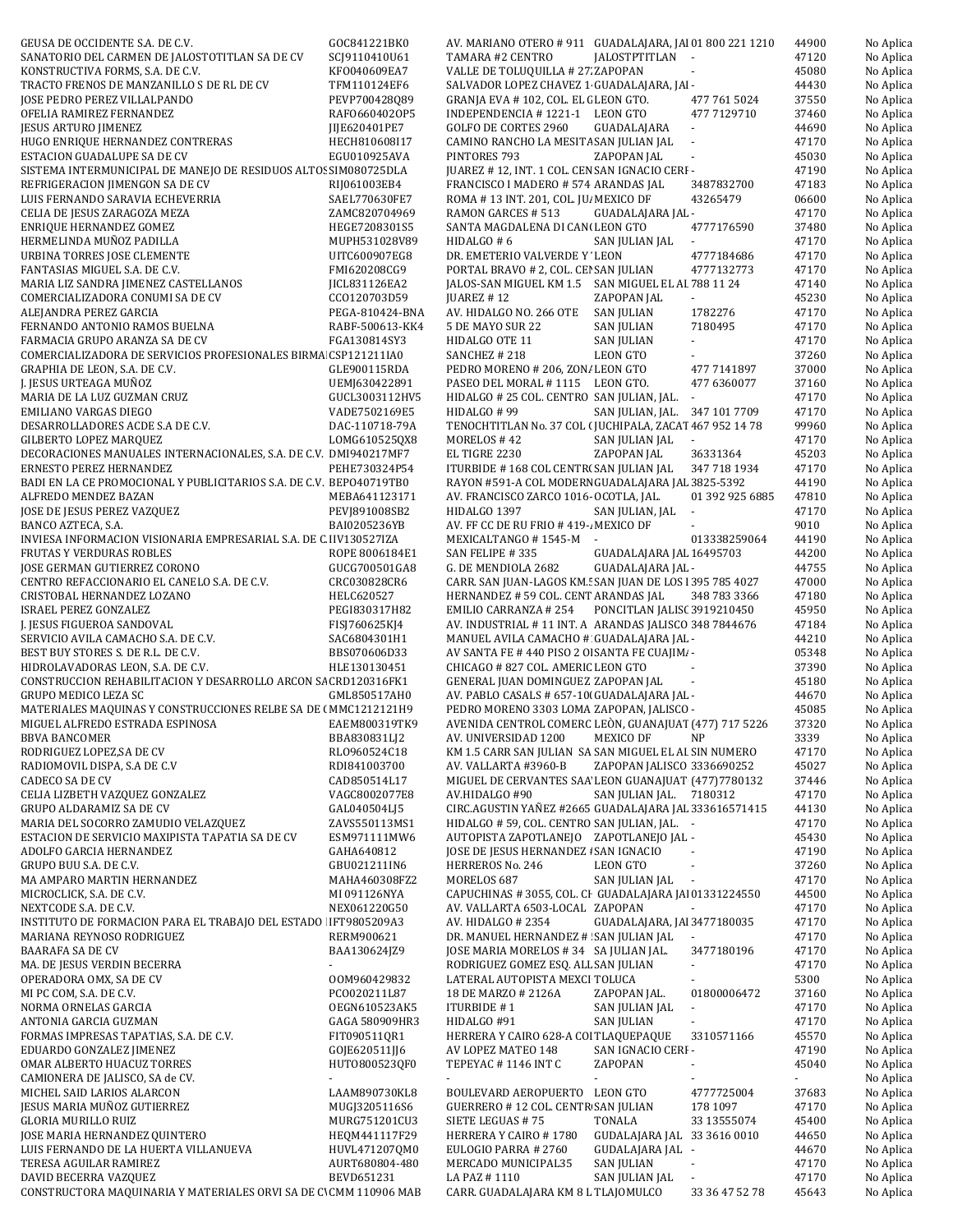| CENTRO DE REHABILITACION PARA ALCOHOLICOS Y ADICTC CRA060629682   | MANM931006                      | NIÑOS HEROES # 65                                                         | <b>SAN JULIAN</b>            |                             | 47170                   | No Aplica              |
|-------------------------------------------------------------------|---------------------------------|---------------------------------------------------------------------------|------------------------------|-----------------------------|-------------------------|------------------------|
|                                                                   |                                 | NIÑOS HEROES # 78 COL. CEI SAN JULIAN                                     |                              |                             | 47170                   | No Aplica              |
| ALEJANDRA SOLIS AVILA                                             | SOAA680413PZ3                   | LOPEZ COTILLA #166                                                        | <b>SAN JULIAN</b>            | 36 14 69 41                 | 44100                   | No Aplica              |
| <b>IMPORPAP SA DE CV</b>                                          | IMP010326KQ2                    | PEDRO MORENO # 580 COL. (SAN JULIAN                                       |                              | 33 36141440                 | 44100                   | No Aplica              |
| PROVEEDORES MAYORISTAS DE PAPELERIA SA DE CV                      | PMP0305289XA                    | ENRIQUE GONZALEZ MARTII GUADALAJARA JAL 36 143614                         |                              |                             | 44100                   | No Aplica              |
| SUMICOM TELEMARKETING, S.A. DE C.V.                               | STE9902194P4                    | LAZARO CARDENAS #55                                                       | CIUDAD DE MEXIC -            |                             | 06050                   | No Aplica              |
| DIAGNOSTICO CLINICO DE LOS ALTOS DE JALISCO SAN FRAN DCA130515J68 |                                 | HIDALGO # 672                                                             | <b>SAN JULIAN</b>            |                             | 47170                   | No Aplica              |
| RUBEN GUTIERREZ GUTIERREZ                                         | GUGR5704036F0                   | BOULEVARD DIAZ ORDAZ # 1SAN JULIAN                                        |                              | 395 785 3330                | 47000                   | No Aplica              |
| <b>URBEDARK SA DE CV</b>                                          | URB040816UE6                    | <b>5 DE FEBRERO # 154</b>                                                 | <b>SAN JULIAN</b>            |                             | 47170                   | No Aplica              |
| ANA CAROLINA CASTAÑEDA GODINEZ                                    | CAGX870531395                   | INDEPENDENCIA # 635                                                       | GUADALAJARA JAL -            |                             | 47170                   | No Aplica              |
| JOSE ANTONIO LOPEZ SILVA                                          | LOSA-801004-4J7                 | GALEANA NO. 1485-B                                                        | ZAPOPAN JAL                  | 3310982447                  | 45069                   | No Aplica              |
| MARICELA VALADEZ ARAGON                                           | VAAM7811059                     | PUERTA DE AMOLERO S/N SAN JULIAN                                          |                              | ÷.                          | 47170                   | No Aplica              |
| ARNULFO LOZANO DE ANDA                                            | LODA810312                      | GARIBI RIVERA # 2, COL. CEN SAN JULIAN                                    |                              |                             | 47170                   | No Aplica              |
| CR FORMAS S.A. DE C.V.                                            | CFO 101206HJ7                   | VOLVAN PARICUTIN 6995 CO ZAPOPAN                                          |                              | 32840660                    | 45070                   | No Aplica              |
| FORMAS CONTINUAS DE GUADALAJARA S.A. DE C.V.                      | FCG840618N51                    | PERIFERICO #7301                                                          | ZAPOPAN                      | 37771616                    | 45010                   | No Aplica              |
| WILD BLUES SA DE CV                                               | WBL0204163Z6                    | LIC ANDRES LOZANO #82<br>RIO PANUCO 1476                                  | SAN MIGUEL EL AI 347 7884872 |                             | 47140<br>47170          | No Aplica              |
| SALVADOR DE LA MORA GONZALEZ<br>UBALDO SOLIS ALVAREZ              | MOGS630507AR2<br>SOAU560210380  | JESUS ROMERO FLORES #639 SAN JULIAN                                       | GUADALAJARA                  | $\sim$                      | 47170                   | No Aplica<br>No Aplica |
| LUIS ANGEL PADILLA GARCIA                                         | PAGL930317                      | PRIV. JUAN PABLO II #24                                                   | <b>SAN JULIAN</b>            |                             | 47170                   | No Aplica              |
| JOSE TRINIDAD PEREZ HERNANDEZ                                     | PEHT841030B62                   | ALDAMA #554                                                               | <b>SAN JULIAN</b>            | 3477180096                  | 47170                   | No Aplica              |
| ALEJANDRO MENA MORENO                                             | MEMA881022                      | REFORMA 213                                                               | <b>SAN JULIAN</b>            | $\sim$                      | 47170                   | No Aplica              |
| JORGE GARDUÑO BUSTOS                                              | GABJ730225886                   | CORAL MZA 2 LOTE 10                                                       | PACHUCA DE SOT(-             |                             | 42111                   | No Aplica              |
| JOSE GUADALUPE MUÑOZ DE ANDA                                      | MUAG851027L23                   | ÷.                                                                        | SAN JULIAN                   |                             | 47170                   | No Aplica              |
| MURP741214RV9                                                     | MURP741214RV9                   |                                                                           | SAN JULIAN                   | $\sim$                      | 47170                   | No Aplica              |
| <b>JUAN JOSE CARDENAS CUNILLE</b>                                 | CACAJ870703680                  | 16 DE SEPTIEMBRE 140                                                      | GUADALAJARA                  |                             | 44100                   | No Aplica              |
| ASCEDUM MAQUINARIA MEXICO SA DE CV                                | AMM120213DBA                    | CARRETERA MEXICO QUERE' TULTITLAN                                         |                              |                             | 54940                   | No Aplica              |
| PASCUAL MUÑOZ RAMIREZ                                             | MURP741214                      |                                                                           |                              |                             | 47170                   | No Aplica              |
| JOSE JUAN VILLANUEVA OCHOA                                        | VI0J860213HU5                   | PRIVADA DE OCAMPO #36 YURECUARO                                           |                              |                             | 59250                   | No Aplica              |
| ELECTRONICA MARA S.A. DE C.V.                                     | EMA071002FF7                    | JUAN BAUTISTA LA SALLE # SAN JULIAN                                       |                              |                             | 47170                   | No Aplica              |
| SERGIO GUERRERO MARQUEZ                                           | GUMS810707                      | <b>ALLENDE OTE 404</b>                                                    | <b>SAN JULIAN</b>            | ÷,                          | 47170                   | No Aplica              |
| DISTRIBUIDORA STOREHOME, S.A. DE C.V.                             | DST080610JQ2                    | EJERCITO NACIONAL 350                                                     | <b>SAN JULIAN</b>            | $\sim$                      | 47170                   | No Aplica              |
| WILDS BLUES SA DE CV                                              | WBL0204163Z6                    | ANDRES LOZANO 82                                                          | SAN MIGUEL EL AI 3477884872  |                             | 47140                   | No Aplica              |
| OFICINAS Y ESCOLARES, S.A. DE C.V.                                | OES0710055LA                    | <b>JULIAN CARRILLLO #142</b>                                              | <b>SAM JULIAN</b>            | 477 637 98 00               | 37170                   | No Aplica              |
| PATRONATO DE EXPLORA                                              | PEX980813KM5                    | FRANCISCO VILLA # 202                                                     | <b>SAN JULIAN</b>            | 4777116711                  | 37500                   | No Aplica              |
| JOSE LADISLAO GARCIA MARTINEZ                                     | GAML800308FZ4                   | JUAREZ #92                                                                | <b>SAN JULIAN</b>            | $\sim$                      | 47170                   | No Aplica              |
| RODOLFO CARREÑO FLORES                                            | CAFR6104066W9                   | TRANSPORTISTAS #422                                                       | LEON GTO                     |                             | 37140                   | No Aplica              |
| KENWORTH DEL CENTRO S.A. DE C.V.                                  | KCE9905036Y0                    | PROL. PASEO DE LOS INSURG LEON GTO                                        |                              | 477 7730090.91              | 37300                   | No Aplica              |
| DISTRIBUIDORA DE TRACTOPARTES DIESEL. SA DE CV                    | DTD0712038R1                    | BLVD. JOSE MARIA MORELOS LEON GTO                                         |                              | 477 7764866                 | 37218                   | No Aplica              |
| DICHTOMATIK DE MEXICO SA DE CV                                    | ISM891030RL1                    | AV. DE LAS MISIONES 1 INT 5 EL MARQUES QUEI 4222216303                    |                              |                             | 76246                   | No Aplica              |
| MARTIN VAZQUEZ HERNANDEZ                                          | VAHM611204                      |                                                                           | SAN JULIAN JAL               |                             | 47170                   | No Aplica              |
|                                                                   | ZEHM800929N11                   | $\mathcal{L}_{\mathcal{A}}$                                               | <b>SAN JULIAN</b>            | $\mathcal{L}_{\mathcal{A}}$ | 47170                   | No Aplica              |
| MIGUEL ZERMEÑO HERNANDEZ                                          |                                 |                                                                           |                              |                             |                         |                        |
| COMERCIAL BIENES Y SUMINISTROS SIGNUS SA DE CV                    |                                 |                                                                           |                              | цц.                         |                         | No Aplica              |
| <b>JUAN ERNESTO CRUZ ALBA</b>                                     | CUAJ780711B14                   | CARRETERA SAN DIEGO                                                       | SAN DIEGO DE ALE 3957888568  |                             | 47590                   | No Aplica              |
| JOSE DEL REFUGIO LOZANO ARELLANO                                  | LOAR780624488                   | LA PAZ #44                                                                | SAN JULIAN                   |                             | 47170                   | No Aplica              |
| ANGELICA PADILLA ROCHA                                            | PARA701230US8                   | RANCHO LAS CRUSITAS S/N SAN JULIAN                                        |                              | $\mathcal{L}_{\mathcal{A}}$ | 47170                   | No Aplica              |
| J. DAVID MARTINEZ ANGEL                                           | MAAJ590329APA                   | RAYON NO. 15 CENTRO                                                       | ARANDAS                      |                             | 47180                   | No Aplica              |
| MOJICA MUÑOZ RAFAEL                                               | MOMR581109N31                   | ORQUIDIAS 505                                                             | LEON GUANAJUAT -             |                             | 37530                   | No Aplica              |
| GRUPO FERRETERO DE ALBA, S.A. DE C.V.                             | GFA030117N16                    | MORENO VALLEY 196 COL CI SAN JUAN D ELOS I-                               |                              |                             | 47000                   | No Aplica              |
| JUNTA INTERMUNICIPAL DE MEDIO AMBIENTE ALTOS SUR JIM140609BW3     |                                 | ÷.                                                                        | ×.                           |                             |                         | No Aplica              |
| SERVICIOS SAN JOSE S.A. DE C.V.                                   | SSJ920826GR7                    | JAVIER MINA NO 7                                                          | <b>JALOSTOTITLAN</b>         |                             | 47120                   | No Aplica              |
| ZENAIDA TORRES GARCIA                                             | T0GZ2670717ME2                  |                                                                           | SAN JULIAN                   |                             | 47170                   | No Aplica              |
| ABASTECEDORA LUMEN, S.A. DE C.V.                                  | ALU830902ST5                    | REPUBLICA DEL SALVADOR I MEXICO DF                                        |                              | 55217945                    | 37270                   | No Aplica              |
| ADRIANA PATRICIA BARAJAS MACIAS                                   | BAMA741008                      | ALLENDE 707                                                               | SAN JULIAN                   |                             | 47170                   | No Aplica              |
| ADRIANA PATRICIA MARTINEZ LOMELI<br>AGUILAR HERNANDEZ ISMAEL      | AGHI590707                      | 20 DE NOVIEMBRE #17                                                       | <b>SAN JULIAN</b>            |                             | 47170                   | No Aplica<br>No Aplica |
| <b>AGUSTIN GUERRERO MORENO</b>                                    | GUMA7604261M6                   | NIÑOS HEROES # 22                                                         | <b>SAN JULIAN</b>            |                             | 47170                   | No Aplica              |
| AGUSTIN JIMENEZ MURGUIA                                           | JIMA480805DJ6                   | SANTOS DEGOLLADO 222                                                      | <b>TONALA</b>                |                             | 45400                   | No Aplica              |
| ALCABU S.A. DE C.V.                                               | ALC130215EG4                    | JOSE GUADALUPE ZUNO 181 GUADALAJARA JAL -                                 |                              |                             | 44160                   | No Aplica              |
| ALDANA MOJICA ALEJANDRA                                           |                                 |                                                                           |                              |                             |                         | No Aplica              |
| ALEJANDRA HERNANDEZ LOZA                                          | HELA830420SX7                   | LIC ANDRES LOZANO 44                                                      | SAN MIGUEL EL AI 3477883310  |                             | 47140                   | No Aplica              |
| ALFREDO ORTEAGA MARTINEZ                                          | OEMA811112                      | SIN NOMNBRE CHAPULTEPE -                                                  |                              |                             |                         | No Aplica              |
| ALFREDO ORTEGA MARTINEZ                                           | 0EMA311222                      | SIN NOMBRE                                                                | HIDALGO                      |                             |                         | No Aplica              |
| ALMA DELIA MACIAS HERRERA                                         | MAHA730212                      | MANUEL HENANDEZ # 500                                                     | SAN JULIAN                   |                             | 47170                   | No Aplica              |
| AMALIA ALDANA RODRIGUEZ                                           | AARA560710                      | <b>ITURBIDE 94</b>                                                        | SAN JULIAN                   | $\blacksquare$              | 47170                   | No Aplica              |
| ANA ELISA ROCHA MORONES                                           | ROMA890518                      | RANCHO EL CARRICILLO S/N SAN JULIAN JAL                                   |                              |                             | 47170                   | No Aplica              |
| ANA LAURA MACIAS BALTAZAR                                         | ×.                              |                                                                           |                              |                             | $\blacksquare$          | No Aplica              |
| ANA MARIA ANAYA CENTENO                                           | ANCA801013                      | LAS GRANJAS 193                                                           | <b>SAN JULIAN</b>            |                             | 47170                   | No Aplica              |
| ANA PADILLA DE ANDA                                               |                                 |                                                                           |                              |                             |                         | No Aplica              |
| ANGEL ANGULO ANGULO                                               | AUAA750505                      | JOSE FIGUEROA ORTIZ 132                                                   | <b>SAN JULIAN</b>            |                             | 47170                   | No Aplica              |
| ANTONIA ORTIZ GARCIA                                              |                                 |                                                                           |                              |                             | $\blacksquare$          | No Aplica              |
| ANTONIA RAMIREZ ALCALA                                            | RAAA620610                      | NARCIZO ELIZONDO 28<br>$\overline{\phantom{a}}$                           | <b>SAN JULIAN</b>            |                             | 47170                   | No Aplica              |
| ANTONIO DE JESUS VAZQUEZ VAZQUEZ                                  |                                 |                                                                           |                              | $\blacksquare$              |                         | No Aplica              |
| ANTONIO REYNOSO HURTADO                                           | REHA510725                      | NARCISO ELIZONDO #362                                                     | <b>SAN JULIAN</b>            |                             | 47170                   | No Aplica              |
| ARMY UNIFORMES S.A. DE C.V.                                       | AUN0612172P7                    | GRECIA NO. 14 COL CENTRO GUADALAJARA                                      |                              | 36582458<br>٠               | 44100<br>$\blacksquare$ | No Aplica              |
| ARNULFO VARGAS LICONA<br>ARTURO MARTIN LOPEZ GARCIA               | LOGA670123                      | SANTA ROSALIA 1003-17                                                     | TLAQUEPAQUE                  | ÷,                          |                         | No Aplica<br>No Aplica |
| ASCENDUM MAQUINARIA MEXICO SA DE CV                               | AMM120213DBA                    | CARRETERA MEXICO QUERE' TULTITLAN                                         |                              |                             | 54940                   | No Aplica              |
| ASOCIACION LOCAL DE PORCICULTORES DE SAN JULIAN JALI ALP620612C66 |                                 | ALLENDE 13 CENTRO                                                         | SAN JULIAN                   | 7180278                     | 47170                   | No Aplica              |
| ASUNCION MURILLO RODRIGUEZ                                        |                                 | *                                                                         | $\ast$                       | $\ast$                      | $\ast$                  | No Aplica              |
| AUTOPARTES STHEPANIE SA DE CV                                     | AST9612023W1                    | CARRETERA A LAGOS No. KM SAN JUAN DE LOS I-                               |                              |                             | 47000                   | No Aplica              |
| AUTOTRANSPORTES MEZCALA S.A DE C.V.<br>BALVINA SALSIDO GALVAN     | AME-750531-UL6<br>SAGB700401K95 | EMILIO CARRANZA No. 192 TEPATITLAN, JAL. 378 7813010<br>JULIO ALVAREZ #73 | SAN JULIAN                   |                             | 0<br>47170              | No Aplica<br>No Aplica |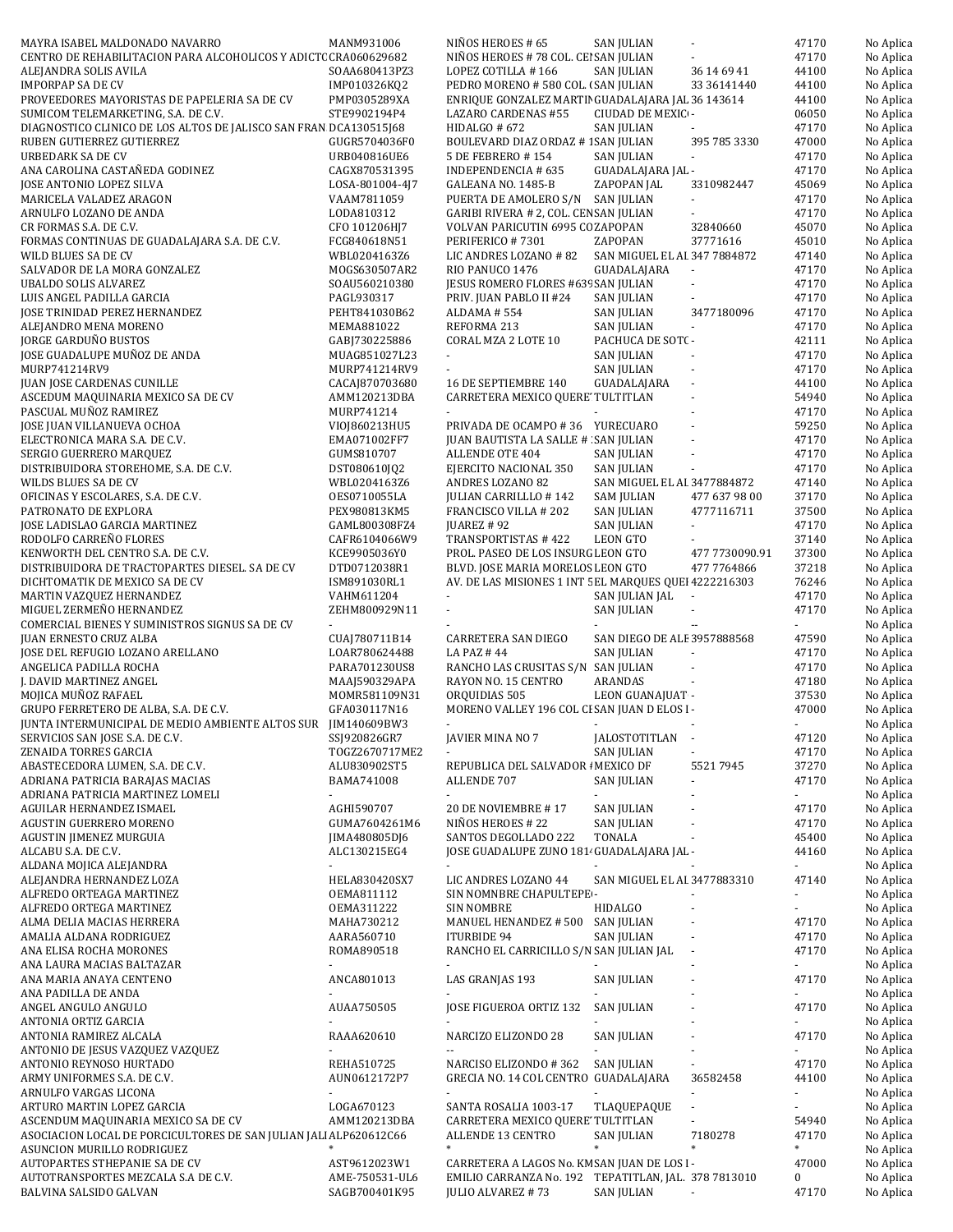| BECERRA REYNOSO PATRICIO                                          |                            |                                                           |                            |                          | ÷,             | No Aplica              |
|-------------------------------------------------------------------|----------------------------|-----------------------------------------------------------|----------------------------|--------------------------|----------------|------------------------|
| BELLO GAMAS JOSE ALFREDO                                          |                            |                                                           |                            |                          |                | No Aplica              |
| BENITA MARTINEZ ACOSTA                                            | MACB420725                 | OLEGARIO GARCIA # 5                                       | <b>SAN JULIAN</b>          |                          | 47170          | No Aplica              |
| BENJAMIN GAMA AZPEITIA                                            |                            |                                                           |                            |                          |                | No Aplica              |
| BLANCA DELIA MARTINEZ PADRON                                      | MAPB840117                 | FRANCISCO RODRIGUEZ GON SAN JULIAN                        |                            |                          | 47170          | No Aplica              |
| CECILIO SOTO DE LA ROSA                                           | SORC7405156N1              |                                                           |                            |                          |                | No Aplica              |
| CELIA GUTIERREZ ARELLANO                                          | GURC481024                 | PRIV 20 DE NOVIEMBRE                                      | <b>SAN JULIAN</b>          |                          | 47170          | No Aplica              |
| CENTRO CAMIONERO DE LAGOS S.A. DE C.V.                            | CCL120726425               | CARR. LAGOS DE MORENO-S/ LAGOS DE MORENI -                |                            |                          | 47400          | No Aplica              |
| CESAR GONZALEZ ZERMEÑO                                            | GOZC710202                 | PRIV. JALISCO #471                                        | SAN JULIAN JAL             |                          | 47170          | No Aplica              |
| CLAUDIA GARCIA DELGADO                                            | GADC740301IVA              | GONZALO CURIEL 774A                                       | TEPATITLAN DE M 3787810385 |                          | 47670          | No Aplica              |
| CLAUDIA NATALY ZAMORA GUTIERREZ                                   | ZAGC831225                 | PEDRO MORENO #59 A                                        | SAN JULIAN                 |                          | 47170          | No Aplica              |
| COMISION ESTATAL DEL AGUA DE JALISCO                              | CEA070225JK4               | AV. FRANCIA 1726 COL. MOD GUADALAJARA                     |                            | 30309200                 | 44190          | No Aplica              |
| CONCEPTO EN COMPRESORES S DE RL DE CV                             | CC0130704BN0               | DIAZ ORDAZ 653                                            | SAN JUAN DE LOS I-         |                          | 47030          | No Aplica              |
| CONCESIONARIA VUELA COMPAÑIA DE AVIACION, S.A.P.I. DE CVA04102H80 |                            | ANTONIO DOVALI JAIME # 7( MEXICO DF                       |                            |                          | 01210          | No Aplica              |
| CONEXIONES Y MANGUERAS HIDRAHULIACAS DE SAN FCO., : CMH0009219J7  |                            | <b>AQUILES SERDAN 500</b>                                 | SAN FRANCISCO 4767436108   |                          | 36300          | No Aplica              |
| CONTINGENCIAS ECONOMICAS 0196264956                               |                            |                                                           |                            |                          |                | No Aplica              |
| CONTINGENCIAS ECONOMICAS 2014                                     |                            |                                                           |                            |                          |                | No Aplica              |
| <b>CORNELIO MARTINEZ DE ARCOS</b>                                 | AUAA750505                 | JOSE FIGUERO #132                                         | <b>SAN JULIAN</b>          |                          | 47170          | No Aplica              |
| <b>COSME DUARTE RAMIREZ</b>                                       | DURC630927MJ0              | CIRCUITO LAS ROSAS 103                                    | <b>SAN JULIAN</b>          |                          | 47123          | No Aplica              |
| COSTCO DE MEXICO SA D ECV                                         |                            |                                                           |                            |                          | $\blacksquare$ | No Aplica              |
| DAMASO LOPEZ PONCE                                                |                            |                                                           |                            |                          |                | No Aplica              |
| DANIEL MARTIN DEL CAMPO TOPETE                                    | MATD831025DA9              | <b>AVENIDA CRUZ DEL SUR</b>                               | ZAPOPAN JAL                |                          | 47170          | No Aplica              |
| DIELEP S. DE R.L. DE C.V.                                         | DIE111128181               | VALLARTA 4010-102-C                                       | GUADALAJARA JAL -          |                          | 44690          | No Aplica              |
| DISTRIBUIDORA DE PAPELERA LA UNION                                | CABG6803257Z9T             | MATAMOROS No. 285 COL. CI TEPATITLÁN                      |                            | 3787014916               | 47600          | No Aplica              |
| DISTRIBUIDORA LIVERPOOL SA DE CV                                  | DLI931201M19               | AV. RAFAEL SANZIO NO. 150-ZAPOPAN                         |                            |                          | 45020          | No Aplica              |
| EDEN CG ARCHITECTS SA DE CV                                       | ECA100818FX1               | AV PATRIA 92 INTERIOR A ZAPOPAN                           |                            |                          | 45027          | No Aplica              |
| EDUCAL S.A. DE C.V.                                               | EDU-820217-813             | AV. CEYLAN NO. 450, COL. EU MEXICO                        |                            | 53544013                 | 02660          | No Aplica              |
| ELIAS CORREA GALVAN                                               | CXGE901018                 | 5 DE MAYO 161                                             | <b>SAN JULIAN</b>          |                          | 47170          | No Aplica              |
| ELIDA DE ARCOS GARCIA                                             | AOGE500717                 |                                                           |                            |                          |                | No Aplica              |
| EMMANUEL ROMO ORTIZ                                               | ROOE8404042T9              | GUERRERO No. 124 centro                                   | ENCARNACION DE -           |                          | 47270          | No Aplica              |
| ERIKA GONZALEZ CATAÑO                                             | GOCE780820EC3              | PASEO DEL MORAL #504                                      | LEON, GUANAJUAT 6364094    |                          | 37160          | No Aplica              |
| ESTRATEGIAS PUBLICITARIAS MULTIMEDIA S.A. DE C.V.                 | EPM130625T5A               | CRUZ DE LIZARRAGA 710 8                                   | MAZATLAN                   |                          | 82010          | No Aplica              |
| EUDELIA MARTINEZ VALDEZ                                           | MAVE5803167P6              |                                                           |                            |                          |                | No Aplica              |
| EVA RAMIREZ MARTINEZ                                              | RAME660726                 | POZOS AZULES S/N                                          | SAN JULIAN                 |                          | 47170          | No Aplica              |
| EXCEL COMMERCIAL PRODUCTS SA DE CV                                | ECP001023SL0               | PERIFIERICO SUR # 555                                     | ZAPOPAN JALISCO -          |                          | 45010          | No Aplica              |
| FABRICIANO MUÑOZ PADILLA                                          | MUPF650822LN1              | HIDALGO 66                                                | SAN JULIAN                 |                          | 47170          | No Aplica              |
| FAIP 0196264883                                                   | $\overline{\phantom{a}}$   |                                                           | н.                         |                          |                | No Aplica              |
| <b>FANTASIAS MIGUEL</b>                                           | FMI650208CG9               | MARIANO OTERO 3396                                        | ZAPOPAN                    |                          | 44550          | No Aplica              |
| FANTASIAS MIGUEL SA DE CV                                         | FMI650208CG9               | PORTAL BRAVO 2 CENTRO                                     | LEON GUANAJUAT -           |                          | 37000          | No Aplica              |
| FARMACIAS GRUPO ARANZA SA DE CV                                   | FGA130814SY3               | HIDALGO OTE 11                                            | SAN JULIAN                 |                          | 47170          | No Aplica              |
| FARMETAL DE MEXICO S.A. DE C.V.                                   | FME120418JW2               | <b>LAUREL 19</b>                                          | PURISIMA DEL RIN-          |                          | 47170          | No Aplica              |
| FERNANDO ZERMEÑO MUÑOZ                                            | ZEMF691228BV8              | ZARAGOZA 251                                              | SANTA MARIA DEI 3487184699 |                          | 47185          | No Aplica              |
| FIDEL LOZANO RAMIREZ                                              | RALF610318                 | RAMON PEREZ #18                                           | SAN JULIAN                 | $\blacksquare$           | 47170          | No Aplica              |
| FOCOCCI 0107171439                                                |                            |                                                           |                            | ÷.                       |                | No Aplica              |
| FRANCISCA SALDIVAR HIDALGO                                        | SAHF701006                 | ZARAGOZA OTE 124A                                         | SAN JULIAN JALISC -        |                          | 47170          | No Aplica              |
| FROYLAN VAZQUEZ MUÑOZ                                             |                            |                                                           |                            |                          |                | No Aplica              |
| <b>GARCIA BRIZUELA MARTIN</b>                                     |                            |                                                           |                            |                          |                | No Aplica              |
| GARCIA MARTINEZ JUAN ANTONIO                                      | GAMJ811125                 |                                                           |                            |                          | 47170          | No Aplica              |
| <b>GENARO CARDENAS BARKER</b>                                     | CABG6803257Z9T             | MATAMOROS #285                                            | TEPATITLAN                 |                          | 47600          | No Aplica              |
| GLORIA HERNANDEZ MARISCAL                                         | HEMG780516EH3              | RIO ATENGUILLO # 2551                                     | TLAQUEPAQUE JAI -          |                          | 45560          | No Aplica              |
| <b>GOMEZ CHAVEZ MIGUEL</b>                                        | GOCM571126                 | $\sim$                                                    | SAN JULIAN                 |                          | 47170          | No Aplica              |
| <b>GOMEZ SANCHEZ SAMUEL</b>                                       | GOSS660216                 | PEDRO GOMEZ #54                                           | <b>LAS GRANJAS</b>         |                          | 47170          | No Aplica              |
| GOMEZ VALLECILLO REFUGIO                                          | GOVR801109                 | C. INDEPENDENCIA SUR 355 SAN JULIAN                       |                            |                          | 47170          | No Aplica              |
| GRUPO GAVCE CONSTRUCCIONES Y PROYECTOS SA DE CV                   | GGC131127M38               | AQUILES SERDAN #19                                        | ZAPOTLANEJO                |                          | 45430          | No Aplica              |
| GSINCO ACCESOS, S.A. DE C.V.                                      | GAC1001134S7               | BERNARDO DE BALBUENA # GUADALAJARA                        |                            | 33 36 15 70 72           | 44160          | No Aplica              |
| HANNIA SANTOS SANCHEZ                                             |                            |                                                           | SAN JULIAN                 |                          | 47170          | No Aplica              |
| HUGO ALFONSO LOPEZ RAMIREZ                                        | LORH691221                 | ALDAMA 5A                                                 | SAN JULIAN                 |                          | 47170          | No Aplica<br>No Aplica |
| IMAD AL RIFAI<br>IMPRESIONADORES S.A. DE C.V.                     | ALIN801020<br>IMP121218E25 |                                                           | SAN JULIAN JAL             |                          | 47170<br>44280 | No Aplica              |
| IMPRESIONES DIAZ S.A. DE C.V.                                     | IDI91120213A               | HOSPITAL 152 Z CENTRO BA GUADALAJARA<br>PEDRO MORENO # 60 | LAGOS DE MOREN 4747421810  |                          | 47400          | No Aplica              |
| INSTALACIONES DE REFRIGERACION Y CONGELACION SA DE IRC550131AL2   |                            |                                                           | <b>IZTACALCO DF</b>        | $\overline{\phantom{a}}$ | 8100           | No Aplica              |
| IRVING RODRIGO CARDENAS MACIAS                                    | CAMI901008376              | <b>CUATRO # 233</b>                                       | $\blacksquare$             |                          | ä,             | No Aplica              |
| ISABEL CAJA DE INGRESOS                                           |                            | $\overline{\phantom{a}}$                                  |                            |                          |                | No Aplica              |
| ISABEL ESCOBEDO VAZQUEZ                                           |                            |                                                           |                            |                          | ÷,             | No Aplica              |
| ISAIAS VAZQUEZ GONZALEZ                                           |                            |                                                           |                            |                          |                | No Aplica              |
| J FELIX GARCIA GARCIA                                             | GAGF620301                 | ITURBIDE 311                                              | <b>SAN JULIAN</b>          |                          | 47170          | No Aplica              |
| J GUADALUPE HUERTA ANGULO                                         | HUAJ440712                 | JOSE VASCONCELOS # 90                                     | <b>SAN JULIAN</b>          |                          | 47170          | No Aplica              |
| J JESUS VAZQUEZ CENTENO                                           | VACJ660917                 | ALLENDE #47                                               | SAN JULIAN                 |                          | 47170          | No Aplica              |
| J JESUS ZAMARRIPA MARTINEZ                                        | ZAMJ730421PJ4              | CROMO 102                                                 | LEON                       |                          | 37200          |                        |
| JAIME MARTINEZ HERNANDEZ                                          | MAHJ690423                 | NARCIZO ELIZONDO #20                                      | SAN JULIAN                 |                          | 47170          | No Aplica<br>No Aplica |
| JAVIER DE ARCOS SANCHEZ                                           | A0SJ840805                 |                                                           |                            |                          | 47170          | No Aplica              |
| JAVIER HERNANDEZ DIAZ                                             | HEDJ680826                 | ITURBIDE S/N                                              | <b>SAN JULIAN</b>          |                          | 47170          | No Aplica              |
| JAVIER MARTINEZ RADA                                              | MARJ850615EL5              | BLVD SAN JUAN BOSCO 2220 LEON                             |                            |                          | 37316          | No Aplica              |
| <b>JAVIER MONTES VAZQUEZ</b>                                      |                            |                                                           |                            |                          | $\blacksquare$ | No Aplica              |
| JESUS MARIA MUÑOZ GONZALEZ                                        | MUGJ670131JI2              |                                                           | <b>SAN JULIAN</b>          |                          | 47170          | No Aplica              |
| JOAQUIN HERNANDEZ HERNANDEZ                                       |                            |                                                           |                            |                          | ÷.             | No Aplica              |
| JORGE ALBERTO ROMO ARELLANO                                       |                            |                                                           |                            |                          | 47170          | No Aplica              |
| JORGE ARMANDO MARQUEZ OLIVAREZ                                    | MA0J801230                 | LA PAZ #2                                                 | SAN JULIAN JAL             |                          | 47170          | No Aplica              |
| JOSE ANTONIO MEDRANO GARCIA                                       | MEGA610613436              | PISCINA 307                                               | LEON GTO                   |                          | 37410          | No Aplica              |
| JOSE BECERRA RAUDA                                                | BERJ7520322                | TEPEYAC 09                                                | IXTLAHUCAN DE L -          |                          | 45850          | No Aplica              |
| JOSE DANIEL SANCHEZ MARTINEZ                                      | SAMJ870506                 | LA PAZ # 39                                               | SAN JULIAN                 |                          | 47170          | No Aplica              |
| JOSE DE JESUS DE LA CRUZ HERNANDEZ                                |                            | $\sim$                                                    | $\sim$                     |                          | $\blacksquare$ | No Aplica              |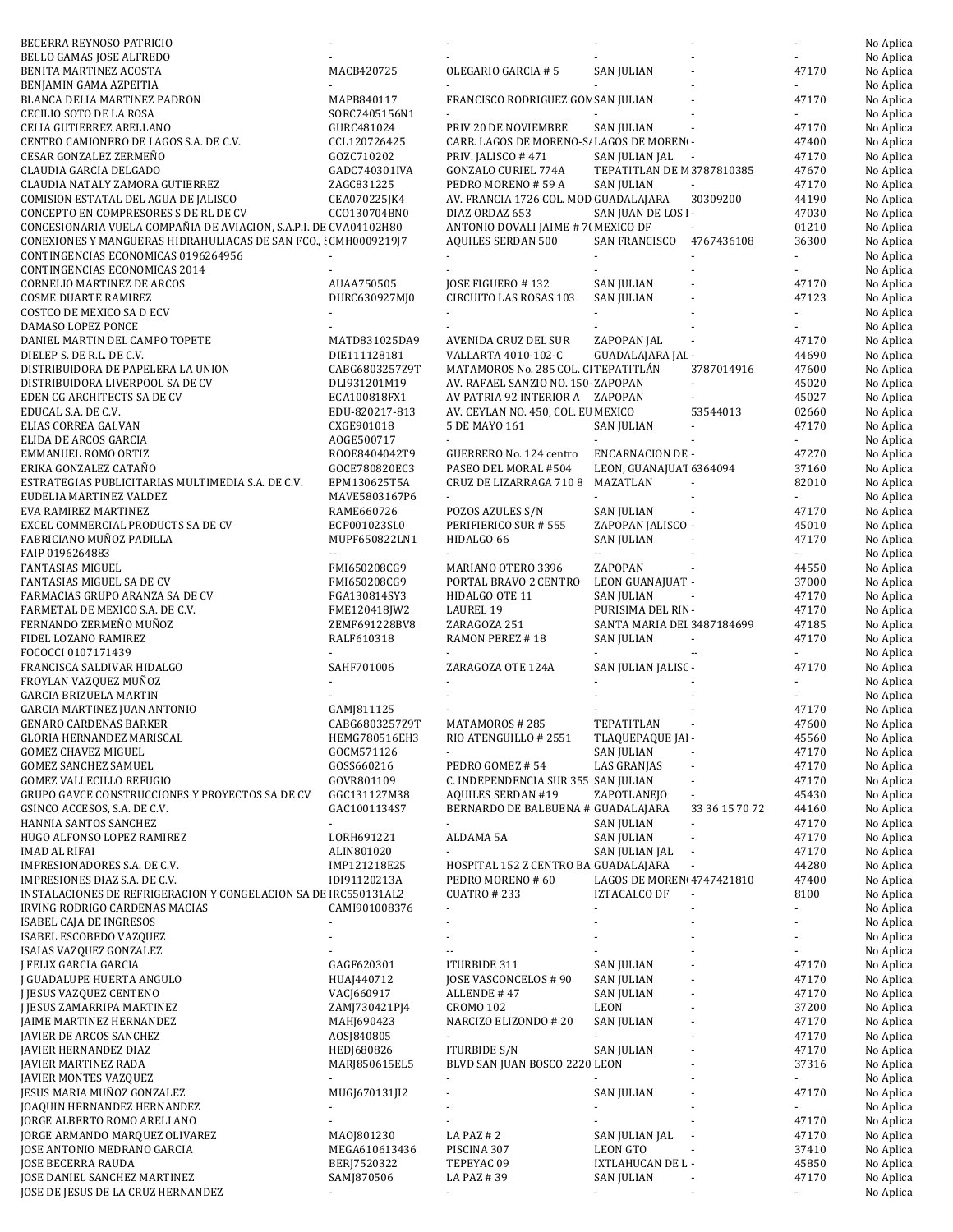| JOSE DE JESUS JIMENEZ GUERRA                     | JIGJ430502    |                                               |                          |                                  | $\blacksquare$ | No Aplica |
|--------------------------------------------------|---------------|-----------------------------------------------|--------------------------|----------------------------------|----------------|-----------|
| JOSE DE JESUS MERCADO BECERRA                    | MEBJ601028N17 | RAMON CORONA #110                             | SAN MIGUEL EL AI 7883860 |                                  | 47140          | No Aplica |
| JOSE DE JESUS RAMIREZ ENRIQUEZ                   | RAEJ780102    | ALDAMA #42                                    | SAN JULIAN               | $\begin{array}{c} + \end{array}$ | 47170          | No Aplica |
| JOSE EDUARDO SOSA HERNANDEZ                      |               |                                               | $\sim$                   |                                  | 47170          | No Aplica |
| JOSE GOMEZ RODRIGUEZ                             | GORJ790610    | HERMANAS TORRES MOREN SAN JULIAN JAL          |                          | $\blacksquare$                   | 47170          | No Aplica |
| JOSE JAVIER VAZQUEZ JIMENEZ                      | VAJJ680428    | MARGARITA ALVAREZ JIMEN SAN JULIAN JAL        |                          |                                  | 47170          | No Aplica |
| JOSE JUAN HERNANDEZ LOZA                         |               |                                               |                          |                                  |                | No Aplica |
| JOSE JULIAN RAMIREZ ALDAPA                       |               |                                               |                          |                                  |                | No Aplica |
| JOSE LUIS HUERTA LOPEZ                           |               |                                               |                          |                                  |                | No Aplica |
| JOSE LUIS MARQUEZ MARQUEZ                        | MAML620122    | 5 DE MAYO # 46                                | SAN JULIAN               |                                  | 47170          | No Aplica |
| JOSE MA. GODOY SANCHEZ                           | GOSM5812295R6 | CRUCERO SAN DIEGO UNION SAN DIEGO DE ALE-     |                          |                                  | 47590          | No Aplica |
| JOSE OLIVA DIAZ                                  | OIDJ660507    | MORELOS <sub>11</sub>                         | TEOCHITLAN               |                                  | 47170          | No Aplica |
|                                                  |               | ZARAGOZA #68                                  |                          |                                  |                |           |
| JOSE RODRIGUEZ HERNANDEZ                         | ROHJ580819    |                                               | SAN JULIAN               |                                  | 47170          | No Aplica |
| JOSEFINA LOPEZ ORTIZ                             | LO0J750319AG3 | CALLE CHICAGO No. 504 EXT LEON GTO.           |                          |                                  | 37390          | No Aplica |
| JOSUE DE JESUS CARPIO GARCIA                     |               |                                               |                          |                                  |                | No Aplica |
| JUAN ANAYA MUÑOZ                                 | AAMJ500626    | MIGUEL HERNANDEZ #36 SAN JULIAN               |                          |                                  | 47170          | No Aplica |
| JUAN ANTONIO ROMO GUZMAN                         |               |                                               |                          |                                  |                | No Aplica |
| JUAN CARLOS ANAYA RAMIREZ                        | AARJ980307    | TORRES MORENO #1740                           | <b>SAN JULIAN</b>        |                                  | 47170          | No Aplica |
| JUAN CARLOS DE LA ROSA VILLEGAS                  | ROVJ580826    | JOSE FIGUEROA ORTIZ #485 SAN JULIAN, JALISI - |                          |                                  | 47170          | No Aplica |
| JUAN CARLOS MANCILLA LUNA                        | MALJ900514    | LINO PADILLA HURTADO 54 SAN JULIAN            |                          |                                  | 47170          | No Aplica |
| JUAN FRANCISCO ESQUIVEL RIOS                     | EURJ7810013J6 | MARIANO JIMENEZ #45                           | GUADALAJARA, JAI -       |                                  | 44360          | No Aplica |
| JUAN IGNACIO GONZALEZ VARGAS                     | GOVJ650703JBA | VICENTE GUERRERO # 421                        | SAN JULIAN               |                                  | 47170          | No Aplica |
| JUAN LUIS VILLALOBOS RAMIREZ                     | VIRJ710625NM6 | HERMION LARIOS NO. 739                        | LAGOS DE MORENI-         |                                  | 47470          | No Aplica |
| JUAN MANUEL LARA ALONSO                          |               |                                               | $\omega$                 |                                  | ÷.             | No Aplica |
| JUAN MANUEL MUÑOZ HERNANDEZ                      |               |                                               |                          |                                  |                | No Aplica |
|                                                  |               |                                               | <b>SAN JULIAN</b>        |                                  |                |           |
| JUAN RAMON GARCIA LOPEZ                          | GAL850416     | HIDALGO #49                                   |                          |                                  | 47170          | No Aplica |
| JUAN SOTO RODRIGUEZ                              | SORJ530430LN5 |                                               |                          |                                  |                | No Aplica |
| JUANA GUTIERREZ ZERMEÑO                          | GUZJ710827    | JOSE VASCONCELOS 655                          | <b>SAN JULIAN</b>        |                                  | 47170          | No Aplica |
| JUANA MUÑOZ LOPEZ                                |               | DR. FIGUEROA 1278                             | SAN JULIAN               |                                  | 47170          | No Aplica |
| JUANA TORRES GUZMAN                              | TOGJ780405    | RAMON PEREZ #18                               | <b>SAN JULIAN</b>        | $\bar{a}$                        | 47170          | No Aplica |
| JUANA YANELY VALADEZ DE ARCOS                    | VARJ850606    | <b>INDEPENDENCIA #15</b>                      | SAN JULIAN JAL           |                                  | 47170          | No Aplica |
| JUDITH HERNANDEZ HERNANDEZ                       |               |                                               |                          |                                  | ÷.             | No Aplica |
| LAURA ALICIA LOPEZ SANCHEZ                       |               |                                               |                          |                                  | 47170          | No Aplica |
| LAURA MAGDALENA DIAZ TORRES                      | DITL810412VB6 | GUATEMALA #2041 COL DEL GUADALAJARA           |                          |                                  | 44920          | No Aplica |
| LEONARDO AGUILAR GUTIERREZ                       | AGGL430601    | PEDRO MORENO #7                               | SAN JULIAN               |                                  | 47170          | No Aplica |
| LEONEL GUTIERREZ DE VELAZCO HERNANDEZ            | GUHL890806SI4 | CARRETERA LEON DUARTE I LEON GTO              |                          |                                  | 37670          | No Aplica |
|                                                  |               |                                               |                          |                                  |                |           |
| LIBROS ESPECIALIZADOS E INFORMACION, S.A DE C.V. | LEI0102153E6  | CALLE DEL YAQUI No. 112 C( LEON               |                          |                                  | 37150          | No Aplica |
| LIC. HECTOR EDUARDO LEAL PALOS                   | LEPH580612GX6 | CARR. ENCARNACION-SAN JU SAN JUAN             |                          |                                  | 47070          | No Aplica |
| LOZANO RAMIREZ FRANCISCO JAVIER                  | ÷.            |                                               |                          |                                  |                | No Aplica |
| LOZANO RAMIREZ JUAN MANUEL                       | LORJ790712    |                                               | <b>SAN JULIAN</b>        |                                  | 47170          | No Aplica |
| LUCERO MARISOL MARTIN NERI                       | MANL810915QSA | MANUEL ACUÑA No. 2619 CC GUADALAJARA          |                          |                                  | 44680          | No Aplica |
| LUIS ANGEL MAREZ VALADEZ                         |               |                                               |                          |                                  |                | No Aplica |
| LUIS ANTONIO RUIZ CAMPOS                         | RUCL710914RE6 | BLVD. DELTA 101                               | <b>LEON GTO</b>          | 477 212 9278                     | 37530          | No Aplica |
| LUIS EDUARDO MUÑOZ RAMIREZ                       | MURL7508073U4 | HIDALGO PTE 29                                | SAN JULIAN JAL           |                                  | 47170          | No Aplica |
| LUIS FERNANDO HUERTA BECERRA                     |               |                                               |                          |                                  | 47170          | No Aplica |
| LUZ ADRIANA SANCHEZ ORTIZ                        |               |                                               |                          |                                  |                | No Aplica |
| MA. DE LOS ANGELES GOMEZ RODRIGUEZ               |               | DR. MANUEL HERNANDEZ # SAN JULIAN             |                          |                                  | 47170          | No Aplica |
| MAGAÑA GOMEZ DIANA GORETTI                       | MAGD911117    | MIGUEL HERNANDEZ 71                           | SAN JULIAN               |                                  | 47170          | No Aplica |
| MANUEL ALBERTO RODRIGUEZ MARTINEZ                |               |                                               |                          | $\bar{a}$                        | 47170          |           |
|                                                  | ROMM960731    | MIGUEL ANGEL PEREZ #174' SAN JULIAN           |                          |                                  |                | No Aplica |
| MARCELINO FLORES CRUZ                            |               |                                               |                          |                                  |                | No Aplica |
| MARCELINO PATLAN ROMERO                          |               |                                               |                          |                                  | $\blacksquare$ | No Aplica |
| MARCO ANTONIO DIAZ MARTINEZ                      | DIMM69022U9A  | PRESA DE BARAJAS # 2                          | <b>SAN JULIAN</b>        |                                  | 47170          | No Aplica |
| MARIA BECERRA GARCIA                             | BEGM720312    | FRANCISCO VILLA #56                           | <b>SAN JULIAN</b>        |                                  | 47170          | No Aplica |
| MARIA CONCEPCION HURTADO GONZALEZ                | HUGC721208    |                                               |                          |                                  | $\sim$         | No Aplica |
| MARIA CONSUELO GOMEZ SANCHEZ                     | GOSC500719    | TOMAS DE LA ROSA #23                          | SAN JULIAN               |                                  | 47170          | No Aplica |
| MARIA CRUZ CERRILLO PEREZ                        | CEPC360428    | PEDRO MORENO #81                              | <b>SAN JULIAN</b>        |                                  | 47170          | No Aplica |
| MARIA DE JESUS ORTIZ NAVEJA                      | ORNM790116    |                                               |                          |                                  | $\blacksquare$ | No Aplica |
| MARIA DE LA LUZ FLORES AGUILAR                   |               |                                               |                          |                                  |                | No Aplica |
| MARIA DE LA LZ FLOREZ AGUILAR                    |               |                                               |                          |                                  |                | No Aplica |
| MARIA DE LOS ANGELES GARCIA GUTIERREZ            | GAGM401101    | REFORMA 633                                   | SAN JULIAN JAL           |                                  | 47170          | No Aplica |
| MARIA DE LOURDES DE ARCOS GALVAN                 |               |                                               |                          |                                  |                | No Aplica |
|                                                  |               |                                               |                          |                                  |                |           |
| MARIA DE LOURDES GUTIERREZ AGUILAR               | GUAM580311    | VENUSTIANO CARRANZA S/I SAN JULIAN JAL        |                          |                                  | 47170          | No Aplica |
| MARIA DEL CARMEN MARTINEZ GUZMAN                 | MAGM5901110   | NARCIZO ELIZONDO # 69                         | <b>SAN JULIAN</b>        |                                  | 47170          | No Aplica |
| MARIA DEL ROCIO PRADO GALLEGOS                   |               |                                               |                          |                                  |                | No Aplica |
| MARIA DEL ROSARIO GONZALEZ DE ANDA               | GOAR860526    |                                               |                          |                                  |                | No Aplica |
| MARIA DEL SOCORRO GOMEZ RODRIGUEZ                | GORM650427    |                                               |                          |                                  |                | No Aplica |
| MARIA ELENA GOMEZ RODRIGUEZ                      | GORM801004    |                                               |                          |                                  |                | No Aplica |
| MARIA ENCARNACION MURILLO RODRIGUEZ              | MURE380331    | JESUS ALDRETE #480                            | <b>SAN JULIAN</b>        |                                  | 47170          | No Aplica |
| MARIA ESTHELA ORTIZ ALBA                         | OIAE6711104B4 |                                               |                          |                                  | 47170          | No Aplica |
| MARIA GRACIELA GOMEZ BRIZUELA                    | GOBM830710    | MIGUEL HERNANDEZ                              | SAN JULIAN JAL           | $\overline{\phantom{a}}$         | 47170          | No Aplica |
| MARIA GUADALUPE ACEVES RAMIREZ                   | AERG611114    | DOCTOR FIGUEROA #71                           | SAN JULIAN JALISC -      |                                  | 47170          | No Aplica |
| MARIA GUADALUPE GONZALEZ VAZQUEZ                 | GOVG750415    | PRIV. SAN FRANCISCO DE AS SAN JULIAN JAL      |                          |                                  | 47170          | No Aplica |
| MARIA GUADALUPE LOPEZ SANCHEZ                    |               |                                               |                          |                                  | 47170          | No Aplica |
|                                                  |               |                                               |                          |                                  |                |           |
| MARIA GUADALUPE LOZANO DIAZ                      | LODG611101    | <b>JESUS ALDERETE #50</b>                     | SAN JULIAN JALISC -      |                                  | 47170          | No Aplica |
| MARIA GUADALUPE REYES MARTINEZ                   | REGM720823    | POZOS AZULES S/N                              | SAN JULIAN               |                                  | 47170          | No Aplica |
| MARIA GUADALUPE TORRES GALVAN                    | TOGM780924    | ZARAGOZA #79                                  | SAN JULIAN               |                                  | 47170          | No Aplica |
| MARIA LIDUVINA GALVAN MUÑOZ                      | GAML600714    |                                               |                          |                                  |                | No Aplica |
| MARIA LUISA HERNANDEZ GONZALEZ                   | HEGL650302    | <b>ITURBIDE #40</b>                           | <b>SAN JULIAN</b>        |                                  | 47170          | No Aplica |
| MARIA RITA GARCIA SERNA                          | GASM700720    | SAN JULIO ALVAREZ                             | SAN JULIAN               |                                  | 47170          | No Aplica |
| MARIA SOCORRO REYNA LANDEROS                     | LARM650427    |                                               |                          |                                  | ÷.             | No Aplica |
| MARIA TRINIDAD GARCIA MARTINEZ                   |               |                                               |                          |                                  |                | No Aplica |
| MARIO OLIVERIO DIAZ RAMOS                        |               |                                               |                          |                                  |                | No Aplica |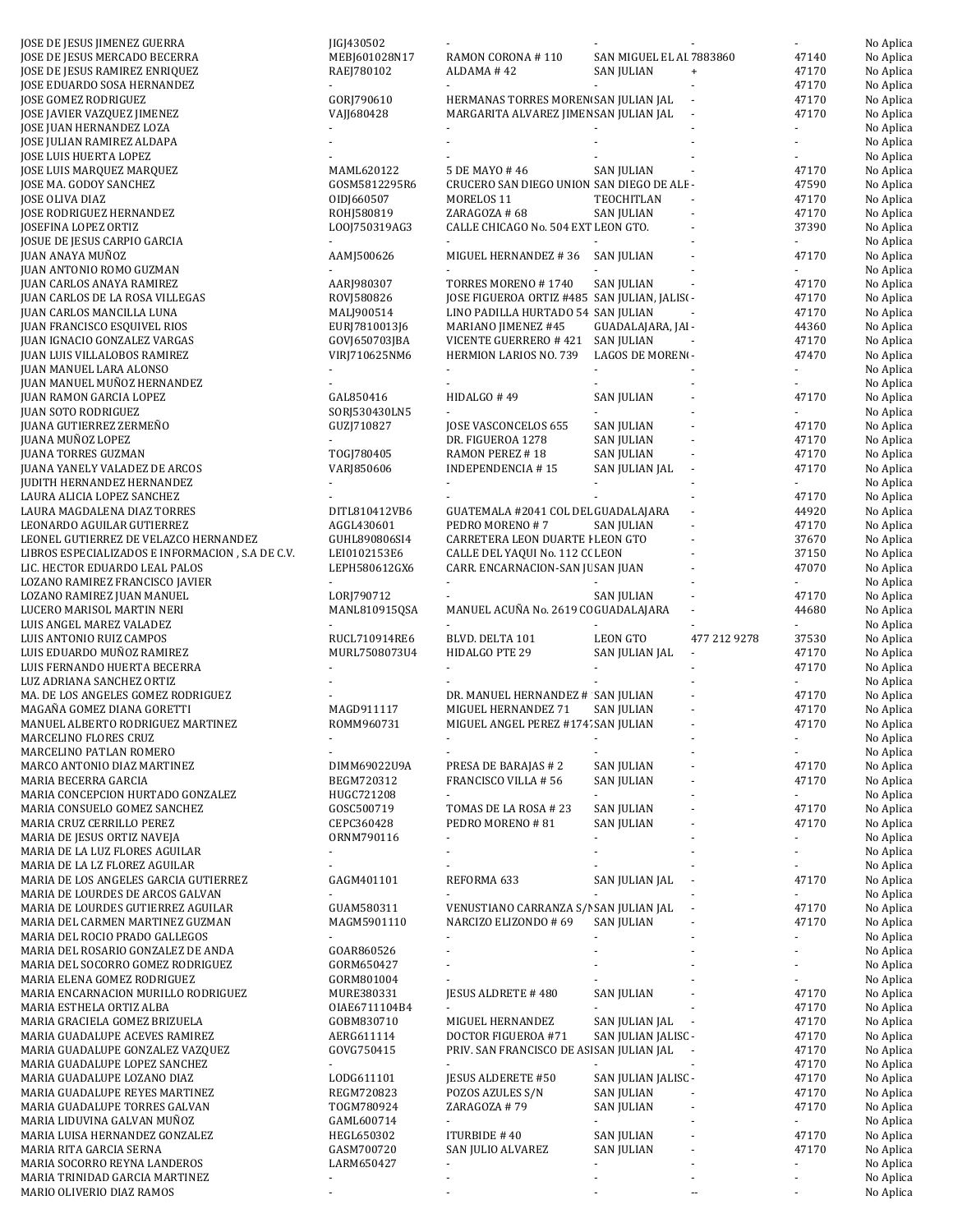|                                                                   | MAHL760901                  |                                                                     |                               |                          |                             |                        |
|-------------------------------------------------------------------|-----------------------------|---------------------------------------------------------------------|-------------------------------|--------------------------|-----------------------------|------------------------|
| MARQUEZ HURTADO LUIS MANUEL                                       |                             |                                                                     | <b>SAN JULIAN</b>             |                          | 47170                       | No Aplica              |
| MARQUEZ MARQUEZ LUIS MANUEL                                       |                             |                                                                     |                               |                          |                             | No Aplica              |
| MARTHA ALICIA GUERRA LOPEZ                                        |                             |                                                                     |                               |                          |                             | No Aplica              |
|                                                                   |                             |                                                                     |                               |                          |                             | No Aplica              |
| MARTIN ALBERTO GUAGNELLI NUÑEZ                                    | GUNM6603095LA               | BOULEVARD JUAN ALONSO E LEON GTO                                    |                               |                          | 37150                       |                        |
| MARTINA SALCIDO CERRILLO                                          | SACM750130                  | PRIV. VELAZQUEZ SUR #5                                              | <b>SAN JULIAN</b>             |                          | 47170                       | No Aplica              |
| MAURICIO AGUIRRE GOMEZ                                            | AUGM940520                  | MARIA CONCEPCION LOZAN(SAN JULIAN                                   |                               |                          | 47170                       | No Aplica              |
| MAYRA VANESA GARCIA MAGAÑA                                        |                             |                                                                     |                               |                          |                             | No Aplica              |
|                                                                   |                             |                                                                     |                               |                          |                             |                        |
| MIEGUEL ZERMEÑO HERNANDEZ                                         | ZEHM800929N11               |                                                                     | <b>SAN JULIAN</b>             |                          | 47170                       | No Aplica              |
| MIGUEL ANGEL DIAS GONZALEZ                                        | DIGM650408993               | ALVARO OBREGON #507                                                 | SAN JUAN DE DIOS 018008239313 |                          | 44410                       | No Aplica              |
| MIGUEL DE ARCOS HUERTA                                            |                             |                                                                     |                               |                          |                             | No Aplica              |
|                                                                   |                             |                                                                     |                               |                          | 44220                       |                        |
| MIGUEL LAURE RUIZ                                                 | LARM640902FE2               | ALICANTE 2249                                                       | GUADALAJARA                   |                          |                             | No Aplica              |
| MOISES LOPEZ DE LA ROSA                                           |                             |                                                                     |                               |                          |                             | No Aplica              |
| MOISES VALENCIA ANGEL                                             | VAAM630606U11               | FRANCISCO SARABIA No. 302 TEPATITLAN DE M-                          |                               |                          | 47670                       | No Aplica              |
| MSB LEON SA DE CV                                                 | MLE060324J78                | BLVD AEROPUERTO #1401 LEON GTO                                      |                               | 477 7726247              | 37672                       | No Aplica              |
|                                                                   |                             |                                                                     |                               |                          |                             |                        |
| MULTIMPRESOS GRAFICOS SA DE CV                                    | MGR1401169G6                | DEL EJERCITO 31                                                     | GUADALAJARA JAL -             |                          | 44400                       | No Aplica              |
| MUNICIPIO DE SAN MIGUEL EL ALTO                                   |                             |                                                                     |                               |                          |                             | No Aplica              |
| MUÑOZ AGUILAR LUIS ANTONIO                                        |                             |                                                                     |                               |                          |                             | No Aplica              |
|                                                                   |                             |                                                                     |                               |                          |                             |                        |
| MUÑOZ ALDANA HUMBERTO                                             | MUAH720903                  |                                                                     | <b>SAN JULIAN</b>             |                          | 47170                       | No Aplica              |
| MUÑOZ HUERTA JUAN MANUEL                                          | MUHJ560505                  | <b>JESUS ALDRETE #17</b>                                            | <b>SAN JULIAN</b>             |                          | 47170                       | No Aplica              |
| NORMA NAVEJA HERRERA                                              | NAHH661121                  | 5 DE MAYO # 31                                                      | SAN JULIAN                    |                          | 47170                       | No Aplica              |
|                                                                   |                             |                                                                     |                               |                          |                             |                        |
| OCTAVIO GOMEZ GARCIA                                              |                             |                                                                     |                               |                          | $\sim$                      | No Aplica              |
| OLIVERIO RAMIREZ CONTRERAS                                        | RAC0621218                  | SAN PABLO S/N                                                       | SAN JULIAN JAL                |                          | 47170                       | No Aplica              |
| OMAR AGUILAR LOZANO                                               | GULO781208                  | JESUS ALDRETE #3                                                    | <b>SAN JULIAN</b>             |                          | 47170                       | No Aplica              |
|                                                                   |                             |                                                                     |                               |                          |                             |                        |
| <b>OSCAR LEON LOPEZ</b>                                           | LEL0781031N35               | MORELOS #343                                                        | ARANDAS                       |                          | 47180                       | No Aplica              |
| OSVALDO DE JESUS HERNANDEZ LOPEZ                                  |                             |                                                                     |                               |                          |                             | No Aplica              |
| PABLO DE LA CRUZ ARRIERO CURIEL                                   |                             |                                                                     |                               |                          |                             | No Aplica              |
| PATRICIA MARIA IBARRA NAVEDA                                      | IANP74100739A               | VILLA DEL MESQUITE #332 LEON GTO                                    |                               |                          | 47170                       | No Aplica              |
|                                                                   |                             |                                                                     |                               |                          |                             |                        |
| PEDRO LOPEZ GALVAN                                                | LOGP801130                  | EPIGENIO ZERMEÑO PADILL SAN JULIAN                                  |                               |                          | 47170                       | No Aplica              |
| PEDRO LOPEZ GONZALEZ                                              | LOGP801130                  | EPIGENIO ZERMEÑO PADILL SAN JULIAN                                  |                               |                          | 47170                       | No Aplica              |
| PERSONAL DE SEGURIDAD PÚBLICA                                     |                             |                                                                     |                               |                          |                             | No Aplica              |
|                                                                   |                             |                                                                     |                               |                          |                             |                        |
| PLASTICOS Y ADHERIBLES DEL BAJIO, S.A. DE C.V.                    | PAB010125LB2                | <b>RESTAURADORES #392</b>                                           | LEON GUANAJUAT 477 788 9900   |                          | 37490                       | No Aplica              |
| RAFAEL GONZALEZ HERNANDEZ                                         | GOHR571023                  | RANCHO SA PABLO                                                     | <b>SAN JULIAN</b>             |                          | 47170                       | No Aplica              |
| RAFAEL LOPEZ ARELLANO                                             | LOAR7201049GA               |                                                                     |                               |                          |                             | No Aplica              |
|                                                                   |                             |                                                                     |                               |                          |                             |                        |
| RAFAEL MUÑOZ PADILLA                                              |                             |                                                                     |                               |                          |                             | No Aplica              |
| RAMIREZ HERNADEZ MIGUEL                                           |                             |                                                                     |                               |                          |                             | No Aplica              |
| RAMIREZ HERNANDEZ MIGUEL                                          |                             |                                                                     |                               |                          |                             | No Aplica              |
| RAMIREZ PEREZ EMMANUEL                                            |                             | ONOFRE GARCIA PEREZ 123 SAN JULIAN                                  |                               |                          | 47170                       |                        |
|                                                                   | RAPE910210                  |                                                                     |                               |                          |                             | No Aplica              |
| RAMIREZ ZERMEÑO ARELI                                             |                             |                                                                     |                               |                          |                             | No Aplica              |
| RAMON ANAYA AGUILAR                                               | ANGR810725                  | 5 DE MAYO NORTE 34A                                                 | <b>SAN JULIAN</b>             |                          | 47170                       | No Aplica              |
| RAMON GOMEZ SANCHEZ                                               | GOSR560704                  |                                                                     |                               |                          | 47170                       | No Aplica              |
|                                                                   |                             |                                                                     |                               |                          |                             |                        |
| RAMON GUADALUPE BELMONTE QUINTERO                                 | BEQR711023RV8               | MIGUEL ALEMAN #1412                                                 | <b>IRAPUATO</b>               |                          | 36550                       | No Aplica              |
| RAMONA GARCIA CONTRERAS                                           | GACR600429                  | JOSE VASCONCELOS 483                                                | SAN JULIAN                    |                          | 47170                       | No Aplica              |
| RAMONA GARCIA GARCIA                                              | GAGR450815                  | JESUS ALDRETE # 556                                                 | <b>SAN JULIAN</b>             |                          | 47170                       | No Aplica              |
|                                                                   |                             |                                                                     |                               |                          |                             |                        |
| RAMONA RODRIGUEZ SANCHEZ                                          | ROSR581104                  | PROGRESO #34                                                        | <b>SAN JULIAN</b>             |                          | 47170                       | No Aplica              |
| RAUL EDUARDO ESTRADA NACHEZ                                       | EANR840318UB2               | BERILIO #145                                                        | LEON GTO                      |                          | 37205                       | No Aplica              |
| RAUL MARTINEZ GONZALEZ                                            |                             |                                                                     |                               | $\sim$ $\sim$            |                             | No Aplica              |
|                                                                   |                             |                                                                     |                               |                          |                             |                        |
| REFUGIO GUTIERREZ DE ANDA                                         |                             |                                                                     |                               |                          |                             | No Aplica              |
| RICARDO ALBERTO ROJAS JIMENEZ                                     | ROJR690723TG9               | PEDRO MORENO 613 CENTRI GUADALAJARA                                 |                               | 33336131747              |                             | No Aplica              |
| RICARDO FERNANDO VARGAS HERNANDEZ                                 | VAHR700426L28               | AV. DE LA CONVENCION NTE AGUASCALIENTES -                           |                               |                          | 20020                       | No Aplica              |
|                                                                   |                             | MIGUEL HERNANDEZ #12 SAN JULIAN                                     |                               |                          |                             |                        |
| RIGOBERTO GALLEGOS ZERMEÑO                                        | GAZR820517                  |                                                                     |                               |                          | 47170                       | No Aplica              |
| RODOLFO AMADOR GARIBALDO                                          | AAGR850413N74               | LOPEZ COTILLA EXT#332 IN' GUADALAJARA                               |                               |                          | 44100                       | No Aplica              |
| RODRIGO GONZALEZ VERDIN                                           | GOVR881003631               | $\blacksquare$                                                      |                               |                          | ÷.                          | No Aplica              |
|                                                                   |                             |                                                                     |                               |                          |                             | No Aplica              |
| ROSA ELIA RAMIREZ GARCIA                                          |                             |                                                                     |                               |                          |                             |                        |
| ROSA HERNANDEZ CASTILLO                                           | HECR581006R84               | FCO MENDOZA #318                                                    | <b>SAN JULIAN</b>             |                          | 47170                       | No Aplica              |
| ROSA SOLEDAD VARGAS REYNOSO                                       | VARR510323G19               | QUEVEDO Y ZUBIETA NO. 55- GUADALAJARA                               |                               | ÷,                       | 44380                       | No Aplica              |
| ROSENDO GUTIERREZ GOMEZ                                           | GUGR450905BE7               | RANCHO LA SOLEDAD #745 (TEPATITLAN                                  |                               | ä,                       | 47600                       | No Aplica              |
|                                                                   |                             |                                                                     |                               |                          |                             |                        |
| RUVALCABA FANTASIAS Y NOVEDADES S.A. DE C.V.                      | RFN871023P48                | JUAN DIAZ COVARRUBIAS #3 GUADALAJARA, JAI-                          |                               |                          | 44360                       | No Aplica              |
| SCARLETT ALEJANDRA MORENO GUTIERREZ                               | MOGS780925924               | BOULEVARD JUVENTINO ROSSAN FRANCISCO G' -                           |                               |                          | 47170                       | No Aplica              |
| SECRETARIA DE PLANEACION, ADMINISTRACION Y FINANZA -              |                             |                                                                     |                               |                          | ÷.                          | No Aplica              |
| SERGIO ROJAS GOMEZ                                                | ROGS650113ER8               | <b>INDEPENDENCIA 103</b>                                            | SAN MIGUEL                    | 347 788 3832             | 47140                       | No Aplica              |
|                                                                   |                             |                                                                     |                               |                          |                             |                        |
| SERVIACERO ESPECIALES SA DE CV                                    | SES7402068M2                | FCO. VILLA 580                                                      | <b>LEON</b>                   | ä,                       | 37480                       | No Aplica              |
| SERVICIO BANDERA, S.A.                                            | SBA661110V42                | GENERAL MARCELINO GARC GUADALAJARA                                  |                               | 36199545                 | 44420                       | No Aplica              |
| SERVICIO FORRES S.A. DE C.V.                                      | SF00412933A                 | LIBRAMIENTO SUR ESQ. VER SAN FRANCISCO D 476 7450019                |                               |                          | 36390                       | No Aplica              |
| SERVICIO SIGLO XXI S.A. DE C.V.                                   | SSX990909BW7                | CARR. SA MIGUEL-SAN JULIA SAN MIGUEL EL AI -                        |                               |                          | 47140                       | No Aplica              |
|                                                                   |                             |                                                                     |                               |                          |                             |                        |
| SERVICIOS SAN JOSE SA DE CV                                       | SSJ920826GR7                | JAVIER MINA No. 60 CENTRO JALOSTOTITLAN -                           |                               |                          | 47120                       | No Aplica              |
| SILVIA CATALINA BONILLA ENRIQUEZ                                  | BOES791021GA0               |                                                                     |                               |                          | ÷.                          | No Aplica              |
| SILVIA MARTINA DIAZ GOMEZ                                         | $\sim$                      | 1°RO DE ENERO #1                                                    | <b>SAN JULIAN</b>             | $\overline{\phantom{a}}$ | 47170                       | No Aplica              |
|                                                                   |                             |                                                                     |                               |                          |                             |                        |
| SISTEMAS DE TROQUELADO Y LAMINADO                                 | STL890913I79                | ALENXANDER GRHAM BELL CUAUTITALN IZAC -                             |                               |                          | 54730                       | No Aplica              |
| SISTEMAS INTEGRALES ADMINISTRATIVOS HHOP S.A. DE C.V SIA120724DP9 |                             | CALLEJON DE JESUS GONZAL ZAPOPAN                                    |                               |                          | 45190                       | No Aplica              |
| SOTO RAMIREZ JOSE DE JESUS                                        | SORJ740828                  |                                                                     | SAN JULIAN                    |                          | 47170                       | No Aplica              |
|                                                                   |                             |                                                                     |                               |                          |                             |                        |
| TALLERES ARTISTICOS 0195587352                                    | $\omega$                    |                                                                     | $\blacksquare$                |                          | $\mathcal{L}_{\mathcal{A}}$ | No Aplica              |
| TERESA DE JESUS MUÑOZ GUTIERREZ                                   | MUGT841228                  | ALDAMA #79                                                          | <b>SAN JULIAN</b>             |                          | 47170                       | No Aplica              |
| TERESITA RAMIREZ DE LA ROSA                                       | RART660124                  | PEDRO MORENO 123                                                    | SAN JULIAN                    | ä,                       | 47170                       | No Aplica              |
|                                                                   |                             |                                                                     |                               |                          |                             |                        |
| TIENDAS CHEDRAUI S.A. DE C.V.                                     | TCH850701RM1                | AV. COSTITUYENTES 1150                                              | MIGUEL HIDALGO -              |                          | 14210                       | No Aplica              |
| TORREZ RODRIGUEZ ALFONZO                                          | RORA511023                  | FRANCISCO HERNANDEZ GOI SAN JULIAN                                  |                               |                          | 47170                       | No Aplica              |
| TRASPORTES DE ANDA S.A DE C.V.                                    | TAN940103J65                | CARRETERA SAN MIGUEL SA SAN MIGUEL                                  |                               |                          | 47140                       | No Aplica              |
|                                                                   |                             |                                                                     |                               | ä,                       |                             |                        |
| TRINIDAD BRIZUELA HUERTA                                          | BIHT400518                  | REFORMA #36                                                         | SAN JULIAN                    |                          | 47170                       | No Aplica              |
| VALADEZ GUTIERREZ ARMANDO                                         |                             |                                                                     |                               |                          | 47170                       | No Aplica              |
|                                                                   | VAGA720725                  | JESUS ALDRETE # 55                                                  | SAN JULIAN JAL                |                          |                             |                        |
| VERONICA DE ANDA MUÑOZ                                            | EMV970203                   |                                                                     | <b>SAN JULIAN</b>             |                          | 47170                       |                        |
|                                                                   |                             | JESUS ALDRETE #71                                                   |                               |                          |                             | No Aplica              |
| VERONICA ESCOBEDO BECERRA                                         | ESBV841016                  | VALENTIN CANALIZO 355                                               | LEON GTO                      |                          | 37234                       | No Aplica              |
| VICTOR MANUEL MEDINA BAEZ<br>YESENIA MUÑOZ RAMIREZ                | MEBV640728P28<br>MURY930301 | JOAQUIN OBREGON GONZALI LEON<br>AGUSTIN DE ITURBIDE # 93 SAN JULIAN |                               |                          | 37217<br>47170              | No Aplica<br>No Aplica |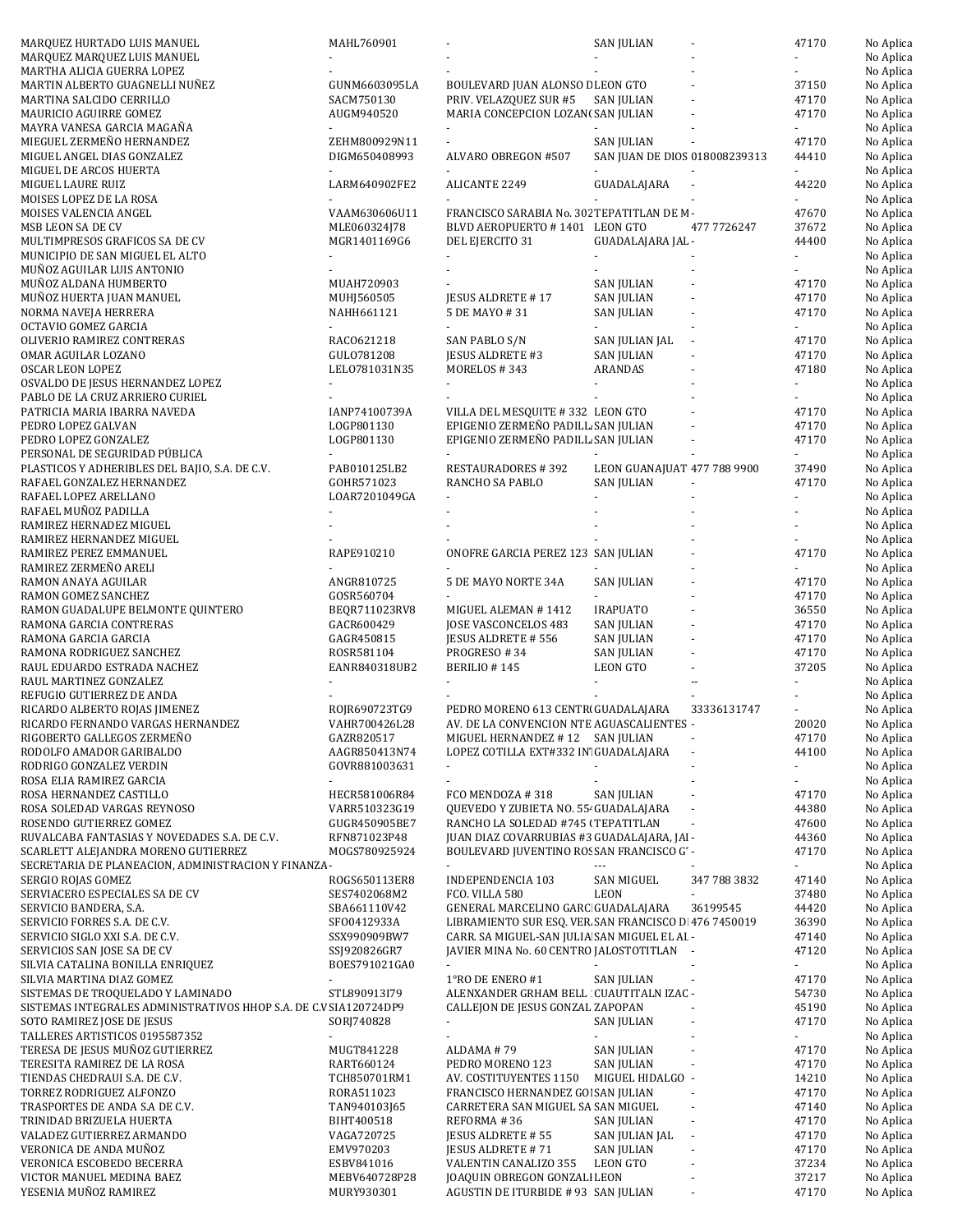| YOLANDA MARGARITA MARTINEZ HERNANDEZ                                                | MAHY740521                     | LA PAZ #548                                                                                       | <b>SAN JULIAN</b>                                      |                          | 47170          | No Aplica              |
|-------------------------------------------------------------------------------------|--------------------------------|---------------------------------------------------------------------------------------------------|--------------------------------------------------------|--------------------------|----------------|------------------------|
| LUIS ENRIQUE CASILLAS GONZALEZ                                                      | CAGL800711IQ9                  | <b>ITURBIDE 16</b>                                                                                | SAN MIGUEL EL AI -                                     |                          | 47140          | No Aplica              |
| GRUPO FERRETERO DE ALBA, S.A. DE C.V                                                | GFA030117N16                   | LAZARO CARDENAS 152 A SAN JUAN DE LOS 1395 7256150                                                |                                                        |                          | 47095          | No Aplica              |
| JUAN RAMON GARIBAY MARQUEZ                                                          | GAMJ550525EWA                  | FERNADO MENDEZ VELAZQU GUADALAJARA                                                                |                                                        | 3336598868               | 44840          | No Aplica              |
| MARIA DE JESUS VERDIN BECERRA                                                       | VEBJ60823975                   |                                                                                                   |                                                        |                          |                | No Aplica              |
| JAVIER JIMENEZ OROZCO                                                               | JI0J6611238K4                  | HIDALGO #1455                                                                                     | SAN JULIAN JAL<br>$\sim$                               |                          | 47170          | No Aplica              |
| MARICELA DEL CARMEN GARCIA MARQUEZ                                                  | GAMM650512ES7                  | JESUS DELGADO # 10<br>SANTA ENGRACIA                                                              | SAN MIGUEL EL AI 7882664<br>SAN PEDRO DE GA 3310020200 |                          | 47140<br>45045 | No Aplica<br>No Aplica |
| HOME DEPOT MEXICO S. DE R.L. DE C.V.<br>RAMON LOPEZ CHAVEZ                          | HDM001017AS1<br>LOCR620830CM1  | FUENTE CLARA NO. 111 COL SAN FRANCISCO D -                                                        |                                                        |                          | 36350          | No Aplica              |
| MA DEL CARMEN JASSO AGUILAR                                                         | JAAM6308108Q7                  | JUAREZ 1913-A Y B LOS FRES LEON                                                                   |                                                        |                          | 37390          | No Aplica              |
| EDUARDO NAZARIO PLASCENCIA FERNANDEZ                                                | PAFE660103TG7                  | BLVD. ANACLETO GONZALEZ TEPATITLAN                                                                |                                                        | 3787154017               | 47630          | No Aplica              |
| TC MEMORY S.A. DE C.V.                                                              | TME090514PL8                   | <b>COLON #209</b>                                                                                 | GUADALAJARA JAL -                                      |                          | 44100          | No Aplica              |
| JOSE DE JESUS SAINZ PRECIADO                                                        | SAPJ710919                     | <b>JESUS ALDRETE #2</b>                                                                           | <b>SAN JULIAN</b>                                      |                          | 47170          | No Aplica              |
| PC TYRES SA DE CV                                                                   | PTY070409JH3BLVD               | ANACLETO GONZALEZ FLORI TEPATITLAN DE M-                                                          |                                                        |                          | 47600          | No Aplica              |
| RUBEN GODINEZ NAVARRO                                                               | GONR950726V2                   | SEBASTINA LERDO DE TEJAL SAN FRANCISCO D 476 7445667                                              |                                                        |                          | 36350          | No Aplica              |
| JAIME HERNADEZ AGUIÑAGA                                                             | HEAJ700424R48                  | LIBRAMIENTO NTE LAGOS D. LAGOS DE MORENI-                                                         |                                                        |                          | 47400          | No Aplica              |
| MARIA DE JESUS MARTIN VALLEJO                                                       | MAVJ740408SX0                  |                                                                                                   |                                                        |                          |                | No Aplica              |
| DIESEL ALG S.A. DE C.V.                                                             | DAL1403046D2                   | POTRERO DEL POZO 2015-A LEON GUANAJUAT 4771192902                                                 |                                                        |                          | 37296          | No Aplica              |
| ELECTROCOMPONENTES LEON S.A. DE C.V.                                                | ELE061006S96                   | CALZ. MEXICO TACUBA 537 DF MEXICO                                                                 |                                                        |                          | 11400          | No Aplica              |
| SERVICIO DE ADMINISTRACION TRIBUTARIA<br>MARIA GUADALUPE JIMENEZ GALLARDO           |                                | ALLENDE 41 OTE                                                                                    | <b>SAN JULIAN</b>                                      |                          | 47170          | No Aplica              |
| JOSE LUIS DEL PALACIO MONTIEL                                                       | JIMG810526<br>PAML47041135I6   | PABLO VILLASEÑOR 248                                                                              | GUADALAJARA                                            |                          | 44600          | No Aplica<br>No Aplica |
| NESTOR RAUL FLORES ORTIZ                                                            | FOON830113UZ3                  | ALCUDIA NO 2198 COL LOMA ZAPOPAN                                                                  |                                                        |                          | 45130          | No Aplica              |
| MUNICIPIO DE JALOSTOTITLAN JALISCO                                                  | MJJ050101D77                   | PALACIO MUNICIPAL S/N                                                                             | JALOSTOTITLAN -                                        |                          | 47120          | No Aplica              |
| ALFREDO GARCIA DAVALOS                                                              | GADA85050413A                  | CUAHUTEMOC 114                                                                                    | <b>SAN MIGUEL</b>                                      |                          | 47140          | No Aplica              |
| FABIAN MUÑOZ GALLEGOS                                                               | MUGF830120                     | FELICIANO MACIAS #155                                                                             | SAN JULIAN                                             |                          | 47170          | No Aplica              |
| <b>JUAN DANIEL PADILLA GOMEZ</b>                                                    | PAGJ580819                     |                                                                                                   | $\omega$                                               |                          | 47170          | No Aplica              |
| RODOLFO NUÑEZ TRUJILLO                                                              | NUTR590224FE9                  | GEMELOS 3786 COL LA CALM ZAPOPAN                                                                  |                                                        |                          | 45070          | No Aplica              |
| REFRESQUERA INTERNACIONAL, S.A. DE C.V.                                             | RIN021119NA4                   | CALZADA DEL AGUILA # 122 SAN JULIAN                                                               |                                                        | $\blacksquare$           | 47170          | No Aplica              |
| <b>MARIA MARTINEZ TORRES</b>                                                        | MATM740929CP4                  | LOPEZ COTILLA 373                                                                                 | GUADALAJARA JAL -                                      |                          | 44100          | No Aplica              |
| MARCELA MARTINEZ TORRES                                                             | MATM740929CP4                  | LOPEZ COTILLA #373                                                                                | GUDALAJARA                                             | $\overline{\phantom{a}}$ | 47170          | No Aplica              |
| TERESA RAMIREZ HERNANDEZ                                                            | RAHT370821MR5                  |                                                                                                   | SAN JULIAN                                             |                          | 47170          | No Aplica              |
| MA. DEL CONSUELO ALVAREZ CASTAÑEDA<br>COMPONENTES DE LEON S.A DE C.V.               | AACC660521V20<br>CLE121101449  | AV. 16 DE SEPTIEMBRE NO. 1 GUADALAJARA, JAI 0<br>BLV. JUAN JOSE TORRES LAN LEON GTO.              |                                                        | 0                        | 44100<br>37480 | No Aplica<br>No Aplica |
| ERNESTO MARQUEZ DE LA CRUZ                                                          | MACR830709S82                  | ÷.                                                                                                |                                                        |                          | ÷.             | No Aplica              |
| MAQUINARIA TEXTIL, S.A. DE C.V.                                                     | MTC861231KD2                   | AV. CONVENCION 1914                                                                               | AGUASCALIENTES 449 9157446                             |                          | 20080          | No Aplica              |
| GASOLINERA EL PAISA S.A. DE C.V.                                                    | GPA081124RZ2                   | RAMON MARTIN HUERTA 46 SAN JUAN DE LOS 13957852466                                                |                                                        |                          | 47000          | No Aplica              |
| KOPLAN SA DE CV                                                                     | K0P940610D11                   | CARRETERA FEDERAL GUAD ZAPOPAN JALISCO 014767575101                                               |                                                        |                          | 45220          | No Aplica              |
| HUGO ERIBERTO GALVAN BECERRA                                                        | GABH8704133Z0                  | $\blacksquare$                                                                                    |                                                        |                          | $\sim$         | No Aplica              |
| MARIA ASENCION MACIAS MUÑOZ                                                         | ASMM380526                     | ALDAMA #53                                                                                        | <b>SAN JULIAN</b>                                      |                          | 47170          | No Aplica              |
| <b>GASTON SANTOS HUERTA</b>                                                         | SAHG740130BJ3                  | REFORMA PONIENTE 398                                                                              | <b>SAN JULIAN</b>                                      |                          | 47170          | No Aplica              |
| MA. ESTHELA ORTIZ ALBA                                                              | OIAE671110484                  |                                                                                                   |                                                        |                          |                | No Aplica              |
| VICTOR MANUEL LOZANO GUTIERREZ                                                      | LOGV511144P6                   |                                                                                                   |                                                        |                          |                | No Aplica              |
| MARIA CRISTINA ISABEL LANDEROS CANO                                                 | LACC850808                     | SANTA CRUZ #8                                                                                     | SAN JULIAN JAL                                         | ÷,                       | 47170          | No Aplica              |
| GRUPO CONSTRUCTOR MR DE JALISCO SA DE CV                                            | GCM121112J86                   | QUENTZALCOATL NO. 665 IN ZAPOPAN                                                                  |                                                        |                          | 45050          | No Aplica              |
| FERNANDO DENICHI CHAVARRY RODRIGUEZ<br>CARLOS EDUARDO MUNIZ LOPEZ                   | CARF8807252U2<br>MULC690124MMA | VOLCAN USULUTAN 55 37<br>SAN ESTEBAN 1767                                                         | HUENTITAN EL BA-<br>GUADALAJARA                        |                          | 44250<br>44719 | No Aplica<br>No Aplica |
| JOSE MIGUEL MUÑOZ SANCHEZ                                                           | MUSM8507175B9                  | $\blacksquare$                                                                                    | $\overline{\phantom{a}}$                               |                          | 47170          | No Aplica              |
| PAPR870130AV9                                                                       | PAPR870130AV9                  | ä,                                                                                                |                                                        |                          |                | No Aplica              |
| PEDRO CASTILLO FELIPE                                                               |                                | $\blacksquare$                                                                                    |                                                        |                          | $\sim$         | No Aplica              |
| MARIA ELENA JIMENEZ RAMIREZ                                                         | <b>IIRE770508</b>              | REFORMA 30                                                                                        | <b>SAN JULIAN</b>                                      |                          | 47170          | No Aplica              |
| JUAN ANTONIO GONZALEZ GUZMAN                                                        |                                | цü                                                                                                |                                                        |                          |                | No Aplica              |
| INSTITUTO DE ESTUDIOS PROFECIONALES EN CIENCIAS PEN IEP130109BY9                    |                                | AVENIDA DE LA MUSICA ED. GUADALAJARA                                                              |                                                        |                          | 44990          | No Aplica              |
| CABLEVISION RED, S.A. DE C.V.                                                       | CRE8808315B7                   | NACIONES UNIDAS #5526 CC ZAPOPAN                                                                  |                                                        |                          | 45110          | No Aplica              |
| <b>GONZALO VAZQUEZ RAFAELLIZ</b>                                                    | VARG710210DC0                  | ARCO MARCO AURELIO # 41(ZOPOPAN                                                                   |                                                        | 013318096404             | 45130          | No Aplica              |
| MINERVA AMALIA CORONADO KIN                                                         | COKM560930                     | CORPEÑA 64                                                                                        | ZAPOPAN JAL                                            |                          | 47170          | No Aplica              |
| <b>GASOLINERA UNION SA DE CV</b><br>JOSE GUADALUPE LEON GARCIA                      | GUN931129353<br>LEGG580706HD5  | TORRES LANDA E SN JORGE 1 LEON GTO                                                                | SAN IGANCIO CERI -                                     |                          | 42641<br>47190 | No Aplica              |
| LEONEL LOPEZ LOZANO                                                                 | LOLL780427IG9                  | ANTONIO BRAVO #48<br>GUADALUPE 55 COL CENTRO JALOSTOTITLAN -                                      |                                                        |                          | 47120          | No Aplica<br>No Aplica |
| MARIA ARRIAGA SALCIDO                                                               | AISS700705CT1                  | CARRET. ARANDAS- TEPA KN ARANDAS, JALISCC 0                                                       |                                                        |                          | 47180          | No Aplica              |
| FRANKLIN ARTEAGA TORRES                                                             | AETF601206463                  | BLVD. JOSE MA. MORELOS # LEON DE LOS ALD. -                                                       |                                                        |                          | 37218          | No Aplica              |
| ALLIANZ MEXICO SA COMPAÑIA DE SEGUROS                                               | AMS950419EG4                   | BLVD. MANUEL AVILA CAMA MEXICO DF                                                                 |                                                        |                          | 11010          | No Aplica              |
| MSB LEON                                                                            | MLE060324J78                   | BLVD AEROPUERTO 1401 SA LEON                                                                      |                                                        |                          | 37672          | No Aplica              |
| CLIFF AND COMPANY S.A. DE C.V.                                                      | CLI101004DS1                   | CARRETERA PURISIMA-MAN PURISIMA DEL RIN 4767060001                                                |                                                        |                          | 36400          | No Aplica              |
| GRUPO BISUTERO DE GUDALAJARA S.A. DE C.V.                                           | GBG140903MC4                   | OBREGON #417                                                                                      | GUADALAJARA JAL 013336148555                           |                          | 44360          | No Aplica              |
| NORBERTO VERGARA ARANA                                                              | ä,                             |                                                                                                   | $\sim$                                                 |                          | ÷.             | No Aplica              |
| JOSE GUADALUPE ANGULO TRUJILLO                                                      | AUTG771211MZA                  | MIGUEL HERNANDEZ 942                                                                              | SAN JULIAN JAL<br>$\sim$                               |                          | 47170          | No Aplica              |
| ACEROS Y MATERIALES SAN ANGEL, S.A. DE C.V.                                         | AMS981022F72                   | JOSEFA O DE DOMINGUEZ 32 SAN FRANCISCO -                                                          |                                                        |                          | 36300          | No Aplica              |
| COMPUTER FORMS, S.A. DE C.V.<br>INFRA, S.A. DE C.V.                                 | CF0890401JN5<br>INF891031LT4   | CARRETERA A EL CASTILLO   EL SALTO, JALISCO -<br>BLVD JUVENCITO ROSAS NO SAN FRANCISCO D 47438701 |                                                        |                          | 45680<br>36300 | No Aplica<br>No Aplica |
| MARCO ANTONIO GARCIA SAINZ                                                          | GASM8902238S6                  | $\sim$                                                                                            | SAN JULIAN JAL<br>$\sim$ $\sim$                        |                          | 47170          | No Aplica              |
| OPERADORA DE COMBUSTIBLE SAN JUAN S.A. DE C.V.                                      | OCS050214612                   | BLVD.LIC. RAMON MARTIN H SAN JUAN DE LOS 13957851065                                              |                                                        |                          | 47040          | No Aplica              |
| MA. LUZ ACEVES                                                                      | AEGL650528                     |                                                                                                   |                                                        |                          | 47170          | No Aplica              |
| ASOCIACION DE NIÑOS SORDOS DE SAN JULIAN, JALISCO AC ANS080812BV9                   |                                | ALDRETE #3                                                                                        | SAN JULIAN JAL<br>$\overline{\phantom{a}}$             |                          | 47170          | No Aplica              |
| WLFRANO CARLOS GONZALEZ VALADEZ                                                     | GOVW881101IL2                  | $\blacksquare$                                                                                    | $\omega$                                               |                          | $\sim$         | No Aplica              |
| DAVID ANGEL MAGAÑA RAMIREZ                                                          | MARD690625H61                  | RANCHO EL SALTILLO S/N                                                                            | SAN JUAN DE LOS I-                                     |                          | 47170          | No Aplica              |
| ALMA ROCIO VAZQUEZ DE ANDA                                                          | VANL890224                     | GERARDO TORRES MORENO SAN JULIAN                                                                  |                                                        |                          | 47170          | No Aplica              |
| MARTHA CECILIA VAZQUEZ GONZALEZ                                                     | VAGM7201144L8                  | HIDALGO 498                                                                                       | <b>SAN JULIAN</b>                                      |                          | 47170          | No Aplica              |
| LUISA MUÑOZ MARTINEZ                                                                | $\blacksquare$                 | $\blacksquare$                                                                                    | SAN JULIAN                                             | $\blacksquare$           | 47170          | No Aplica              |
| MAYORISTAS DEL BAJIO, S.A. DE C.V.<br>IMPULSADORA EN SERVICIO DE APOYO S.A. DE C.V. | MBA000726L14<br>ISA130531214   | PLAZA SAN MIGUEL 26 Y 27 I LEON GTO                                                               | GUADALAJARA JAL -                                      | 4777151418               | 37470<br>44330 | No Aplica              |
| VICTOR MANUEL MUÑOZ GONZALEZ                                                        | MUGV701126EE8                  | MESA DEL NORTE #892                                                                               |                                                        |                          | 47170          | No Aplica<br>No Aplica |
|                                                                                     |                                |                                                                                                   |                                                        |                          |                |                        |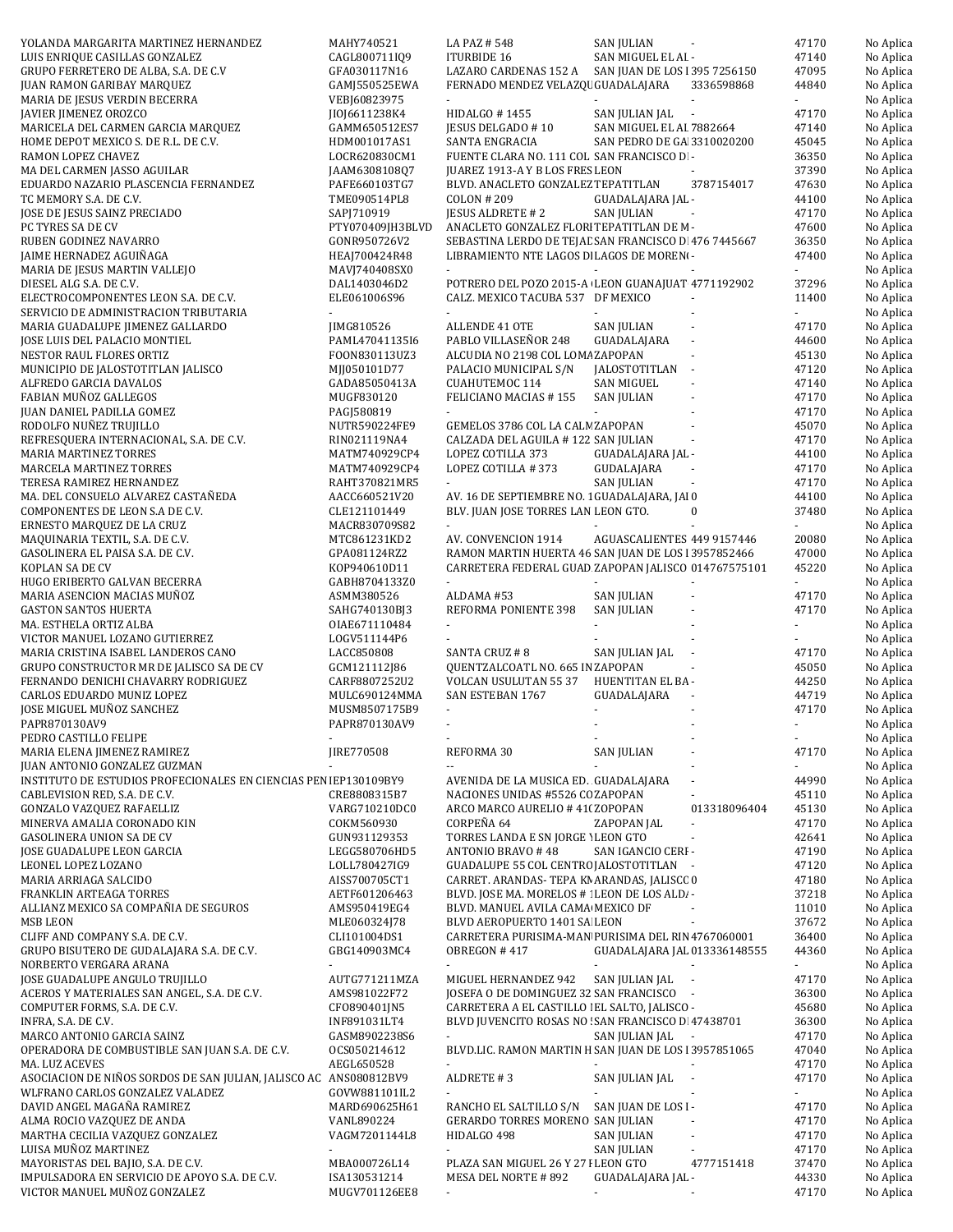| ABARROTES JICO, S.A. DE C.V.                                                | AJI981030386                   | JALOS SN MIGUEL KM 1                                                      | JALOSTOTITLAN 4317464173 |                          | 47120          | No Aplica                |
|-----------------------------------------------------------------------------|--------------------------------|---------------------------------------------------------------------------|--------------------------|--------------------------|----------------|--------------------------|
| AUDITORIA SUPERIOR DEL ESTADO DE JALISCO                                    |                                |                                                                           |                          |                          |                | No Aplica                |
| EVENTOS Y BANQUETES EN BOCA DE TODOS, S. A. B. DE C. V. EBB1404097BA        |                                | SANTA ELENA 306 A                                                         | LEON GTO                 |                          | 37120          | No Aplica                |
| SALVADOR TOLENTINO CARMONA                                                  | TOCS690220A40                  | VALLE VERDE 133                                                           | <b>JESUS MARIA</b>       | ä,                       | 20900          | No Aplica                |
| <b>JUAN MANUEL HERNANDEZ HERNADEZ</b>                                       | HEHJ8602204N2                  | AV GUADALAJARA #450                                                       | TEPATITLAN DE M-         |                          | 47630          | No Aplica                |
| ROTEC INTERNATIONAL, S.A. DE C.V.                                           | RIN991019B73                   | DESARROLLO INDUSTRIAL L LEON                                              |                          | 4777808067               | 37159          | No Aplica                |
| EFRAIN VILLEGAS ACEVES                                                      | VIAE6009109Z6                  | AVENIDA HIDALGO #1401                                                     | SAN JULIAN               |                          | 47170          | No Aplica                |
| APHERMAQ, SA DE CV                                                          | APH0401154XA                   | LOS ANGELES #44                                                           | TEPETITLAN               | 37871502918              | 47170          | No Aplica                |
| REFRIGERACION Y BASCULAS DE LEON SA DE CV                                   | RBL011207D1A                   | JUAN JOSE TORRES LANDA 1! LEON                                            |                          | $\sim$                   | 37390          | No Aplica                |
| <b>CESAR MARIO ONDARZA CESNEROS</b>                                         | 0ACC3703165D1                  | LA PAZ 4 COL CENTRO                                                       | SAN LUIS SOYATL/ -       |                          | 49440          | No Aplica                |
| J. GUADALUPE ROJAS CASILLAS                                                 | ROCG4206128J3                  | VENUSTIANO CARRANZA NO ZAPOTLANEJO                                        |                          |                          | 45430          | No Aplica                |
| FRANCISCO JAVIER VALADEZ VALADEZ                                            | VAVF630716                     | HIDALGO # 64                                                              | <b>SAN JULIAN</b>        | $\sim$                   | 47170          | No Aplica                |
| <b>GUSTAVO MACIAS GUERRA</b>                                                |                                |                                                                           | SAN JULIAN JAL           | $\overline{\phantom{a}}$ | 47170          | No Aplica                |
| LUIS FERNANDO DE ANDA ACEVES                                                | AAAL900131KS9                  |                                                                           | <b>SAN JULIAN</b>        | $\sim$                   | 47170          | No Aplica                |
| RAMIREZ OLIVA MARIA GUADALUPE                                               |                                |                                                                           |                          |                          |                | No Aplica                |
| JESUS DEL SALVADOR LOPEZ LOPEZ                                              | LOLJ760208QD9                  | OBREGON #352                                                              | ARANDAS                  |                          | 47180          | No Aplica                |
| MA. DEL ROCIO MERCADO GUDIÑO                                                | MEGM6607054P0                  | MARCELINO MERCADO BARF GUADALAJARA JAL 33318374                           |                          |                          | 44430          | No Aplica                |
| ARTURO MANRIQUEZ MONGE                                                      | MAMA740326QX1                  | LOPEZ COTILLA 328                                                         | GUDALAJARA               |                          | 44100          | No Aplica                |
| ALEJANDRA SANCHEZ OCHOA                                                     | SAOA650425364                  | BLVD RAMON MARTIN HUER SAN JUAN DE LOS I-                                 |                          |                          | 47000          | No Aplica                |
| ORGANIZACION 58, S.A DE C.V.                                                | OC0120611RL5                   | RICHAR WAGNER 5591                                                        | ZAPOPAN                  |                          | 47170          | No Aplica                |
| ANTONIO SOTELO GUTIERREZ                                                    | SOGA5806142Z2                  | HIDALGO 364                                                               | ATOTONILCO EL A -        |                          | 47750          | No Aplica                |
| TRANSPORTES DE ANDA S.A. DE C.V.                                            | TAN940103J65                   | CARRETERA SAN MIGUEL EL SAN MIGUEL EL AI 52*133463*1<br>PASEO DEL SOL 206 | <b>LEON GTO</b>          |                          | 47140<br>37157 | No Aplica<br>No Aplica   |
| ULISES KEFREN VAZQUEZ CASTRO<br>SALVADOR ZAMBRANO CHAVARIN                  | VACU880922A13<br>ZACS8703254S9 | <b>CLAVEL #285</b>                                                        | GUADALAJARA              | $\overline{\phantom{a}}$ | 44450          | No Aplica                |
| ULTRA JET, S.A. DE C.V.                                                     | UJE840724S10                   | SAN PABLO #205 COL SAN JO LEON                                            |                          | 7610724                  | 37545          | No Aplica                |
| IGNACIO ALVAREZ RICO                                                        | AARI621215I74                  | CARRETERA A LOS LATOS N(ZAPOTLANEJO                                       |                          |                          | 45438          | No Aplica                |
| ANA LUZ MUÑOZ MARQUEZ                                                       | MUMA750125471                  | MARIA CONESA 313                                                          | <b>LEON GTO</b>          | 477 7245222              | 37410          | No Aplica                |
| EDUARDO CHAVARIN CORONA                                                     | CACE730208SP7                  | VIA GUSTAVO BAZ 26-C COL : MEXICO                                         |                          |                          | 54080          | No Aplica                |
| <b>JAVIER GUZMAN PRESIADO</b>                                               | GUPI691105SX5                  |                                                                           |                          |                          |                | No Aplica                |
| KD COMPUTADORAS S.A. DE C.V.                                                | KC0100423CS2                   | 16 DE SEPTIEMBRE 140                                                      | <b>SAN JULIAN</b>        | 36138290                 |                | No Aplica                |
| ISSEG                                                                       | ISS771016B96                   | HERNANDO DE MARTEL NO.4 LAGOS DE MORENO-                                  |                          |                          | 36100          | No Aplica                |
| FRANCISCO JAVIER GUTIERREZ MOJICA                                           | GUMF3310222Q3                  | MORELOS 161 SAGRADA FAN SAN MIGUEL EL AI -                                |                          |                          | 47140          | No Aplica                |
| <b>GRACIELA RAMIREZ RUIZ</b>                                                | RARR610704CL6                  |                                                                           | <b>SAN JULIAN</b>        |                          | 47170          | No Aplica                |
| GASOLINERA DE LA VICTORIA SA                                                | GVI660404PD1                   | NIÑOS HEROES # 2043                                                       | GUADALAJARA JAL 36159827 |                          | 44150          | No Aplica                |
| MIGUEL ALEJANDRO RAMIREZ PEREZ                                              |                                |                                                                           | <b>SAN JULIAN</b>        | $\overline{\phantom{a}}$ | 47170          | No Aplica                |
| RAYMUNDO ERNESTO ALVAREZ MUJICA                                             | AAMR500918FU8                  | PLAZA SAN MIGUEL LOCAL 2 LEON GTO                                         |                          | 4777121763               | 37460          | No Aplica                |
| MACEDONIO LOZA JIMENEZ                                                      | LOJM740321RK1                  |                                                                           | <b>SAN JULIAN</b>        | $\sim$                   | 47170          | No Aplica                |
| VIRGINIA HERRERA PONCE                                                      | HEPV710413J7A                  | VIRGINIA HERRERA PONCE GUADALAJARA JAL -                                  |                          |                          | 44100          | No Aplica                |
| MARCO ANTONIO ALVAREZ RAMOS                                                 | AARM571217J88                  | HERRERA Y CAIRO 375                                                       | GUADALAJARA<br>$\sim$    |                          | 44270          | No Aplica                |
| HECTOR LOPEZ ARANDA                                                         | LOAH800355T7                   | LIC. ANDRES LOZANO 186 B SAN MIGUEL EL AI -                               |                          |                          | 47140          | No Aplica                |
| IRMA OROZCO RUIZ                                                            | 00RI540818893                  | LOPEZ COTILLO 77                                                          | GUADALAJARA              | 36142785                 | 44100          | No Aplica                |
| REYSA CONSTRUCTOR MEXIQUENSE BICENTENARIO SA DE CRCM101020AE1               |                                | RIO PAPALOA NO 1210 INT S TOLUCA                                          |                          |                          | 50010          | No Aplica                |
| A.N.A. COMPAÑIA DE SEGUROS SA DE CV                                         | ANA9509086E3                   | TECOYOTITLA NO 412                                                        | DISTRITO FEDERA -        |                          | 01050          | No Aplica                |
| <b>JUAN VARGAS LARA</b>                                                     | VALJ601204QE0                  | LUIS BARRERA GONZALEZ # ARANDAS                                           |                          |                          | 47180          | No Aplica                |
| JUAN CARRANZA LOPEZ                                                         | CALJ680426AY6                  | VALLARTA 170 1 CENTRO                                                     | TEPATITLAN DE M-         |                          | 47600          | No Aplica                |
| JORGE PABLO OCHOA CALDERON                                                  | 00CJ521028N15                  | INDEPENDENCIA NO 613 INTLAGOS DE MORENO-                                  |                          |                          | 47470          | No Aplica                |
| FELIPE DE JESUS PADILLA MARTINEZ                                            | PAMF740724UQ6                  |                                                                           | <b>SAN JULIAN</b>        |                          | 47170          | No Aplica                |
| ALPHA MAX, S.A. DE C.V.                                                     | AMA1508134E3                   | CAMPECHE 210                                                              | <b>SAN JULIAN</b>        | 476743217                | 36380          | No Aplica                |
| COMERCIALIZADORA JINKJET LASSER S.A. DE C.V.                                | CIL1011123Z6                   | LOPEZ COTILLA 328                                                         | GUDALAJARA               | $\bar{a}$                | 72228          | No Aplica                |
| HUGO ILDEFONSO GUTIERREZ CARRILLO                                           |                                |                                                                           |                          |                          |                | No Aplica                |
| EXIQUIO OLIVA HERNANDEZ                                                     |                                |                                                                           |                          |                          |                | No Aplica                |
| AGUILAR RODRIGUEZ ANTONIO                                                   |                                |                                                                           |                          |                          |                | No Aplica                |
| AGUILAR RODRIGUEZ JOSE                                                      |                                |                                                                           |                          |                          |                | No Aplica                |
| FABRICA DE MUEBLES SAN FERNANDO, S.A. DE C.V.                               | FMF950324DI5                   | GUADALAJARA LA BARCA S/I PONCITLAN JAL                                    |                          | $\overline{\phantom{a}}$ | 45950          | No Aplica                |
| JAVIER RANGEL GALLO                                                         | RAGJ830601KMA                  |                                                                           |                          |                          |                | No Aplica                |
| ERNESTO AZPEITIA REYNA                                                      | AERE771102HE3                  | $\blacksquare$                                                            |                          |                          | 47170          | No Aplica                |
| PAMP6411192C3                                                               | PAMP6411192C3                  |                                                                           |                          |                          |                | No Aplica                |
| MARIA REFUGIO VAZQUEZ SOTO                                                  | VASR670513                     | GOLONDRINAS                                                               | <b>SAN JULIAN</b>        |                          | 47170          | No Aplica                |
| RAMON ESTRADA ANAYA                                                         | EAAR640614                     | BLVD GONZALEZ BOCANEGR LEON                                               |                          |                          |                | No Aplica                |
| INTEGRACION DIGITAL MIHO S DE RL DE CV<br>YESENIA GUADALUPE VILLEGAS MORENO | IDM060327-M29                  |                                                                           |                          |                          | 37480<br>47170 | COMPUTO                  |
| MARIA MONTSERRAT ROMERO CORPORALES                                          | VIMY870612C63<br>ROCM740103QF3 | HIDALGO #130<br>÷.                                                        | <b>SAN JULIAN</b>        |                          |                | REFACCIONAF<br>ABARROTES |
| CELIA VALTIERRA SANCHEZ                                                     | VASC860417JE6                  | BRASIL NO. 140 INT 4                                                      | SAN JUAN DE LOS I-       |                          | 47020          | ABARROTES                |
| MANUEL GONZALEZ MARTINEZ                                                    | GOMM630727QM1                  | FRANCISCO I MADERO 505 PI TEPATITLAN DE M 3487844800                      |                          |                          | 47180          | ABARROTES                |
| NICOLAS TRUJILLO PAEZ                                                       | TUPN900419K60                  | J TRINIDAD MARTINEZ # 77- SAN MIGUEL                                      |                          | 3477881565               | 47140          | ABARROTES                |
| FABIOLA GUADALUPE ZERMEÑO MARQUEZ                                           | ZEMF900320SC6                  | $+ -$                                                                     |                          |                          | ÷.             | ABARROTES                |
| PATRICIA LOPEZ VIDALES                                                      | LOVP760613MA6                  | LOPEZ COTILLA 328 COL CEN GUADALAJARA                                     |                          | ä,                       |                | ABARROTES                |
| MANUELA ACUÑA RESENDEZ                                                      | AURM5103224N0                  | FRANCISCO I MADERO NO. 7! LAGOS DE MOREN-                                 |                          |                          | 47400          | ABARROTES                |
| HECTOR JOSE LOPEZ ROMERO                                                    | LORH561213KB3                  | PORTAL JUAREZ 4 B                                                         | <b>SAN JULIAN</b>        |                          | 47170          | <b>FERRETERIA</b>        |
| YOLANDA DE LIRA MACIAS                                                      | LIMY30702NY7                   | CAPULIN NO. 60 INT N. B COI TLAQUEPAQUE                                   |                          | $\overline{\phantom{a}}$ | 45589          | ABARROTES                |
| JOSE DE JESUS SANCHEZ AGUAYO                                                | SAAJ410318R77                  | FRANCISCO MORA #135                                                       | ARANDAS                  | $\sim$                   | 47180          | DEPORTES                 |
| CESAR OCTAVIO VARELA GOMEZ                                                  | VAGC750628557                  | BOULEVARDD ANCLETO GLE TEPATITLAN DE M-                                   |                          |                          | 47170          | TALLER MECA              |
| ESTRATEGAS POLITICO-ELECTORALES SC                                          | -EP0141020582                  | AV. ARCOS # 27                                                            | GUDALAJARA               |                          | 44100          | ASESORIA                 |
| IMPRESOS Y CONSTRUCCION INDUSTRIAL REMACE COLORS, -ICI140822413             |                                | <b>HAWAI#211</b>                                                          | LEON GTO                 |                          | 37400          | <b>IMPRENTAS</b>         |
| MARGARITA MURGUIA GOMEZ                                                     | MUGM580207H86                  | $\sim$                                                                    | <b>SAN JULIAN</b>        | $\blacksquare$           | 47170          | PANADERIA                |
| MASSIVE PC SA DE CV                                                         | -MPC0603282M0                  | 16 DE SEPTIEMBRE 137                                                      | GUADALAJARA              |                          | 44100          | COMPUTO                  |
| JAIME CONTRERAS GONZALEZ                                                    | COGJ691027E26                  | CRUSERO ARANDAS-ATOTOI ARANDAS                                            |                          | 3315214881               | 47180          | ABARROTES                |
| SERVICIOS GASOLINEROS DE MEXICO SA DE CV                                    | -SGM950714DC2                  | EDISON NTE 1301 TALLERES MOTERREY NL                                      |                          |                          | 64480          | COMBUSTIBLE              |
| DANIEL DE JESUS PACHECO NAVARRO                                             | PAND8607217PA                  | BLVD. JOSEGA ORTIZ DE DON LAZARO CARDENA 36320                            |                          |                          | 36320          | ABARROTES                |
| JUAN PABLO DOMINGUEZ BERNARDINO                                             | DOBJ7908179X9                  |                                                                           |                          |                          |                | ABARROTES                |
| ELECTRONICA STEREN DE GUADALAJARA, S.A.                                     | -ESG810511HT6                  | LOPEZ COTILLA 51                                                          | GUADALAJARA              | $\overline{\phantom{a}}$ | 44100          | ELECTRONICA              |
| RAMON LOPEZ VELAZQUEZ                                                       | LOVR401003HU2                  | NAYARIT #460                                                              | SAN FRANCISCO D -        |                          | 36390          | TALLER MECA              |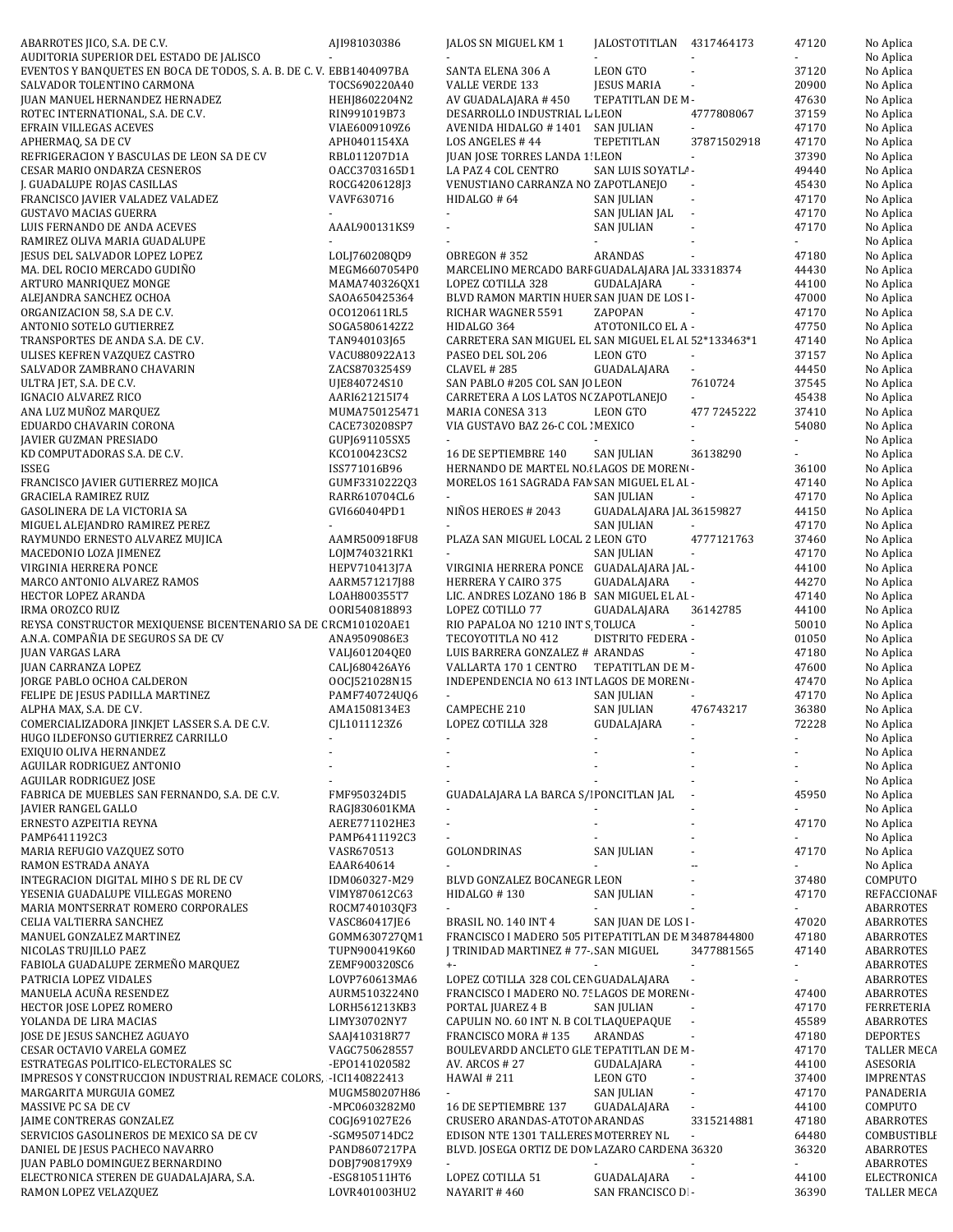| SERVICIO HUSARES DE LA UNION, SA DE CV                                                    | -SHU070828NU9                   | CARR. UNION DE SAN ANTON UNION DE SAN AN -                                               |                                      |                             | 47570                                | GASOLINERA                           |
|-------------------------------------------------------------------------------------------|---------------------------------|------------------------------------------------------------------------------------------|--------------------------------------|-----------------------------|--------------------------------------|--------------------------------------|
| MARTINA GONZALEZ HERNANDEZ                                                                | GOHM7301089RA                   | RITA PEREZ DE MORRENO 5. LAGOS DE MOREN 4747422950                                       |                                      |                             | 47420                                | ABARROTES                            |
| YADIRA ELDA ALICIA REYES PEREZ<br>PULIDO TRUCK AND PARTS S.A. DE C.V.                     | PERY8803041E6<br>-PTP150423LG0  | CARETERA ZAPOTLANEJO T(ZAPOTLANEJO                                                       | SAN JULIAN                           | $\mathcal{L}_{\mathcal{A}}$ | 47170<br>45430                       | FLORISTA<br>REFACCIONAF              |
| JOSE ASUNCION GUTIEREZ GUTIERREZ                                                          | GUGA7012133B4                   | ABASOLO NO 5                                                                             | JALOSTOTITLAN -                      |                             | 47120                                | ABARROTES                            |
| RAFAEL JR CARATACHEA JIMENEZ                                                              | $-CA$ JR $910109$               | RIO BRAVO 44                                                                             | <b>ATONTONILCO</b>                   | $\sim$                      | 47779                                | COREOGRAFO                           |
| ISAAC MURGUIA ARRIAGA                                                                     | -MUAI530502G7                   | <b>EMILIANO ZAPATA #304</b>                                                              | SAN FRANCISCO D -                    |                             | 47170                                | ABARROTES                            |
| KEVIN RENOIR FLORES GOMEZ                                                                 | FOGK7710045L8                   | <b>INDEPENDENCIA # 599</b>                                                               | ATOTONILCO EL A 3919170900           |                             | 47750                                | COMPUTO                              |
| MARTIN ARMANDO PADILLA PEREZ                                                              | PAPM590627PX8                   |                                                                                          | SAN JULIAN JAL                       | $\overline{\phantom{a}}$    | 47170                                | <b>ABARROTES</b>                     |
| TRACTOSOL                                                                                 | -TRA160420K40                   | CARRETERA LA BARCA-JAMA ARANDAS                                                          |                                      | 3487830307                  | 47180                                | REFACCIONAF                          |
| PROFESIONALES EN TECNOLOGIAS DE INFORMACION, S.A. DI-PTI0002142F3<br>MIGUEL LOPEZ HEREDIA | LOHM690530L23                   | GLADIOLAS 207 COL COLONI TEPATITATLAN, JA 3787812440<br>PROLONGACION JUAREZ #19 LEON GTO |                                      | 4772110079                  | 47684<br>37390                       | <b>INFORMATICA</b><br>TALLER MECA    |
| SUPERTOLDOS DEL BAJIO SA DECV                                                             | -SBA110608CV8                   | BLVD VASCO DE QUIROGA 81 LEON, GTO                                                       |                                      |                             | 37250                                | ABARROTES                            |
| GRUPO GASOLINERO COJ IM SA DE CV                                                          | -GGC131216DD7                   | ANDRES TERAN 1073, SANT/ GUADALAJARA JAL -                                               |                                      |                             |                                      | <b>ABARROTES</b>                     |
| MA ASELA RAMIREZ RAMIREZ                                                                  | RARA6012037F6                   | BARTOLOME DE LAS CASAS : SAN MIGUEL EL AI -                                              |                                      |                             | 47170                                | CONFECCION                           |
| J. LUIS AGUIRRE RAMIREZ                                                                   | -AURJ631201EXA                  | CARRETERA JESUS MARIA-AJ RANCHO LAS CRU( -                                               |                                      |                             | 47958                                | ABARROTES                            |
| MA. ESTHER RODRIGUEZ GONZALEZ                                                             | ROGE690706QA3                   | JAVIER MINA 2D COL CENTRI OJUELOS DE JALISI -                                            |                                      |                             | 47540                                | ABARROTES                            |
| JOSE RAMON MORENO HERNANDEZ<br>FELIPE DE JESUS GONZALEZ CASILLAS                          | MOHR830122QE5<br>GOCF681028TD5  | $\mathcal{L}_{\mathrm{max}}$<br>AVE MORELOS 118 5 CENTR( SAN MIGUEL EL AI -              | $\sim$                               |                             | $\mathcal{L}^{\mathcal{A}}$<br>47140 | ABARROTES<br>ABARROTES               |
| RICARDO RANGEL GUZMAN                                                                     | -RAGR10923PW8                   | INDEPENDENCIA 439                                                                        | LEON GTO                             |                             | 37004                                | ARTSANIAS                            |
| LILIANA LIZETTE HERMOSILLO ORNELAS                                                        | HEOL840305783                   | 5 DE MAYO 25                                                                             | SAN MIGUEL EL AI -                   |                             | 47140                                | ABARROTES                            |
| AUTOZONE DE MEXICO, S. DE R.L. DE C.V.                                                    | -AME970109GW0                   | ANACLETO GONZALEZ FLORI TEPATITLAN                                                       |                                      | 3787815079                  | 88240                                | REFACCIONAF                          |
| JUANA ROSELIA NAVARRO SALDAÑA                                                             | MASJ550904QL4                   | CHIHUAHUA 1116 COL LLAN SAN FRANCISCO D. 4767279759                                      |                                      |                             | 36390                                | ABARROTES                            |
| JUAN JOSE ALVARADO RAZO                                                                   | AARJ7501136I7                   | AV. REVOLUCION 1733                                                                      | GUADALAJRA                           |                             | 44410                                | CONSUMIBLES                          |
| BLANCA ESTER DELGADO ANDRADE                                                              | DEAB7310096D6                   |                                                                                          |                                      |                             |                                      | RESTAURANT                           |
| DAOSA SA DE CV<br>SEGUROS BANORTE, SA DE CV GRUPO FINANCIERO BANORTI-SBG971124PL2         | -DA00401205W7                   | AV VALLARTA 6600 COL CIUI ZAPOPAN<br>HIDALGO PTE 250 CENTRO MONTERREY                    |                                      | 31202100<br>$\bar{a}$       | 45010<br>64000                       | ABARROTES<br>ABARROTES               |
| HERSAN HITECH SAPI DE CV                                                                  | -HHE820924SB9                   | AV. DEL ZAPATERO 106                                                                     | <b>LEON GTO</b>                      | $\overline{\phantom{a}}$    | 37290                                | ABARROTES                            |
| MUSICAL LA FLAUTA MAGICA SA DE CV                                                         | -MFM0510216R0                   | AVENIDA RAMON CORONA 2 GUADALAJARA                                                       |                                      | $\overline{\phantom{a}}$    | 44100                                | ABARROTES                            |
| <b>ROY MEMORY</b>                                                                         | -RMG090423U6A                   | 16 DE SEPTIEMBRE #140                                                                    | GUADALAJARA JAL 013333452455         |                             | 44100                                | COMPUTO                              |
| OSCAR GALVAN ORTIZ                                                                        | GA00730529AV1                   | ENRIQUE DIAZ DE LEON # 26 GUDALAJARA JAL -                                               |                                      |                             | 47170                                | <b>FLORERIA</b>                      |
| <b>ENERGIA URBANA</b>                                                                     | -EUR010605P90                   | EMILIANO ZAPATA 420                                                                      | <b>TONALA</b>                        |                             | 45400                                | COMBUSTIBLE                          |
| MARGARITO GALLEGOS ACEVES                                                                 | GAAM591017UW5                   |                                                                                          | <b>SAN JULIAN</b>                    | $\sim$                      | 47170                                | <b>RESTAURANT</b>                    |
| EQUIPOS Y CONSUMIBLES DE OCCIDENTE, S.A. DE C.V.<br><b>COPPEL SA DE CV</b>                | -EC0980909980<br>-COP920428Q20  | AV. LOPEZ MATEOS #422<br>REPUBLICA PONIENTE #285! CULIACAN                               | <b>GUDALAJRA JAL</b>                 | 3336162021<br>$\mathcal{L}$ | 44650<br>$\omega$                    | ELECTRONICA<br>ABARROTES             |
| JOSE DE JESUS ROMO GONZALEZ                                                               | ROGJ850711G53                   | <b>JUSTO SIERRA 735</b>                                                                  | LEON GTO                             | 4773917430                  | 37000                                | TALLER MECA                          |
| LUIS ANTONIO MUÑOZ REYNOSO                                                                | ---MURL800410                   | REVOLUCION #296                                                                          | SAN JULIAN                           |                             | 47170                                | RESTAURANT                           |
| ERIKA ARACELI PLASCENCIA VILLALPANDO                                                      | PAVE830414V60                   | LIC. VERDAD 252                                                                          | LAGOS DE MORENI-                     |                             | 47170                                | COMUNICACIC                          |
| <b>JUAN MORENO SOLIS</b>                                                                  | MOSJ581227PB3                   | CARRTERA SAN DIEGO                                                                       | SAN DIEGO DE ALE -                   |                             | 47170                                | ELECTRONICA                          |
| DANIEL MAYORAL GARCIA                                                                     | MAGD7707144Z1                   | $\sim$                                                                                   |                                      |                             |                                      | TRANSPORTE                           |
| RIGOBERTO MORALES HERNANDEZ<br>HECTOR GARCIA MONTES                                       | MOHR670518BA4<br>GAMH5703279K4  | BENITO JUAREZ729 CENTRO SAN FRANCISCO D -                                                |                                      |                             | 36300                                | ABARROTES<br>ABARROTES               |
| PALOMA SOLEDAD LOPEZ ALCALA                                                               | LOAP860928910                   | <b>INSURGENTES #8623</b>                                                                 | GUDALAJARA JAL -                     |                             | 44890                                | ABARROTES                            |
| MARIA EDUVIGES CASTILLO FREGOSO                                                           | CAFE4309173J6                   | AV. COLON 2709 COL COLON GUADALAJARA                                                     |                                      | 3336146947                  | 44930                                | ABARROTES                            |
| MARTIN ALFONSO CORNEJO GUTIERREZ                                                          | COGM840406EBA                   | LIBRAMIENTO CARRETERO 2 ENCARNACION DE 4759536340                                        |                                      |                             | 47270                                | ABARROTES                            |
| MARIA ENGRACIA ROSAS ZEPEDA                                                               | ROZE2309228H1                   | <b>JUAREZ #139</b>                                                                       | SAN MARTIN HIDA -                    |                             | 46770                                | GASOLINERA                           |
| CARLOS GUADALUPE ZERMEÑO LOPEZ                                                            | ZELC840407D43                   | $\sim$                                                                                   | <b>SAN JULIAN</b>                    | $\sim$                      | 47170                                | ABARROTES                            |
| FRANCISCO PADILLA PEREZ                                                                   | PAPF701129RT6                   | HIDALGO 1195                                                                             | <b>SAN JULIAN</b>                    | $\overline{\phantom{a}}$    | 47170                                | RESTAURANT                           |
| FRANCISCO JAVIER PEREZ GONZALEZ<br>FABIAN ALEJANDRO GUEVARA GARCIA                        | -PEGF690241Y9<br>GUGF710804845  | PRIV. GUDADLAJARA #5<br>JUAREZ 219 COL CENTRO                                            | JALOSTOTITLAN -<br>ETZATLAN, MEXIC - |                             | 47120<br>46500                       | COREOGRAFO<br>ABARROTES              |
| MANUEL GONZALEZ CUVARRUBIAS                                                               | GOCM5504185Y9                   | VICENTE GUERRERO 7 CENT JALOSTOTITLAN -                                                  |                                      |                             | 47120                                | <b>ABARROTES</b>                     |
| JOSE LUIS HERNANDEZ DE LEON                                                               | HELL9011126T6                   | ROMELIO RUIZ 101                                                                         | SAN JUAN DE LOS I-                   |                             | 47170                                | <b>DEPORTES</b>                      |
| MA GUADALUPE CANO PACHECO                                                                 | CAPM611112131                   | FRANCISCO RAMIREZ NO 65/ SAN MIGUEL ALTO -                                               |                                      |                             | 47140                                | <b>ABARROTES</b>                     |
| MELISA MARQUEZ GUTIERREZ                                                                  | MAGM851025C62                   | SAN RAMON 98 LOMAS DE LI ENCRANACION DE -                                                |                                      |                             | 4770                                 | <b>ABARROTES</b>                     |
| <b>GUSTAVO EFREN TAMAYO ALVA</b>                                                          | TAAG860904NZ0                   | PUERTO ANGEL #40                                                                         | ZENTAPATL                            |                             | 47170                                | MUSICAL                              |
| ROCIO DEL CARMEN VAZQUEZ GONZALEZ<br>JOSEFINA NAVARRO FRANCO                              | VAGR640617JJ1<br>NAFJ411108S15  | CARR JALOS SAN JULIAN<br>POTAL ESCOBEDO 40 CENTR TEPATITLAN                              | SAN MIGUEL EL AI -                   |                             | 47171<br>47600                       | <b>ABARROTES</b><br><b>ABARROTES</b> |
| SOFT & SAFE SYSTEMS S.A. DE C.V.                                                          | -SAS121112ND0                   | SALVADOR ANDRADE #33 AMECA JAL                                                           |                                      | $\mathcal{L}_{\mathcal{A}}$ | 46600                                | ABARROTES                            |
| UNION EDITORIALISTA, S.A. DE C.V.                                                         | -UED031111B80                   | <b>INDEPENDENCIA #300</b>                                                                | GUADALAJARA                          | 013336787700                | 44100                                | COMUNICACIC                          |
| J. RAUL MENA MENA                                                                         | MEMJ520428ML1                   | <b>JUAN BAUTISTA OROZCO 527 LEON GTO</b>                                                 |                                      | $\sim$                      | 37227                                | TRANSPORTE                           |
| MARTIN MARTINEZ DELGADO                                                                   | MADM65061764A                   | NAYARIT NO. 47                                                                           | <b>ENCARNACION DE -</b>              |                             | 47270                                | ABARROTES                            |
| MANUELA MUÑOZ CARDENAS                                                                    | MUCM6208042P8                   | BOULEVARD JUVENTINO ROSSAN FRANCISCO D -                                                 |                                      |                             | 36310                                | REFACCIONAF                          |
| FRANCISCO VALENCIA FONSECA<br>ROMAN CORTES OLMEDO                                         | VAFF720120PC8<br>-------------- | LA LUZ 1709                                                                              | LEON                                 |                             | 37260                                | REFACCIONAF<br>TRANSPORTE            |
| NUEVA ESTACION DE SERVICIO TRES ESTRELLAS NUCHO SA NES9707225T1-                          |                                 | SANTA BARBARA                                                                            | ARANDAS                              |                             | 47180                                | GASOLINERA                           |
| GUILLERMINA GALINDO CORTES                                                                | GACG580406SU9                   | BLVD. ANACLETO GONZALES TEPATITLAN                                                       |                                      | 3787154910                  | 47600                                | ABARROTES                            |
| BRISCAN SA DE CV                                                                          | BRI960503NW1-                   | BLVD. MIGUEL DE CERVANTI LEON GTO                                                        |                                      | 47770753603                 | 37419                                | GASOLINERA                           |
| GAS EXPRESS NIETO, S.A. DE C.V.                                                           | GEN700527K14-                   | <b>EL VERGEL SN</b>                                                                      | CELAYA                               | 6110800                     | 38110                                | GASERA                               |
| COMERCIALIZADORA BRANTANO SA DE CV                                                        | CBR0303073W6-                   | OCEANO ATLANTICO 505 A LEON                                                              |                                      | $\overline{\phantom{a}}$    | 37300                                | ZAPATERIA                            |
| MODATELAS SAPI DE CV                                                                      | MOD041014KI3-                   | PASEO DE LOS TAMARINDOS BOSQUS DE LAS LC -                                               |                                      |                             | 05120                                | MERECERIA                            |
| WHITSTONE GROUP<br>DCU PRINTER, S.A. DE C.V.                                              | WGR131213JZ9-<br>DPR1109148Y8-  | LOPEZ 60<br>MEDICINA 24                                                                  | CAUTEMOC<br><b>COPILCO UNIVERS -</b> | $\sim$                      | 06050<br>04360                       | COMPUTO<br>COMPUTO                   |
| RAFAEL RUIZ FERNANDEZ                                                                     | RUFR640312698                   | PEDRO MORENO #150                                                                        | SAN JULIAN JAL                       | 33 36132698                 | 44100                                | ARTSANIAS                            |
| IRMA VELAZQUEZ HERNANDEZ                                                                  | VEHI6310076Y3                   | AV. ALCADE #826                                                                          | GUDALAJARA                           | $\sim$                      | 44270                                | <b>DEPORTES</b>                      |
| MAURICIO DE JESUS MERCADO RAMIREZ                                                         | MERM920109CI6                   | JOSE MA. LICEAGA NO. 23 IN SAN MIGUEL                                                    |                                      | ÷,                          | 47140                                | ABARROTES                            |
| AZMEN SOLUCIONES MUNICIPALES                                                              | ASM150310U20-                   | GEMELOS NO EX 3786 COL C. ZAPOPAN                                                        |                                      |                             | 45070                                | ABARROTES                            |
| GENA DE JALISCO SA DE CV                                                                  | GJA140820LG1-                   | PEGASO NO. 5960 COL. PASE ZAPOPAN                                                        |                                      |                             | 45079                                | ABARROTES                            |
| GRUPO BAPED S.A. DE C.V.<br>DISTRIBUIDORA DE MATERIALES GENA SA DE CV                     | GBA1601182366                   | ANDADOR ZURITO NO. 116 C LEON<br>SANTA EDUWIGES NO 106 C(LEON                            |                                      |                             | 37296<br>37125                       | ABARROTES<br>ABARROTES               |
| MCC URBANIZACION Y CARRETERAS SA DE CV                                                    | DMG1402132H6-<br>MUC1312092N7-  | LIBRAMIENTO CARRETERO I ENCARNACION DE 4759536340                                        |                                      |                             | 47270                                | ABARROTES                            |
| 2H MEDICAL SA DE CV                                                                       | HME070719UI7-                   | FRAY DIEGO DE LA MAGDALI SAN LUIS POTOSI 4448416205                                      |                                      |                             | 78250                                | MEDICO                               |
| GC HERNANDEZ VAZQUEZ SA DE CV                                                             | GHV990513PF8-                   | JESUS GARCIA 2813 A PRADC GUADALAJARA                                                    |                                      |                             | 44670                                | ABARROTES                            |
|                                                                                           |                                 |                                                                                          |                                      |                             |                                      |                                      |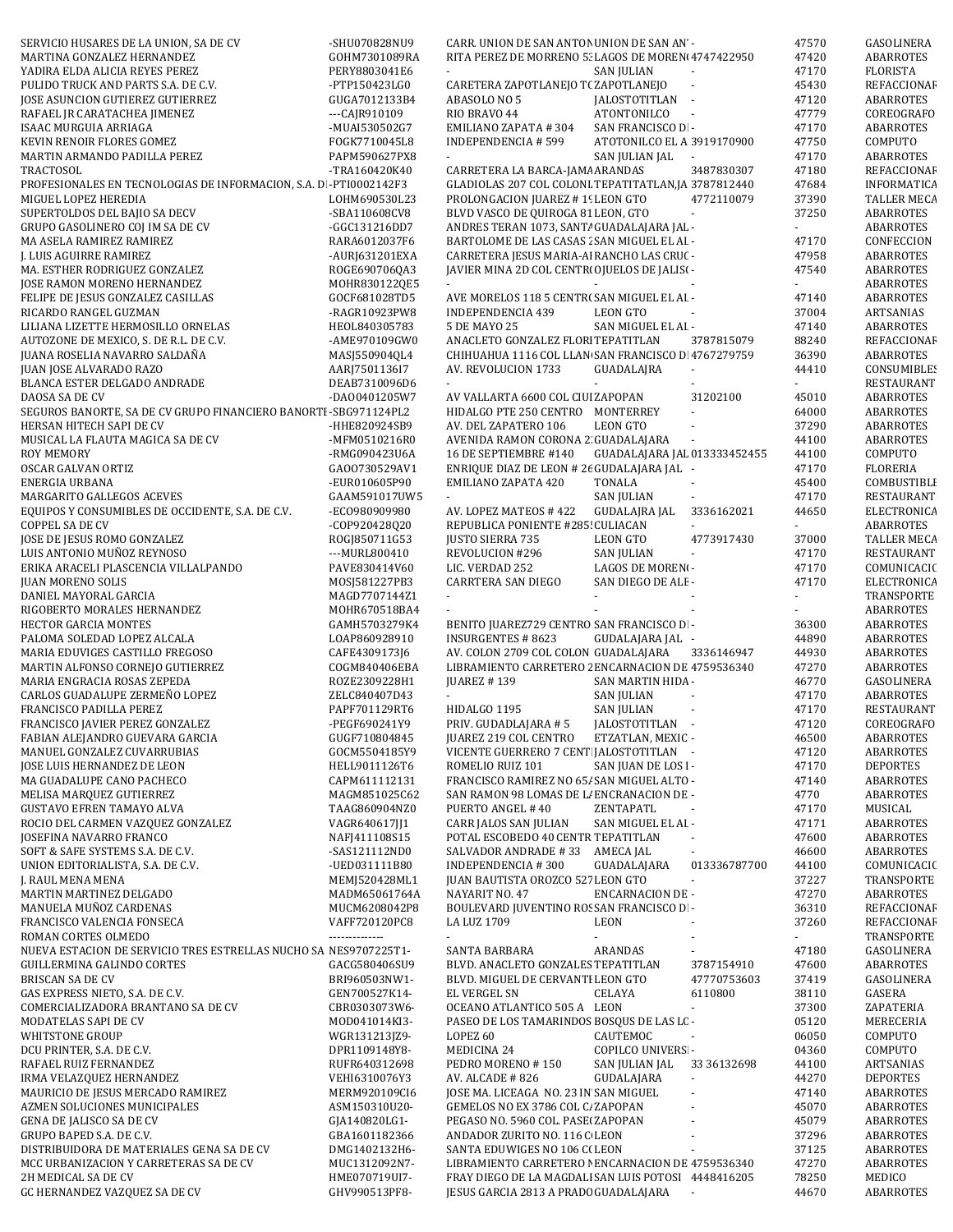| INGENIERIA Y ARQUITECTURA DE LOS ALTOS SA DE CV                    | IAA150324LTA-      | LIBREAMIENTO JASLOTOTIT SAN MIGUEL EL AI 47536340         |                             |                | 47140 | ABARROTES          |
|--------------------------------------------------------------------|--------------------|-----------------------------------------------------------|-----------------------------|----------------|-------|--------------------|
| OFICINAS Y ESCOLARES, SA DE CV                                     | OES0710055LA-      | GRANITO 508 COL AZTECA 1 LEON GTO                         |                             | $\sim$         | 37520 | <b>ABARROTES</b>   |
| MAVEESA Y ASOCIADOS SA DE CV                                       | MAS110420EP8-      | ENRIUQE IBSEN 40 PISO 3 D( CHAPULTEPEC                    |                             |                | 11560 | <b>ABARROTES</b>   |
| LORENA CENTENO LARIOS                                              | CELL870901J71      | ROMAN GONZALEZ 9A                                         | UNION DE SAN AN -           |                | 47570 | ABARROTES          |
| PATRICIA BECERRA MEZA                                              | BEMP720222FG2      | INDEPENDENCIA S/N                                         | PURISIMA                    |                | 36400 | ABARROTES          |
| MARCOS DE ANDA ALONSO                                              | AAAM880125GL5      | <b>ALEMANIA 185</b>                                       | SAN JUAN DE LOS 13951127396 |                | 47020 | COMPUTO            |
| OPD HOSPITAL CIVIL DE GUDALAJARA                                   | OPD9704109Y3-      | SALVADOR QUEVEDO Y ZUBI GUADALAJARA                       |                             | $\sim$         | 44340 | HOSPITAL           |
| RENATO JOSUE POLO SANCHEZ                                          | POSR921102TY3      | IZTACCIHUATL #1713 A                                      | GUDALAJARA                  | $\bar{a}$      | 44290 | <b>ABARROTES</b>   |
| BERENICE CORTES ALVARADO                                           | COAB850903QB0      | <b>GONZALEZ ORTEGA #72</b>                                | GUADALAJARA                 |                | 44100 | ABARROTES          |
| <b>MEMORY ONE</b>                                                  | RMG090423U6A-      | HERRERA Y CAIRO #49Z                                      | GUADALAJARA                 | 3333452455     | 44100 | COMPUTO            |
| <b>CARLOS GUSTAVO FLORES PEREZ</b>                                 | FOPC731206488      | 5 DE MAYO 216                                             | LEON                        | 4773110817     | 37000 | COMPUTO            |
| JORGE GONZALEZ GARCIA                                              | GOGI780911R82      | AV. 23 DE ABRIL # 103                                     | CDMX                        | 55 20090299    | 02710 | COMPUTO            |
| ALBERTO SALCIDO SANDOVAL                                           | SASA7804066SA      | MARSELLA 570                                              | GUADALAJARA                 | 3336839343     | 44190 | COMPUTO            |
| EDUARDO REYES SOLANO                                               | RESE691026BN6      | ALVARO OBREGON # 231                                      | <b>SAN JULIAN</b>           | $\blacksquare$ | 44400 | ABARROTES          |
| VAIG COSMETIC S.A. DE C.V.                                         | VC0060804IC4-      | <b>COLON 177</b>                                          | GUADALAJARA JAL -           |                | 44320 | ABARROTES          |
| J. JESUS MORAN ROMO                                                | MORJ591228PH1      | PROLONGACION GUADALUPI COL. CENTRO                        |                             | $\mathcal{L}$  | 47170 | TRANSPORTE         |
| LUCIO ALBERTO IÑIGUEZ BUCIO                                        | IIBL811021SU3      | ALBERTO CORREA #1862                                      | GUADALAJARA                 | $\mathcal{L}$  | 47170 | COMPUTO            |
|                                                                    |                    |                                                           |                             | $\mathcal{L}$  |       |                    |
| COMERCIALIZADORA LA MEXCLA SA DE CV                                | CME1311068D6-      | HERRERA Y CAIRO 105<br>ARANDAS-TEPATITLAN KM2 ARANDAS JAL | GUADALAJARA                 | Ĭ.             | 44100 | MUSICAL            |
| MARTIN HERNANDEZ ANGULO                                            | HEAM701224Y0-      |                                                           |                             |                | 47180 | REFACCIONAF        |
| HECTOR MANUEL PRECIADO ROSALES                                     | PERH550611R79      | $\cdots$                                                  |                             |                |       | <b>ABARROTES</b>   |
| SAUL RODRIGUEZ OROPEZA                                             | ROOS780625SR8      | ZARAGOZA NO. 371 COL CAR AYOTLAN                          |                             |                | 47930 | <b>ABARROTES</b>   |
| MARIA GUADALUPE PICHARDO SUAREZ                                    | PISG661207V41      | ALVARO OBREGON 385                                        | GUADALAJARA JAL -           |                | 44360 | <b>ABARROTES</b>   |
| SALVADOR SERRANO LARA                                              | SELS6609257F6      | EMILIANO ZAPATA 319                                       | SAN FRANCISCO D -           |                | 47170 | <b>FERRETERIA</b>  |
| GASOLINERA SAN NICOLAS, S.A. DE C.V.                               | GSN0711223T8-      | CARRETERA LIBRE A ZAPOTI TONALA JAL                       |                             | 3337352436     | 45422 | <b>ABARROTES</b>   |
| DANIEL ESPINOZA MENDOZA                                            | EIMD690909810      | MORELOS 116                                               | SAN MIGUEL EL AI -          |                | 47140 | FERRETERIA         |
| UMBRESA CONSTRUCTORES SA DE CV                                     | UC01411121U8-      | VILLA COSS 114                                            | <b>LEON</b>                 |                | 37530 | <b>CONSTRUCCTI</b> |
| INDUSTRIAS MAGAÑA, S.A. DE C.V.                                    | IMA920803UZ3-      | AV. PERIFERICO SUR 3894                                   | ZAPOPAN                     | 3414130720     | 45078 | TALLER MECA        |
| RANCHO LA LOMA DE LAS ANIMAS S DE PR DE RL                         | RLA130524V5A-      | FRAC. SAN ANTONIO TEXAS : SILAO GTO                       |                             |                | 36270 | VENTA DE AU        |
| MAQUILADORA DE LAMINA Y PRODUCTOS DE ACERO, S.A. DE MLP8809233X4-  |                    | EMILIANO ZAPATA 106                                       | HIDALGO                     | 01800505783    | 42180 | <b>ACEROS</b>      |
| RICARDO MEDINA GONZALEZ                                            | MEGR8901098V4      | $\sim$                                                    |                             |                | 44    | MUSICAL            |
| FRANCISCO JAVIER ROJAS GUZMAN                                      | ROGF890915UM3      | $\blacksquare$                                            |                             |                |       | CARPINTERIA        |
| HR12 HOSPITAL REGIONAL DE ALTA ESPECIALIDAD DEL BAJ HRA061130D4A-  |                    | BLVD. MILENIO #130                                        | <b>LEON GTO</b>             | 477 267 2000   | 37660 | HOSPITAL           |
| ELIAS ALFONSO CENTENO PALOS                                        | CEPE541002SR5      | RAMON GONZALEZ NO. 14B UNION DE SAN AN -                  |                             |                | 47570 | ABARROTES          |
| CARLOS RIZO SOSA                                                   | RISC7808175D8      | LANCEROS GUASCALIENTES AGUASCALIENTES -                   |                             |                |       | ABARROTES          |
| RENOVAGIGANTES SA DE CV                                            | REN141023MY1-      | PASEO ROYAL COUNTRY 465 ZAPOPAN                           |                             |                | 45110 | ABARROTES          |
| VERONICA ISABEL RODRIGUEZ HERNANDEZ                                | ROHV830527TW5      | ALDAMA 16A                                                | SAN JULIAN                  |                | 47170 | ABARROTES          |
| HUGO HERIBERTO GALVAN BECERRA                                      | GABH8704133Z0      | HIDALGO #373                                              | <b>SAN JULIAN</b>           |                | 47170 | RESTAURANT         |
| J. JESUS GARCIA VAZQUEZ                                            | GAVJ580215MK0      | PRINCIPAL 268                                             | LEON                        |                | 37663 | <b>TALABARTER</b>  |
| NORMA LETICIA PEREZ BECERRA                                        | PEBN651128P72      | FEDERALISMO 343                                           | <b>SAN JULIAN</b>           |                | 44100 | ELECTRONICA        |
| PLASTICO RODOLFO MOJARRO, S.A. DE C.V.                             | PRM0001178IA-      | CALZADA DEL FEDERALISM( GUDALAJARA                        |                             | 39425454       | 44190 | <b>CONSUMIBLES</b> |
| MA. ELENA VAZQUEZ JIMENEZ                                          | VAJM631221AG6      | AMADO NERVO #33                                           | GUADALAJARA JA -            |                | 44600 | COREOGRAFO         |
| ELECTRICA DE LOS ALTOS SA DE CV                                    | EAL800819135-      | BLVD DIAZ ORDAZ NO 612 EI SAN JUAN DE LOS I-              |                             |                | 47030 | ABARROTES          |
| VICTOR HUGO FARIAS GONZALEZ                                        |                    |                                                           | TEPATITLAN                  |                |       | MEDICO             |
|                                                                    | FAGV601011832      | MOCTEZUMA #111<br>16 DE SEPTIEMBRE #140                   |                             |                | 47600 |                    |
| ABEL ABUNDIZ GARCIA                                                | AUGA791213K2A      |                                                           | GUADALAJARA JAL -           |                | 44100 | ELECTRONICA        |
| GERARDO LOZA GONZALEZ                                              | LOGG690317AQ7      | LIC. ANDRES LOZANO # 8A                                   | SAN MIGUEL EL AI 3477883310 |                | 47140 | ARQUITECTUI        |
| FRANCISCO AGUIÑAGA AGUIRRE                                         | AUAF650524DV8      | J.JESUS REYNOSO 279                                       | TEPATITLAN DE M-            |                | 47600 | <b>ABARROTES</b>   |
| PRODUCTOS NATY, S.A. DE C.V.                                       | PNA16101017PMA     | ALLENDE #806                                              | <b>SAN JULIAN</b>           |                | 47170 | <b>ABARROTES</b>   |
| SIC SUPERVISION, INGENIERIA Y CONSTRUCCION SA DE CV                | SSI0812209N2-      | DAVID H LAWEWNCW 5497   ZAPOPAN                           |                             | 33650531       | 45110 | ABARROTES          |
| ALMA MARIA OROZCO BONFIL                                           | 00BA590207VE6      | SAN SALVADOR #1871                                        | GUADALAJARA JAL -38123144   |                | 44920 | ABARROTES          |
| RUBEN ALBERTO LOPEZ GONZALEZ                                       | LOGR710310GX4      | ENRIQUE OLIVARES SANTA / AGUASCALIENTES 4991854753        |                             |                | 20230 | ABARROTES          |
| SUPERVISIONES DE OBRA TORINO SA DE CV                              | SOT140101L43-      | ALONSO DE TORRES 1928                                     | VALLE DE CAMPES -           |                | 37150 | <b>CONSTRUCCTI</b> |
| ROBERT DYLAN CANO ALARCON                                          | CAAR950218UE0      | $\blacksquare$                                            |                             |                |       | REFACCIONAF        |
| TESORERIA DE LA FEDERACION                                         | ------------------ | ÷.                                                        |                             |                | ٠     | ABARROTES          |
| EQUIPOS DE SEGUIRDAD INDUSTRIAL REPIBA SA DE CV                    | ESI140305NU6-      | MANTO SAGRADO 178 COL JI LEON GTO                         |                             |                | 37570 | ABARROTES          |
| AMECO SERVICES, S. DE R.L. DE C.V.                                 | ASE950203F39-      | BOULEVARD AEROPUERTO 2 LEON GTO                           |                             |                | 37545 | REFACCIONAF        |
| BERTHA ALICIA GARCIA PADILLA                                       | GAPB870421NT4      | HIDALGO #304                                              | <b>SAN IULIAN</b>           | ÷,             | 47170 | PAPELERIA          |
| METLIFE MEXICO, S.A.                                               | MME920427EM3-      | BLVD. MANUEL AVILA CAMA MEXICO                            |                             |                | 11000 | ABARROTES          |
| VERONICA CISNEROS GALVEZ                                           | CIGV741214LM1      | PASEO LOMA ANCHA 602                                      | GUDALAJARA JAL -            |                | 44660 | PAPELERIA          |
| <b>CRONADY SA DE CV</b>                                            | CR0150416G76-      | VIDRIO 2380 INTA                                          | GUADALAJARA                 |                | 47170 | MEDICO             |
| GRAN CLASE EN OFICINAS, S.A. DE C.V.                               | GC0971118E11-      | AV. DEL BOSQUE 1300 -1                                    | TLAQUEPAQUE<br>$\sim$       |                | 45590 | EQUIPAMIENT        |
| ELEGANZA MUEBLES DE OFICINA SA DE CV                               | EM0900511CA3-      | AV. DE LA PAZ #72                                         | GUADALAJARA JAL -           |                |       | EQUIPAMIENT        |
| CONSTRUCCIONES DEL CENTRO Y MATERIALES SA DE CV                    | CCM150326DS2-      | JESUS REYES HEROLES 3153 GUADALARA                        |                             |                | 44987 | ABARROTES          |
| SALVADOR JAUREGUI AGUILERA                                         | JAAS7407127T3      | $\sim$                                                    |                             |                |       | <b>ABARROTES</b>   |
| ALBERTO ISMAEL CORTES BANDERAS                                     | COBA800108GS9      | MOLINA 135                                                | GUADALAJARA                 |                | 44100 | ELECTRONICA        |
| CFE SUMINISTRADOR DE SERVICIOS BASICOS                             | CSS160330CP7-      | AV. PASEO DE LA REFORMA I CIUDAD DE MEXIC -               |                             |                | 06600 | ABARROTES          |
| COMERCIALIZADORA Y DISTRIBUDORA DE LONAS, S.A. DE C. CDL120124716- |                    | CALLE ANDROMEDA 201                                       | LEON GTO                    |                | 37448 | ABARROTES          |
| DEBORA GALICIA VERDUZCO                                            | GAVD741228P28      | $\sim$                                                    | $\blacksquare$              |                |       | ARTSANIAS          |
| CREACIONES INDUSTRIALES S.A. DE C.V.                               | CIN911231LL2-      | JOSE MA. CHAVEZ # 643                                     | AGUASCALIENTES 4499181140   |                | 20000 | ABARROTES          |
| COMERCIALIZADORA FARMACEUTICA DE CHIAPAS SAPI DE (CDC110121742-    |                    | AV. BAJA CALIFORNIA 255 EI MEXICI                         |                             |                | 06100 | MEDICO             |
| CESAR ORLANDO FLORES RODRIGUEZ                                     | FORC800826QB8      | CIRCUITO SAN DAVID GALVA TEPATITLAN DE M 715576           |                             |                | 47670 | MEDICO             |
| JOSE GUSTAVO PARTIDO QUEZADA                                       | PAQG580520AZ0      | LOPEZ COTILLA 88                                          | GUADALAJARA                 | 3336148957     | 44100 | COMPUTO            |
| ABRAHAM GONZALEZ HERNANDEZ                                         | GOHA840720MH5      | GUERRERO 246                                              | ARANDAS                     |                | 47180 | <b>ENTRETENIME</b> |
| SILVIA VALTIERRA GONZALEZ                                          | VAGS551207T67      | VENUSTIANO CARRANZA 13. SAN FRANCISCO D -                 |                             |                | 36300 | ABARROTES          |
|                                                                    |                    |                                                           |                             |                |       |                    |
| FLOCAR AUTOMOTRIZ DE LOS ALTOS SA DE CV                            | CAL890717JX1-      | CARRETERA A LAGOS KM 2 SAN JUAN DE LOS 13957851000        |                             |                |       | TRANSPORTE         |
| CARLOS ROBERTO ALBARRAN ACEVES                                     | AAAC660914RH6      | <b>JUAREZ #155</b>                                        | TLAQUEPAQUE                 | $\sim$         | 45500 | PAPELERIA          |
| TONALA ESCOLAR, SA DE CV                                           | ZES0002257777      | PINO SUAREZ #30                                           | ZAPOPAN JALISCO 333630867   |                | 45400 | PAPELERIA          |
| MATERIAS PRIMAS LA CONCEPCION S.A. DE C.V.                         | MPC8361121U59      | PARQUE INDUSTRIAL EL BOS TLAQUEPAQUE                      |                             | 36685100       | 45400 | PAPELERIA          |
| JUAN PEDRO REYNOSO ARANA                                           | PEAJ750905259      | ÷.                                                        |                             |                |       | PAPELERIA          |
| ANA ROSA GONZALEZ CASTELLANOS                                      | GOCA551201HU7      | J. MATIAS NAVARRO CENTRC CAPILLA DE GUAD -                |                             |                | 47700 | ABARROTES          |
| GRUPO JULIO S.A. DE C.V.                                           | GJU880623116-      | CALZADA DE TLALPAN 509                                    | MEXICO                      | 55384291       | 3400  | MERECERIA          |
| RYPAOSA S.A. DE C.V.                                               | RYP881005B11-      | MANUEL GOMEZ MORIN 5982                                   | TLAQUEPAQUE                 | 333606200      | 45598 | ABARROTES          |
| ISRAEL GRANADOS PEÑA                                               | GAPI8204085B4      | GOMEZ MORIN 909                                           | TEPATITLAN                  | 3787810202     | 47675 | MEDICO             |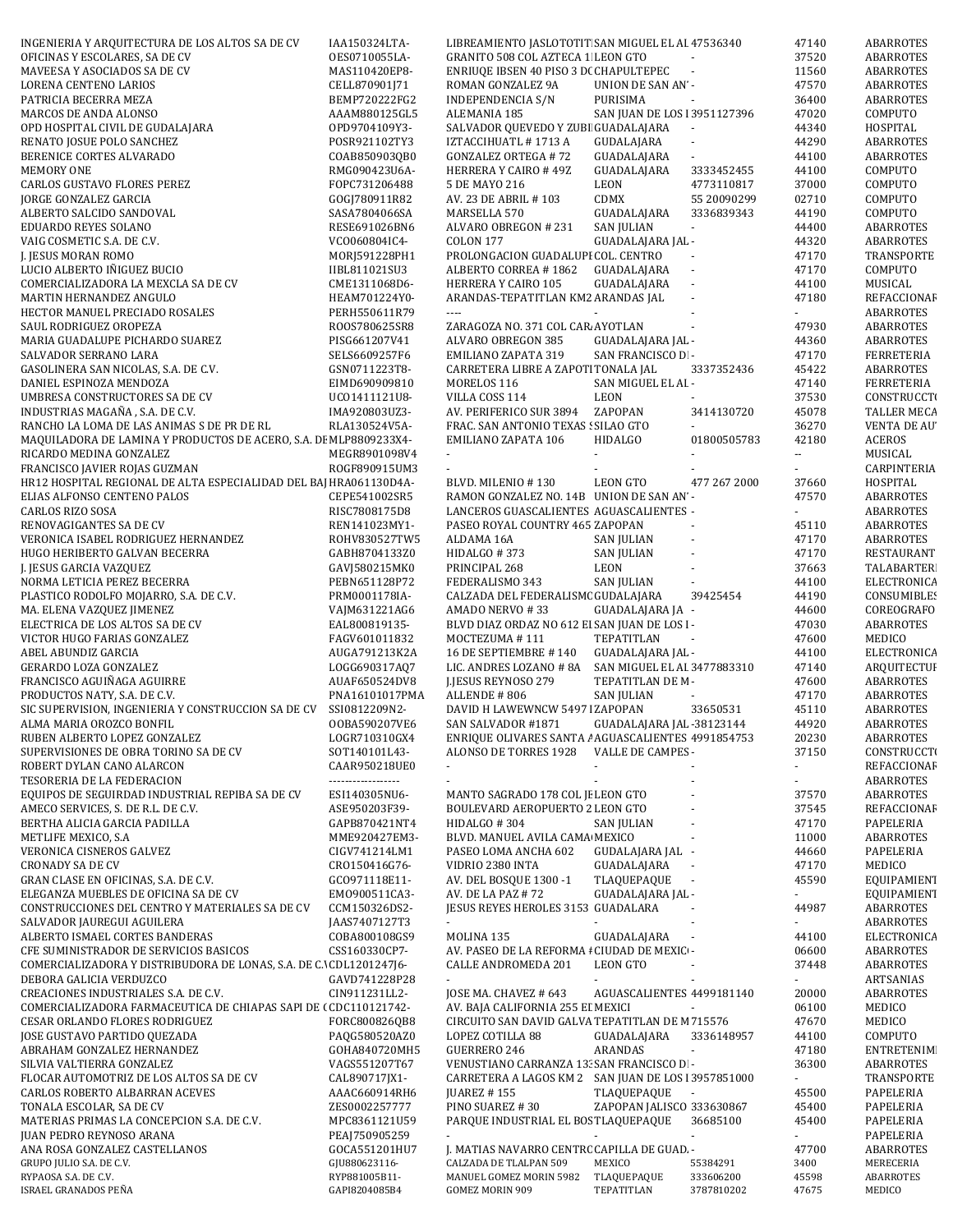| FELIPE MARTIN FRANCO                                    | MAFF50125FLA-  | AV. GUADALAJARA NO 35                            | TEPATITLAN                    |                          | 47630 | ABARROTES           |
|---------------------------------------------------------|----------------|--------------------------------------------------|-------------------------------|--------------------------|-------|---------------------|
| CONSTRUCCIONES Y REHABILITACION ARQUITECTONICA SA DE CV | CRA150428QR2-  | TENACATITA 3                                     | SAN PEDRO TLAQUEI -           |                          | 45628 | ABARROTES           |
| NESS TECHNOLOGY S.DE R.L. DE C.V.                       | NTE111115N88-  | PASEO DE LOMAS 6213 INT 5                        | ZAPOPAN                       |                          | 45010 | ABARROTES           |
| HIGH SPEED LASER SYSTEMS S DE RL DE CV                  | HSL160318J11-  | FARALLOM 526 JARDINES DEL M LEON                 |                               |                          | 37160 | ABARROTES           |
| ENRIQUE DE JESUS GARCIA TORRES                          | GATE9104247BA  | <b>BENITO JUAREZ 873</b>                         | <b>SAN JULIAN</b>             | ÷,                       | 47170 | TRANSPORTE          |
| CAMARENA AUTOMOTRIZ DE OCCIDENTE SA DE CV               | CA0850307HY1-  | AV 7 DE JULIO 2206                               | GUADALAJARA                   |                          | 44940 | ABARROTES           |
| GERARDO MAYELI NAVARRO NAVARRO                          | NANG730827FV8  |                                                  |                               |                          |       | COREOGRAFO          |
| ALFREDO GUTIERREZ CRUZ                                  | GUCA601103TV0  | ZARAGOZA #85                                     | <b>SAN JULIAN</b>             |                          | 47170 | MERECERIA           |
| UNIVERSAL EN COMUNICACION SA DE CV                      | UC0000810387-  | SAN FELIPE 885                                   | GUADALAJARA JALI 3336271728   |                          | 44200 | <b>ABARROTES</b>    |
| PAULA GONZALEZ                                          | GOPA580307JP8  | BLVD. JUAN ALONSO DE TORRES LEON                 |                               |                          | 37125 | MEDICO              |
| <b>GRUPO DECME SA DE CV</b>                             | GDE0812042J1-  | AV 11                                            | CORDABA VERACRUZ -            |                          | 94550 | COMPUTO             |
| MAPFRE MEXICO SA                                        | MTE440316E54-  | AV. REVOLUCION NUM 507 COL I CIUDAD DE MEXICO -  |                               |                          | 03800 | <b>ABARROTES</b>    |
| MOTOCICLETAS SAN MIGUEL EL ALTO SA DE CV                | MSM1504204D3-  | AVENIDA REVOLUCION MEXICAI SAN MIGUEL            |                               |                          | 47140 | <b>ABARROTES</b>    |
| CLEVERSOUND MEXICO SA DE CV                             | CME000114450-  | LOPEZ COTILLA #73                                | GUADALAJARA                   | $\overline{\phantom{a}}$ | 44100 | <b>ABARROTES</b>    |
| YADIRA JANETH LOZA AMADOR                               | LOAY890205PG1- | PRIVADA PADRE CHIMINO NO 10 LAGOS DE MORENO -    |                               |                          | 47400 | <b>ABARROTES</b>    |
| BERMACK DE MEXICO SA DE CV                              | BEM801507EX1-  | BLVD. TORRES LANDA 1204 OTE LEON GTO             |                               | 4777155256-5269          | 37470 | ABARROTES           |
| MARTIN SIORDIA ROMO                                     | SIRM680630QS1  | CONCEPCION LOY 3729                              | GUADALAJARA JAL               |                          | 44960 | TRANSPORTE          |
| MARCO ANTONIO AGUILAR LOPEZ                             | AULM791217P70  | CARR LIBRE TEPATITLAN ZAPOTZAPOTLANEJO           |                               | 3781310769               | 47600 | ABARROTES           |
| INMOBILIARIA DEL CENTRO MEDICO ALTEÑO SA DE CV          | ICM920901MH7-  | AV. JOSE GONZALEZ CARNICERIT TEPATITLAN DE MOI - |                               |                          | 47680 | ABARROTES           |
| AZPEITIA SUCESORES SA DE CV                             | ASU9704023B0-  | MORELOS 603                                      | GUADALAJARA                   | 36135200                 | 44100 | ABARROTES           |
| CAFETERA OCCIDENTE SA DE CV                             | COC610701Q79-  | SANTA MONICA 100 INT                             | GUADALAJARA                   |                          | 44100 | <b>ABARROTES</b>    |
| LONAS GOMEZ SA DE CV                                    | LG0041105HM1-  | BILESARIO DOMINGUEZ NO. 273 GUADALAJARA          |                               | 31682900                 | 44300 | <b>ABARROTES</b>    |
| DELIA SANDOVAL GAMEZ                                    | SAGD620819M57- | AV LUIS DONALDO COLOSIO 103 SAN JUAN DE LOS LAI- |                               |                          | 47000 | <b>ABARROTES</b>    |
| MAS AGROQUIMICOS Y SEMILLAS S.A. DE C.V.                | MAS170111JVA-  | AV. COREGIDORA SUR 32 INT 3 QUERETARO            |                               |                          | 76030 | ABARROTES           |
| ZAPATA CAMIONES SA DE CV                                | ZCA961009RX3-  | 1 DE MAYO S/N COL TLANEPANT TLALNEPANTLA         |                               |                          | 54000 | ABARROTES           |
| SWISSMEX RAPID, SA DE CV                                | SRA761217PY3-  | SWISSMEX NO 500 COL LAS CEIB LAGOS DE MORENO -   |                               |                          | 47440 | ABARROTES           |
| FIDEICOMISO BATALLON LA RINGLERA (108647)               | FBR170526598-  | AV. INDUSTRIA MILITAR 1055 C( CIUDAD DE MEXICO - |                               |                          | 11200 | ABARROTES           |
| JOSE LUIS GUTIERREZ DE LA TORRE                         | GUTI690601I96- | PEDRO MORENO 413 CENTRO                          | TEPATITLAN                    | $\overline{\phantom{a}}$ | 47600 | ABARROTES           |
| COMERCIALIZADORA DE LOS ALTOS DE ARANDAS, S.A. DE C.V.  | CAA150806LF7-  | ABASOLO S/N                                      | <b>ARANDAS</b>                |                          | 47180 | ASESORIA            |
| MARTHA PARICIA YOS VAZQUEZ                              | YOVM680729EGA  | LOPEZ COTILLA #35                                | GUADALAJARA JAL               | $\overline{\phantom{a}}$ | 44100 | ELECTRONICA         |
| TRANSVECTIO S.A. DE C.V.                                | TRA000727LK9-  | RIO NILO #1567                                   | GUDALAJARA                    |                          | 44870 | <b>ABARROTES</b>    |
| CORPORATIVO BEGONIA S.A. DE C.V.                        | CBE1401211PA-  |                                                  | GUADALAJARA                   | 3338823830               |       | COMPUTO             |
| UNIDAD DE RADIOLOGIA IRM S D RL DE CV                   | URI0204303J9-  | AV. LAS AMERICAS 2016 COUNTI GUADALAJARA         |                               | 33 38170882              | 44637 | MEDICO              |
| MA GUADALUPE BRAMVILA ARRIOLA                           | BAAG720410HD8  |                                                  | SAN SEBASTIAS EL GI -         |                          |       | ABARROTES           |
| CHOCOLATE ARTWORK S.A. DE C.V.                          | CAR0709277E9-  | FELIX CUEVAS 3017                                | MEXICO                        |                          | 03100 | ABARROTES           |
| ANIC CONCRETOS, SA DE CV                                | AC0150523AU1-  | RANCHO EL CHISPEADRO NO. 32 TEPATITLAN DE MOI -  |                               |                          | 47729 | ABARROTES           |
| ESAU ERNESTO BOGARIN PEREZ                              | BOPE841203M32  |                                                  |                               |                          |       | ABARROTES           |
| <b>CESAR FLORES GONZALEZ</b>                            | FOGC830907U99  |                                                  |                               |                          |       | CONSUMIBLES         |
| ROBERTO DYLAN CANO ALARCON                              | CAAR950218UE0  |                                                  |                               |                          |       | <b>ABARROTES</b>    |
| UNIVERSIDAD DE GUADALAJARA                              | UGU250907MH5-  |                                                  |                               |                          |       | <b>ESCUELAS</b>     |
| MOBILIARIO Y PRODUCTOS DE ACERO SA DE CV                | MPA151009FG9-  | LOMA DORADA 100 BELLAS LOM SAN LUIS POTOSI       |                               |                          | 1073  | ABARROTES           |
| SIMON BARAJAS OROZCO                                    | BA0S64111DG0-  |                                                  |                               |                          |       | ABARROTES           |
| CORPORATIVO ALMIRA DE JALISCO SA DE CV                  | CAJ1208151M8-  | QUETZALCOATL NP 655 INT 2F ( GUADALAJARA JAL -   |                               |                          | 45050 | ABARROTES           |
| RAMON ALEXANDER RUBIO BRAMBILA                          | RUBR970227PP9  |                                                  |                               |                          |       | ABARROTES           |
| INTERCOMPRAS COMERCIO ELECTRONICO S.A. DE C.V.          | INT070927D47-  |                                                  | GUADALAJARA                   |                          |       | ABARROTES           |
| TRO SELLOS MEXICO S DE RL DE CV                         | TSM160318TV4-  | AMBERES                                          | MEXICO                        |                          | 36300 | CONSUMIBLES         |
|                                                         |                |                                                  |                               |                          |       |                     |
| MARCOS BALLEZA PEREZ                                    | BAMP620425DE8  | DR. JOSE FIGUEROA #133                           | SAN JULIAN JALISCO 3471891923 |                          | 47170 | FOTOGRAFIA          |
| PLASTI-MUNDO SA DE CV                                   | PMU750128TV0-  | AV, PATRIOTISMO # 178 TACUB/ MEXICO              |                               | 55 52719233              | 11870 | PAPELERIA           |
| <b>BIONEFRO S.C</b>                                     | BI0100518PN4-  | VITORIANO AGÜEROS # 2205                         | GUADALAJARA JAL               | 333614                   | 44150 | MEDICO              |
| DANIEL RODRIGUEZ BUENROSTRO                             | ROBD850629LR4  |                                                  |                               |                          |       | <b>FERRETERIA</b>   |
| MUST RP, SA DE CV                                       | MRP150908BQ5-  | <b>EMILIANO CASTELAR #221</b>                    | GUADALAJARA                   | 3311681936               | 44500 | <b>ENTRETENIMIE</b> |
| URMO PUBLICIDAD SA DE CV                                | UPU070417GS4-  | LAGO DE CATEMACON 629                            | <b>LEON GTO</b>               | $\blacksquare$           | 37300 | ABARROTES           |
| JOSE EDMUNDO ORTEGA PEREZ                               | 0EP0660503CR0  |                                                  |                               |                          |       | ABARROTES           |
| KABLA COMERCIAL SA DE CV                                | KC0040707BB5-  | LOMA BLANCA 2900 COL DEPOR MONTERREY             |                               |                          | 64040 | <b>ABARROTES</b>    |
| SISTEMAS PROFECIONALES GUADALAJARA SA DE CV             | SPG000209P23-  |                                                  |                               |                          |       | ABARROTES           |
| ORENDAIN DOMINGUEZ RODOLFO DE LOS SANTOS                | OEDR6010242C1  |                                                  |                               |                          |       | <b>ABARROTES</b>    |
| LIBRERIA DEL SOTANO COYOACAN S.A. DE C.V.               | LSC860522T94-  |                                                  |                               |                          |       | PAPELERIA           |
| <b>LOGOTAP SA DE CV</b>                                 | LOG110708AB9-  |                                                  |                               |                          |       | <b>IMPRENTAS</b>    |
| MARIA EVA PLASCENCIA VILLALPANDO                        | PAVE781126BX7  |                                                  |                               |                          |       | INFORMATICA         |
| ASESORES PROFESIONALES SALAZAR, SA DE CV                | APS0906055594  | 8 DE JULIO 607                                   | GUADALAJRA                    |                          | 44180 | SEGUROS             |
| ADMINISTRADORA HOSPITALARIA S.A. DE C.V.                | AH09201116DY8  | MANANTIAL 106                                    | <b>LEON GTO</b>               |                          | 37180 | HOSPITAL            |
| MARTHA AGUILERA SERRATOS                                | AUSM540501A49  | $\overline{\phantom{a}}$                         |                               |                          |       | ABARROTES           |
| ANALISIS CLINICOS Y RAYOS X DE OCCIDENTE S DE RL CV     | ACR051111I47-  | FEDERALISMO SUR 577                              | GUADALAJARA                   | 013336296010             | 44180 | HOSPITAL            |
| LABORATORIO CLINICO A DOMICILIO SA DE CV                | LCD170703A19-  |                                                  |                               |                          |       | HOSPITAL            |
| ALEJANDRO MONREAL ORTIZ                                 | MOOA701124APA  |                                                  |                               |                          |       | ABARROTES           |
| SALVADOR MORALES HERNANDEZ                              | MOHS681230CL5  |                                                  |                               |                          |       | ABARROTES           |
| ASCENCIO INDUSTRIAL ELECTRICA, S.A. DE C.V.             | AIE0608084WA-  | AV GOBERNADOR CURIEL NO 20 GUADALAJARA           |                               | 38109101                 | 44910 | ABARROTES           |
| JOSE ALFREDO CHAVEZ IBARRA                              | CAIA840208V74  |                                                  |                               |                          |       | MUEBLERIA           |
| MARIA DEL REFUGIO LOPEZ SANTOYO                         | LOSR820216IM9  | $\overline{\phantom{a}}$                         |                               |                          |       | ABARROTES           |
| POLIPASTOS DE OCCIDENTE S.A. DE C.V.                    | POC950712833-  |                                                  | <b>SAN JULIAN</b>             |                          | 47170 | <b>FERRETERIA</b>   |
| JORGE CAMPOS MOLINA                                     | CAMJ8102133D6  |                                                  |                               |                          |       | PAPELERIA           |
| CFE DISTRIBUCION EMPRESA PRODUCTIVA SUBSIDIARIA         | CDI160330RC9-  |                                                  |                               |                          |       | CONSTRUCCTOI        |
| UI0J740615VE0                                           | UI0J740615VE0  |                                                  |                               |                          |       | REFACCIONARI/       |
| CRISTOFER ALEJANDRO FLORES BERMUDEZ                     | FOBC760128A5-  |                                                  |                               |                          |       | ABARROTES           |
| LIBRERIAS GONVILL S.A. DE C.V.                          | LG0840413SD2-  | 8 DE JULIO                                       | GUADALAJARA                   | 3338372300               | 44190 | PAPELERIA           |
| TEXTILES BEMAR SA DE CV                                 | TBE900402UY8-  |                                                  |                               |                          |       | ABARROTES           |
| EDUARDO VELAZQUEZ MARTIN                                | VEME7611133QHA | $\overline{\phantom{a}}$                         |                               |                          |       | CONSTRUCCTOI        |
| MA. CARMEN MACIAS MIGUEL                                | MAMC490716T24  |                                                  |                               |                          |       | TRANSPORTE          |
| MARIA DEL ROSARIO GOMEZ JIMENEZ                         | GOJR820227KD0  |                                                  |                               |                          |       | ABARROTES           |
| REFACCIOINES ELECTRICAS AUTOMOTRICES                    | LOHM690530L23  | PROLONGACION JUAREZ # 1906 LEON GTO              |                               | 4772110079               | 37390 | REFACCIONARI/       |
| PATRICIA MIRANDA GOUJON                                 | MIGP521013RW4- |                                                  |                               |                          |       | REFACCIONARI/       |
| GABRIELA MUÑOZ GARCIA                                   | MUGG900918B86  |                                                  |                               |                          |       | <b>RESTAURANTE</b>  |
| GUADALAJARA P.E.T., S DE R.L. DE C.V.                   | GPE0606123G6-  |                                                  |                               |                          |       | MEDICO              |
| MUNICIPIO DE ARANDAS                                    | MAR8501012Y9-  |                                                  |                               |                          |       | ABARROTES           |
| LUIS ERNESTO BOGARIN GUTIERREZ                          | BOGL6208118D6  |                                                  |                               |                          |       | FOTOGRAFIA          |
| YESENIA GODOY MADRIZ                                    | GOMY8011112Z4  | LAGO TULARE #119                                 | DOLORES HIDALGO               |                          | 37215 | CONSUMIBLES         |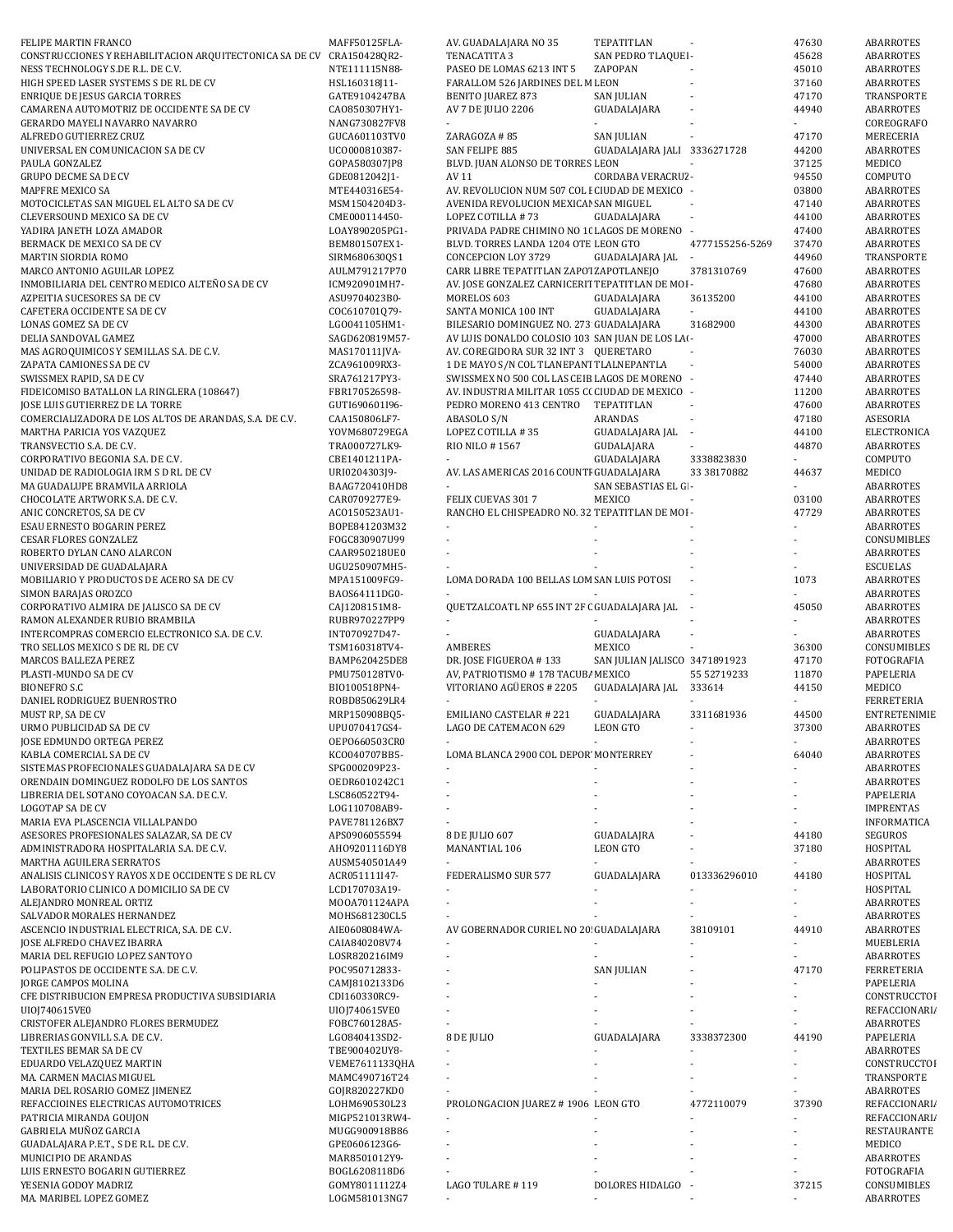| ALFONSO MEZA GARCIA                                             | MEGA751211TG7                  |                                                           |                       |               |                | CONSTRUCCTOI                  |
|-----------------------------------------------------------------|--------------------------------|-----------------------------------------------------------|-----------------------|---------------|----------------|-------------------------------|
| COFFEE TALPA S.P.R. DE R.L.                                     | CTA170203D72-                  |                                                           |                       |               |                | AGROQUIMICOS                  |
| HR16 HOSPITAL REGIONAL DE ALTA ESPECIALIDAD DEL BAJIO           | HRA061130D7A-                  | BLV. MILENIO #130                                         | LEON                  | 477267200     | 37660          | HOSPITAL                      |
| VALLECILLO HERNANDEZ JOSE DE JESUS                              | VAHJ721109---                  | PRIV. NICOLAS BRAVO # 69                                  | <b>SAN JULIAN</b>     |               | 47170          | ABARROTES                     |
| ACUARIO DEL BAJIO S.A. DE C.V.                                  | ABA150817730-                  |                                                           |                       |               |                | ENTRETENIMIE                  |
| ACEROS RIOS ALCALA S.A. DE C.V.                                 | ARA9907236L1-                  |                                                           |                       |               |                | <b>HERRERO</b>                |
| METAFIBRA SERVICIO INDUSTRIAL SA DE CV                          | MSI161116815-                  |                                                           |                       |               |                | <b>ACEROS</b>                 |
| MARIA GUADALUPE RAMIREZ GAITAN                                  | RAGG610111UG1                  |                                                           |                       |               |                | FARMACIAS                     |
| MUNICIPIO DE OJUELOS                                            | M0J750101EMA-                  |                                                           |                       |               |                | <b>GOBIERNO</b>               |
| ALAN ORNELAS RAMOS                                              | OERA740329HW0                  | PRISCILIANO ROMERO # 529                                  | <b>SAN JULIAN</b>     |               | 47170          | AGROQUIMICOS                  |
| RICHAR OSVALDO GUZMAN SANCHEZ<br>GLORIA CASTILLO ESPARZA        | GUSR730524UI1<br>CAEG7907123S0 |                                                           |                       |               |                | ABARROTES<br><b>ABARROTES</b> |
| ABRAHAM CASTILLO RAMIREZ                                        | CARA890223PL8                  |                                                           |                       |               |                | ABARROTES                     |
| A VI & TEC S. DE R.L. DE C.V.                                   | VAT130315V56-                  | PONIENTE 104 INT 100                                      | PUEBLA                |               | 72000          | COMPUTO                       |
| <b>JAIME MORA ALVAREZ</b>                                       | MOAJ771227R5A                  |                                                           |                       |               |                | ABARROTES                     |
| JOSE LUIS HERRERA MACIAS                                        | HEML810326NN1                  |                                                           |                       |               |                | ABARROTES                     |
| NESS TECHNOLOGY S. DE R.L. DE C.V.                              | NTE111115N88-                  |                                                           |                       |               |                | ABARROTES                     |
| FABIAN RAMIREZ HERNANDEZ                                        | RAHF840203CD1                  |                                                           |                       |               |                | ABARROTES                     |
| RESPEZA SA DE CV                                                | RES170306GAS-                  |                                                           |                       |               |                | ABARROTES                     |
| ALEJANDRO PONCE CASAS                                           | POCA720611HE5                  |                                                           |                       |               |                | ABARROTES                     |
| FABIOLA JAZMINE ARROYO ALVAREZ                                  | AOAF920801JL8                  |                                                           |                       |               |                | ABARROTES                     |
| ERIKA FABIOLA PADILLA MUÑOZ                                     | PAME7902075M4                  |                                                           |                       |               |                | ABARROTES                     |
| DANIEL MALDONADO MANDUJANO                                      | MAMD530721---                  | FRANCISCO I MADERO 156                                    | <b>SAN JULIAN</b>     |               | 47170          | <b>ABARROTES</b>              |
| LUZ DE LOURDES GUTIERREZ PEREZ                                  | GUPL720906B85                  |                                                           |                       |               |                | ZAPATERIA                     |
| JORGE FERNANDO MEDINA BALLESTEROS                               | MEBJ6505085R9                  |                                                           |                       |               |                | ABARROTES                     |
| ALEJANDRO BARAJAS ROCHA                                         | BARA740207S25                  | <b>JUAREZ #137</b>                                        | PURISIMA              |               | 36400          | <b>JURIDICO</b>               |
| CONSTRUCTORA CHALOP SA DE CV                                    | CCA9703115F1-                  |                                                           |                       |               |                | ABARROTES                     |
| <b>JUANA CASTELLANOS GONZALEZ</b>                               | CACJ500817T51                  |                                                           |                       |               |                | COMPUTO                       |
| LUZ REBECA GONZALEZ GONZALEZ                                    | GOGL69120FS8-                  |                                                           |                       |               |                | MERECERIA                     |
| JOSE LUIS CORDOVA BARBA                                         | COBL761019BQ1                  |                                                           |                       |               |                | <b>FERRETERIA</b>             |
| VINICOLA SANTA ELENA DE AGUASCALIETES SA DE CV                  | VSE140313T9A-                  | VALLADOLIT-EMILIANO ZAPATA AGUASCALIENTES                 |                       |               | 20668          | ENTRETENIMIE                  |
| MARTIN DELGADO MARTINEZ<br>RICARDO PADILLA PADILLA              | DEMM641018642<br>PAPR870130AV9 |                                                           |                       |               |                | ENTRETENIMIE<br>MERECERIA     |
| THANIA ZELTZIN CERVANTES VALLEJO                                | CEVT911117D56                  |                                                           | TONALA, JALISCO       |               | 45400          | ABARROTES                     |
| MA DE JESUS CABRERA RAMIREZ                                     | CARJ701223TF3                  | <b>CALLEJON VALLE VERDE #7</b>                            | GUANAJUATO            |               | 36030          | ABARROTES                     |
| MA JESUS CABRERA RAMIREZ                                        | CARJ701223TF3                  |                                                           | GUANAJUATO            |               | 36030          | ABARROTES                     |
| MARIA REFUGIO TORRES RODRIGUEZ                                  | TORR640508G43                  |                                                           | <b>SAN JULIAN</b>     |               | 47170          | ABARROTES                     |
| SERVICIO UNION AG SA DE CV                                      | SUA960920NP0-                  | CARR. UNION-SAN DIEGO KM 1.5 UNION DE SAN ANTO 3957250195 |                       |               | 47570          | ABARROTES                     |
| JESUS GUTIERREZ MUÑOZ                                           | GUMJ951019GL5                  |                                                           |                       |               |                | TELEFONIA CEL                 |
| REFACCIONARIA LEONESA SA DE CV                                  | RLE900907TG1-                  | MIGUEL ALEMAN 1030                                        | GUANAJUATO            |               | 37000          | ABARROTES                     |
| VICTOR HUGO VARGAS ZARAGOZA                                     | VAZV810208670                  |                                                           | TEPATITLAN DE MOI -   |               | 47600          | ABARROTES                     |
| MARTIN ENRIQUEZ GARCIA                                          | EIGM641110IL7                  | MEDINA ASCENCIO #10                                       | ARANDAS               |               | 47180          | ABARROTES                     |
|                                                                 |                                |                                                           |                       |               |                |                               |
| JORGE LUIS PIZANO DIAZ                                          | PIDJ7810035B8                  |                                                           |                       |               | 3700           | ABARROTES                     |
| MONICA MARCELA RAMIREZ PEREZ                                    | ------------------             |                                                           | SAN JULIAN,JAL        |               | 47170          | ABARROTES                     |
| FRANCISCO ISRAEL GARCIA DAVALOS                                 | GADF840105LM0                  |                                                           | SAN MIGUEL EL ALT( -  |               | 47140          | ABARROTES                     |
| JOSE PEDRO CASTRO LOPEZ                                         | CALP880602UEA                  |                                                           | TEPATITLAN DE MOI -   |               | 47600          | ABARROTES                     |
| MAURICIO RAMIREZ HERNANDEZ                                      | RAHM881106B62                  |                                                           | <b>SAN JULIAN</b>     |               | 47170          | ABARROTES                     |
| SNIPER COMERCIALIZADORA S.A. DE C.V.                            | SC00411235L7-                  |                                                           |                       |               | 44360          | ABARROTES                     |
| FEDERICO OLIVA HERNANDEZ                                        | -------------                  |                                                           |                       |               |                | ABARROTES                     |
| LA NUEVA PERLA S.A DE C.V.                                      | NPE840508ET1-                  | PINO SUAREZ #345                                          | GUADALAJARA           | 3336138245    | 44280          | ABARROTES                     |
| MALTA & PEARSON IMPULSORA S.A DE C.V.                           | MAP170322A91-                  |                                                           |                       |               | 44600          | <b>ABARROTES</b>              |
| SALVADOR RAZO MACIAS                                            | RAMS880612TFA                  |                                                           |                       |               |                | ABARROTES                     |
| ESCUELA DE JINETES Y DESARROLLOS EQUINOS S. DE R.L. DE C.V.     | EJD9104151C2-                  | CARR MEX-VER KM 49.9                                      |                       |               | 56240          | ABARROTES                     |
| GRUPO MULTIDISCIPLINARIO GSC SC                                 | GMG181105SLA-                  |                                                           |                       |               | 44820          | ABARROTES                     |
| ENRIQUE AVIÑA GUARDIAN                                          | AIGE8102193X8                  |                                                           |                       |               |                | ABARROTES                     |
| REFLIGERACION JIMENGON SA DE CV.                                | RJI061003EB40                  |                                                           |                       |               |                | ABARROTES                     |
| OFIX S.A. DE C.V.                                               | OFI920113KZ8-                  |                                                           |                       |               | 37160          | ABARROTES                     |
| DANZA DE TLAHUALILES SAHUAYO AC                                 | 0DTS0901195KA                  |                                                           |                       |               |                | ABARROTES                     |
| JOSE DE JESUS VARGAS BASULTO                                    | VABJ751109AG6                  |                                                           |                       |               |                | ABARROTES                     |
| RAFAEL LEMUS FIGUEROA                                           | LEFR611223DM6                  |                                                           |                       |               |                | ABARROTES                     |
| RODRIGO ALFONSO VALADEZ DOMINGUEZ<br>MARCO ANTONIO LOPEZ GUERRA | VADR7712229F5<br>LOGM87030813A |                                                           |                       |               | 36310<br>47170 | ABARROTES<br>ABARROTES        |
| GRUAS EL ALTEÑO S.A. DE C.V.                                    | GAL951216HD4-                  |                                                           |                       |               | 47600          | ABARROTES                     |
| MODA TEXTIL FUTURA S.A. DE C.V.                                 | MTF150617891-                  | 8 DE JULIO 607                                            | GUADALAJARA           |               | 44180          | ABARROTES                     |
| MAMEME GAS SA DE CV.                                            | 0MGA0902271A0                  |                                                           |                       |               |                | ABARROTES                     |
| CARLOS ALEJANDRO ALONSO ARVIZU                                  | AOAC871001CZ6                  | $\mathcal{L}$                                             |                       |               | 45400          | ABARROTES                     |
| OLIVIA ORNELAS GARCIA                                           | OEGO520928H9A                  |                                                           |                       |               |                | ABARROTES                     |
| ALFONSO ALEJANDRO JIMENEZ MARTINEZ                              | JIMA740320SVA                  |                                                           |                       |               | 38070          | ABARROTES                     |
| <b>GUSTAVO SANCHEZ BAUTISTA</b>                                 | SABG690427N50                  |                                                           | SAN MIGUEL COYUTI -   |               |                | ABARROTES                     |
| ALMACENES MARJITEX SA DE CV                                     | AMA960102BV5                   |                                                           |                       |               |                | ABARROTES                     |
| OMAR HUERTA MANGUIA                                             | HUM0780619HIA                  |                                                           |                       | --            |                | ABARROTES                     |
| HDI SEGUROS S.A. DE C.V.                                        | DSE701218532-                  |                                                           |                       |               | 44620          | ABARROTES                     |
| ERICK JESUS VERA HERNANDEZ                                      | VEHE981222BV9                  | PUEBLA <sub>8</sub>                                       | MEXICO                |               | 54405          | ABARROTES                     |
| CAJAS Y EMPAQUES DE LOS ALTOS, S. DE R.L. DE C.V.               | CEA050318SW6-                  |                                                           |                       |               | 47698          | ABARROTES                     |
| ERNESTO SANDOVAL ORTIZ                                          | SAOE701108BN1                  | CALLE GALLARDO 766                                        | GUADALAJARA           | 331570295     | 44600          | ABARROTES                     |
| SERVICIOS COMERCIALES AMAZON MEXICO S. DE R.L DE C.V            | ANE140618P37                   | JUAN SALVADOR AGRAZ # 73 PIS MORELOS                      |                       |               |                | ABARROTES                     |
| SERCICIO COMERCIAL AMAZON MEXICO S. DE RL DE CV.                | ANE140618P37                   |                                                           |                       |               |                | ABARROTES                     |
| ERNESTO GUZMAN HERNANDEZ                                        | GUHE660801QSA                  | <b>GENERAL ARTEAGA #65</b>                                | ARANDAS, JALISCO      | 348 784 75 78 | 47180          | ABARROTES                     |
| REFACCIONES Y AUTOPARTES LA LAJA, S.A. DE C.V.                  | RAL080326GY4-                  | CARRETERA A LOS ALTOS 145                                 | ZAPOTLANEJO           |               | 45430          | ABARROTES                     |
| TRACTOSOL S.A DE C.V                                            | TRA160420K40-                  | CARRETERA LA BARCA-JAMAY K LA BARCA, JAL                  |                       | 393 9352700   | 47910          | ABARROTES                     |
| HOSPITAL MEXICO AMERICANO, SC<br>JUVENAL GUTIERREZ RAMIREZ      | HMA980720GC2<br>GURJ670310CI4  |                                                           |                       |               |                | ASESORIA<br>ABARROTES         |
| HECTOR EDUARDO ZEPEDA ESCALANTE                                 | ZEEH790118GV4                  |                                                           |                       |               | 47000          | ABARROTES                     |
| <b>GERARDO JOSE FELIPE RICO PEREZ</b>                           | RIPG641109B48                  |                                                           |                       |               |                | ABARROTES                     |
| JORGE ALBERTO MARTIN REYNOSO                                    | MARJ860515CE1                  |                                                           |                       |               | 47120          | ABARROTES                     |
| MEDARDO CORTES MARQUEZ                                          | COMM5703128I1                  |                                                           | SAN JUAN DE LOS LAI - |               | 47120          | ABARROTES                     |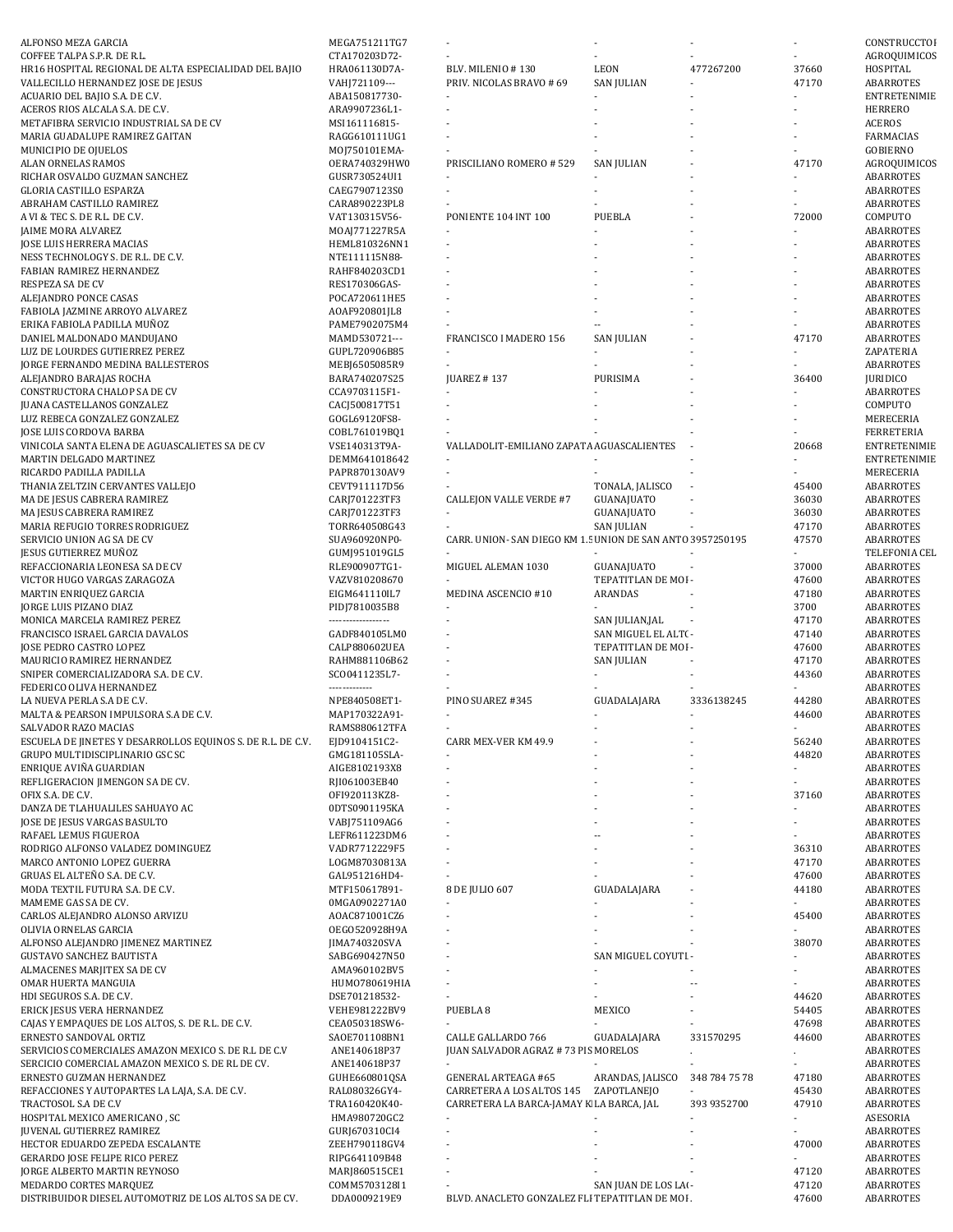| CARLOS ALEJANDRO MEDINA CRUZ                                              | MECC730628HF5                  |                                                 |                               |                          |                | ABARROTES                 |
|---------------------------------------------------------------------------|--------------------------------|-------------------------------------------------|-------------------------------|--------------------------|----------------|---------------------------|
| HUMBERTO PEREZ GUTIERREZ                                                  | PEGH50113NP2                   |                                                 |                               |                          |                | <b>ABARROTES</b>          |
| <b>CARLOS CESAR LAU FUENTES</b>                                           | LAFC800917DG5                  |                                                 |                               |                          |                | ABARROTES                 |
| <b>JORGE DE ANDA PADILLA</b>                                              | AAPJ671001DEA                  | <b>AQUILES SERDAN #78</b>                       | SAN MIGUEL EL ALT( 3477881760 |                          | 47140          | ABARROTES                 |
| ALEJANDRO MARTIN REYNOSO                                                  | MARA760427GC8                  | SAN JULIAN                                      | SAN JULIAN,JAL                |                          | 47170          | ABARROTES                 |
| MIGUEL DUARTE SALAZAR                                                     | DUSM871018AL7                  |                                                 | LAGOS DE MORENO,   -          |                          | 47536          | ABARROTES                 |
| <b>JOSE MANUEL MARTINEZ VAZQUEZ</b>                                       | MAVM691224EF0                  |                                                 | SAN JULIAN, JAL               |                          | 47170          | ABARROTES                 |
| CORPORATIVO ADMINISTRATIVO BASTEK SC                                      | CAB161109DT6-                  |                                                 | ZAPOPAN, JAL                  | $\overline{\phantom{a}}$ | 45070          | <b>ABARROTES</b>          |
| LUXURY AWARDS S. DE R.L. DE C.V.                                          | LAW100715TR2-                  | AV. GONZALEZ GALLO NO.2038                      | GUADALAJARA                   |                          | 44898          | <b>ABARROTES</b>          |
| MIGUEL ANGEL CARREÑO ARITZMENDI                                           | CAAM740927FR8                  |                                                 |                               |                          |                | <b>ABARROTES</b>          |
| JOSE ALEJANDRO ALCALA LIZCANO                                             | AALA801002LC4                  |                                                 |                               |                          |                | ABARROTES                 |
| IX-CHEL VIRIDIANA LARIOS PONCE                                            | LAPI9102239W3                  |                                                 |                               |                          |                | ABARROTES                 |
|                                                                           |                                |                                                 |                               |                          |                |                           |
| JOSE LUIS BECERRA GALLEGOS                                                | BEGL610621SKA                  |                                                 | <b>SAN JULIAN</b>             |                          | 47170          | ABARROTES                 |
| JUANA PATRICIA PEREZ GARCIA                                               | PEGJ8309146UA                  |                                                 | SAN JULIAN, JAL               |                          | 47170          | ABARROTES                 |
| KOPLA SA DE CV                                                            | K0P940610D11-                  | CARRETERA SAN FRANCISCO DE SAN FRANCISCO DEL -  |                               |                          | 36300          | ABARROTES                 |
| GASOMICH LA HACIENDA S.A DE C.V                                           | GHA090922CS1                   | EX HACIENDA SAN JOSENDE LA F MICHOACAN MORELI - |                               |                          | 58087          | ABARROTES                 |
| GUILLERMO SEPULVEDA GONZALEZ                                              | SEGG660706I67                  | CALLE FRESNO, NO.695 INT 2                      | TEPATITLAN DE MOI -           |                          | 47680          | ABARROTES                 |
| FERNANDO JAVIER RUIZ GONZALEZ                                             | RUGF860530V67                  |                                                 |                               |                          |                | <b>ABARROTES</b>          |
| ALMACENES ANFORA SA DE CV.                                                | ANF940707EP6                   | DELEG CUAHUTEMOC CIUDAD D MEXICO                |                               | 7002424                  | 06050          | <b>ABARROTES</b>          |
| DIAGNOSE S.A. DE C.V.                                                     | DIA030923UK9-                  | CIRCUITO CIRCUNVALACION ORI NAUCALPAN, MEXIC( - |                               |                          | 53100          | ABARROTES                 |
| MUNICIPIO DE LAGOS DE MORENO                                              | MLM630725HU4-                  |                                                 | LAGOS DE MORENO,   -          |                          | 47400          | ABARROTES                 |
| GILBERTO HERNANDEZ RODRIGUEZ                                              | HERG7309195Y9                  |                                                 | <b>SAN JULIAN</b>             |                          | 47170          | ABARROTES                 |
| GABRIELA ISAAC GONZALEZ                                                   | IAGG840328PDA                  |                                                 | $\blacksquare$                |                          |                | ABARROTES                 |
| LUIS EDUARDO SANCHEZ GARCIA                                               | SAGL831111566                  |                                                 |                               |                          | 47170          | <b>ABARROTES</b>          |
| MEGAL RADIADORES SA DE CV                                                 | MRA010124UW1-                  | AZUCENA NO.551                                  | GUADALAJARA                   | 33 3619 4833             | 44460          | <b>ABARROTES</b>          |
| JOSE LUIS CARDENAS GALVAN                                                 | CAGL9104017I0                  |                                                 |                               |                          |                | ABARROTES                 |
| HERNANDEZ LOPEZ SALVADOR                                                  | HELS710630CZA                  |                                                 |                               |                          |                | ABARROTES                 |
| JOSE GERARDO HERNANDEZ RAMIREZ                                            | HERG880117LIO                  |                                                 |                               |                          |                | ABARROTES                 |
| MARIA DE JESUS ROMO                                                       | ROJE800629NPA                  | <b>JOSE VASCONCELOS</b>                         | SAN JULIA JALISCO             |                          | 47170          | ABARROTES                 |
| <b>FABIO VITALE</b>                                                       |                                |                                                 |                               |                          |                |                           |
| FERREMATERIALES SAN JULIO ALVAREZ SA DE CV                                | VIFA851008NEA<br>FSJ170316CZ7  |                                                 | <b>SAN JULIAN</b>             |                          | 47170          | ABARROTES<br>ENTRETENIMIE |
|                                                                           |                                |                                                 |                               |                          |                |                           |
| <b>JUAN ANTONIO TORRES JIMENEZ</b>                                        | T0JJ840923RHA                  |                                                 |                               |                          |                | ABARROTES                 |
| <b>JOSE MANUEL CONTRERAS FRANCO</b>                                       | COFM860604A53                  |                                                 |                               |                          |                | MEDICO                    |
| ALPUERTA S.A. DE C.V.                                                     | ALP190301J37-                  | AV. GONZALEZ GALLO NO 2038                      | GUADALAJARA JALISI -          |                          | 44898          | ASESORIA                  |
| ALEJANDRO ALVARADO PADILLA                                                | AAPA930112D98                  |                                                 |                               |                          |                | INFORMATICA               |
| HECTOR GAYTAN FLORIDO                                                     | GAFH780816Q76                  |                                                 |                               |                          |                | FARMACIAS                 |
| HOSPITAL VICENTITA S.A. DE C.V.                                           | HVI0412082G4-                  | PEDRO MEDINA 267                                | TEPATITLAN DE MOI -           |                          | 47600          | ABARROTES                 |
| MARIA GUADALUPE CORTEZ MARQUEZ                                            | COMG611002LA5                  |                                                 |                               |                          |                | ABARROTES                 |
| YESENIA ESTRADA ESTRADA                                                   | EAEY710209                     | NIÑOS HEROES 46 OTE                             | <b>SAN JULIAN</b>             |                          | 47170          | ABARROTES                 |
| MARCOS EMMANUEL ALVIZO MULGADO                                            | AIMM970830                     | MATAMOROS #7                                    | ARANDAS JALISCO               |                          | 47180          | ABARROTES                 |
| ASAEL HERNANDEZ MARTINEZ                                                  | HEMA9412309G9                  |                                                 |                               |                          |                | TALLER MECAN              |
| RICARDO SUAREZ VARGAS                                                     | SUVR914009                     | CAM REAL A SAN MATEO S/N LO HIDALGO             |                               |                          | 43730          | <b>ABARROTES</b>          |
| JOSHUA EMANUEL ALCALA FLORES                                              | AAFJ901207NA3                  |                                                 | LEON, GTO                     |                          | 37289          | <b>ABARROTES</b>          |
| DANIEL CHAVEZ ALVAREZ                                                     | CAAD800907C5A                  | AV JUAREZ 28 INT 34                             | GUADALAJARA JALISI.           |                          | 44100          | <b>ABARROTES</b>          |
| LUIS ERNESTO BECERRA MARTINEZ                                             | BEML890901GX8                  | AV HIDALGO S/N                                  | SAN JULIAN JALISCO -          |                          | 47170          | ABARROTES                 |
| <b>JULIO ABRAHAM PADILLA SANCHEZ</b>                                      | PASJ930407RZ7                  |                                                 | <b>SAN JULIAN</b>             |                          | 47170          | ABARROTES                 |
|                                                                           | FOCR610224GD8                  |                                                 | SAN FRANCISCO DEL -           |                          | 36300          |                           |
| RUBEN FLORIDO CASILLAS                                                    |                                |                                                 |                               |                          |                | ABARROTES                 |
| CORASJUFI Y ASOCIADOS S.A. DE C.V.                                        | CAS1612022I4--                 |                                                 | GUADALAJARA                   |                          | 44690          | ABARROTES                 |
| <b>GRUPO ASESOR TECNIEX SA DE CV</b>                                      | GAT1805070G4-                  | CIRCUITO PALMA DE HIELO NO. LEON, GTO           |                               |                          | 37419          | ABARROTES                 |
| ALEJANDRO PADILLA MENDEZ                                                  | --------------                 | IGNACIO ZARAGOZA OTE 789                        | SAN JULIAN                    |                          | 47170          | ABARROTES                 |
| ASUNCION GERARDO GALLO RAMIREZ                                            | GARA8807069C1                  | $\overline{\phantom{a}}$                        | JALOSTOTITLAN, JAL -          |                          | 47120          | ABARROTES                 |
| DANIELA MELGAR MOCTEZUMA                                                  | MEMD780826KN3                  | $\overline{\phantom{a}}$                        |                               |                          |                | ABARROTES                 |
| DANIELA MELGAR MOCTEZUMA                                                  | MEMD780826KN3                  | $\overline{\phantom{a}}$                        |                               |                          |                | ABARROTES                 |
| <b>GUTIERREZ RAMIREZ BEATRIZ</b>                                          | GURB510713SX0                  |                                                 |                               |                          |                | <b>ABARROTES</b>          |
| J. JESUS ORTEGA MUÑOZ                                                     | UEMJ630422891                  | CALLE PASEO DEL MORAL 1115 LEON GTO             |                               |                          | 37150          | ABARROTES                 |
| EFRAIN ENCARNACION CORNEJO FLORES                                         | COFE671226PN8                  | PROLONGACION JUAREZ 57                          | UNION DE SAN ANTO -           |                          | 47570          | ABARROTES                 |
| ATHLETIC FOOTWEAR SA DE CV                                                | AF0901221IC2-                  |                                                 | PURISIMA DEL RINC( -          |                          | 36400          | <b>ABARROTES</b>          |
| FELIPE HERNANDEZ GUTIERREZ                                                | HEGF20102IRS                   |                                                 |                               |                          |                | ABARROTES                 |
| HERNANDEZ GUTIERREZ LUIS                                                  | HEGL790327AZA                  |                                                 |                               |                          |                | <b>ABARROTES</b>          |
| LEONARDO LOPEZ GARCIA                                                     | LOGAL198704010                 |                                                 |                               |                          |                | ABARROTES                 |
| CALZADO SUAREZ S.A. DE C.V.                                               | CSU070524AK5-                  | PROLONGACION LA LUZ 19                          | <b>JALOSTOTITLAN</b>          |                          | 47120          | ABARROTES                 |
| CESAR PAUL MACAL VALERDI                                                  | MAVC910719PEA                  |                                                 |                               |                          |                | ABARROTES                 |
| LEONARDO ELEAZAR CRUZ ALCALA                                              | CUAL560823703                  | MAPELO 120                                      | TEPATITLAN DE MOI -           |                          | 47600          | ABARROTES                 |
| LUIS ALFONSO MARTIN DEL CAMPO GONZALEZ                                    | MAGL860929F93                  |                                                 | TEPATITLAN DE MOI -           |                          | 47600          | ABARROTES                 |
| SERGIO ARMANDO GONZALEZ ACEVES                                            | GOAS6601119L6                  |                                                 | TEPATITLAN DE MOI -           |                          | 47600          | ABARROTES                 |
| MANUEL ALMARAZ IBARRA                                                     | AAIM8105284U8                  | VALLE DE NAPA 1643                              | TEPATITLAN DE MOI -           |                          | 47600          | ABARROTES                 |
|                                                                           | FOSP8805018M8                  |                                                 |                               |                          |                | <b>ABARROTES</b>          |
| PABLO JACINTO FLORES SANTIAGO                                             |                                | AV.GOMEZ MORIN 392                              | TEPATITLAN DE MOI -           |                          | 47670          |                           |
| KEVIN ALEJANDRO CORIA VALLE                                               | COVK830326SC9                  |                                                 | GUADALAJARA                   |                          | 44647          | ABARROTES                 |
| MARIA CONCEPCION CASTILLO BUEN ROSTRO                                     | CABC8602217P1                  | $\overline{\phantom{a}}$                        |                               |                          |                | <b>ABARROTES</b>          |
| HERIBERTO MORENO PAZ                                                      | MOPH8001265C6                  |                                                 | TEPATITLAN DE MOI -           |                          | 47600          | ABARROTES                 |
| MIGUEL ANGEL ACEVES VALADEZ                                               | AEVM740521MT9                  |                                                 |                               |                          |                | ABARROTES                 |
| RAUL RINCON MARES                                                         | RIMR900210SY2                  |                                                 |                               |                          |                | ABARROTES                 |
| MARTHA NAIK TORRES JIMENEZ                                                | TOJM801023LJA                  | SAN PEDRO TLAQUEPAQUE                           | TLAQUEPAQUE JALIS.            |                          | 45589          | ABARROTES                 |
| CONVERTIDORA SORELLE SA DE CV.                                            | CS01708810106                  |                                                 |                               |                          |                | ABARROTES                 |
| ALFREDO GUTIERREZ RAMIREZ                                                 | GURA681220FX6                  |                                                 |                               |                          |                | ABARROTES                 |
| ANTONIO GALVEZ ORTA                                                       | DTS0901195KA                   |                                                 |                               |                          |                | ABARROTES                 |
| MARIA TERESA ORTIZ TISCAREÑA                                              | OITT891020530                  |                                                 |                               |                          | 44760          | ABARROTES                 |
| MIGUEL ANGEL BARRAGAN HERNANDEZ                                           | BAHM710819UZ6                  | AV FELIX RAMIREZ RENTERIA N LAGOS DE MORENO     |                               |                          | 47450          | ABARROTES                 |
| JOSE JULIO ASCENCIO JIMENEZ                                               | AEJJ7412082R8                  |                                                 |                               |                          |                | ABARROTES                 |
| CATALINA SALCIDO JIMENEZ                                                  |                                | JARDINES DE LA CRUZ 44950                       | GDL                           | 38129696                 | 44950          | ABARROTES                 |
| J JESUS MARTINEZ GONZALEZ                                                 |                                |                                                 |                               |                          |                |                           |
|                                                                           | SAJC6003278G9                  |                                                 |                               |                          |                |                           |
|                                                                           | MAGJ691114LV8                  |                                                 | <b>LEON GTO</b>               |                          | 37390          | ABARROTES                 |
| MARIA ISABEL RODRIGUEZ ALDRETE                                            | ROAI681031827                  |                                                 | <b>SAN JULIAN</b>             |                          | 47170          | ABARROTES                 |
| MA. ISABEL MARTINEZ GARCIA                                                | MAGI720515S31                  |                                                 | <b>AYUTLAN JAL</b>            |                          | 47940          | ABARROTES                 |
| JUAN MANUEL MORALES HERNANDEZ                                             | MOHJ710302ED5                  |                                                 | <b>SAN JULIAN</b>             |                          | 47170          | ABARROTES                 |
| ARANDASCEL SA DE CV.                                                      | ARA040914MT1                   |                                                 | ٠.                            |                          | 47170          | ABARROTES                 |
| MARIANO RENE SALCIDO GALVAN<br>JOSE ROBERTO DE JESUS HERMOSILLO HERNANDEZ | SAGM851020JMA<br>HEHR781117BQ6 |                                                 | SAN IGNACIO CERRO -           |                          | 47170<br>47190 | ABARROTES<br>ABARROTES    |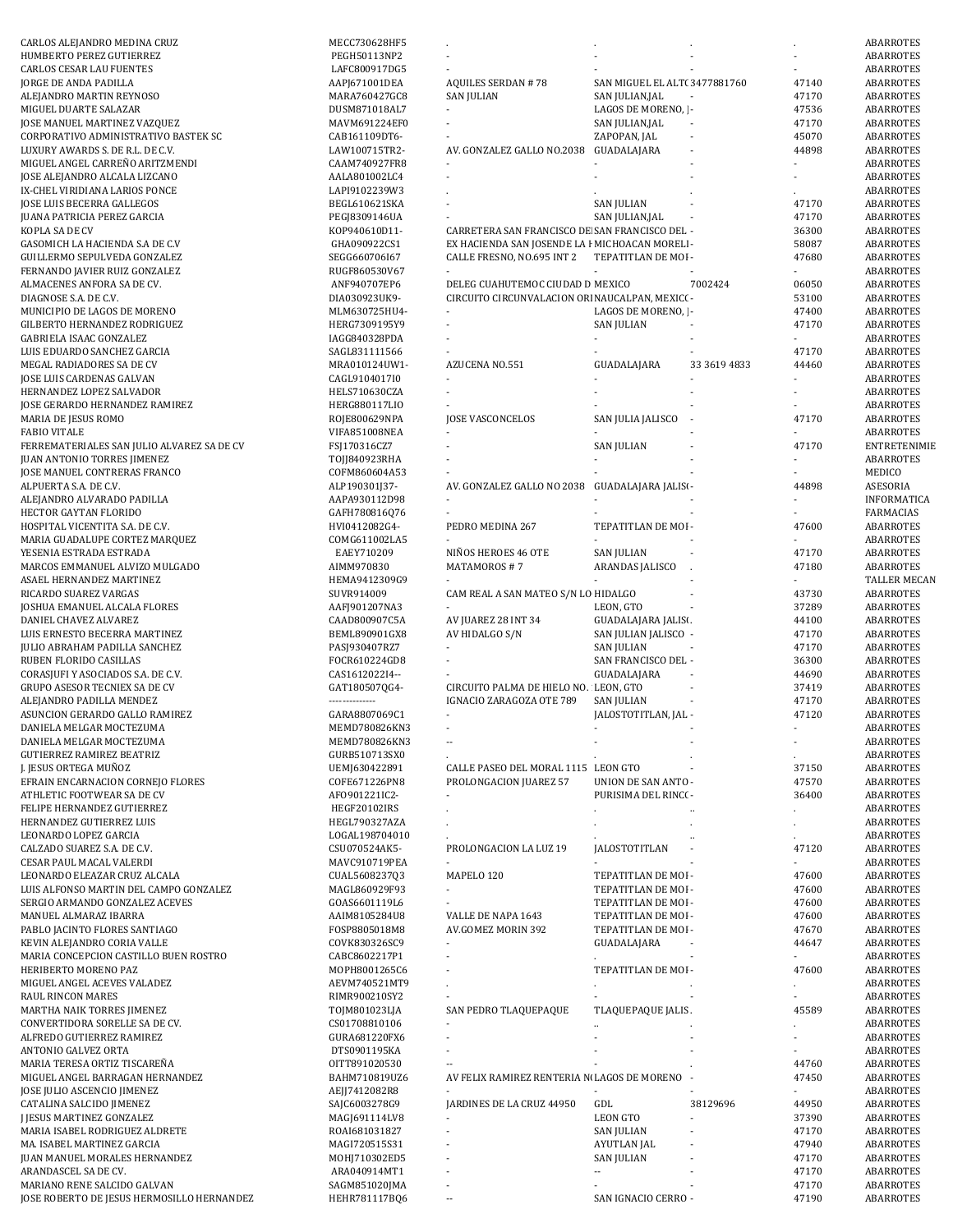| ALEJANDRO MARTINEZ SANCHEZ                                           | MASA 870130PI1               | <b>BOSQUES DE LA PRESA #103</b>                          | LEON GTO                     |            | 37125 | ABARROTES              |
|----------------------------------------------------------------------|------------------------------|----------------------------------------------------------|------------------------------|------------|-------|------------------------|
| INTERAMERICANA DE ACEITES Y LUBRICANTES S.A. DE C.V.                 | IAL020924I42-                | ARMANDO BIRLAING SHAFFLER QUERETARO                      |                              |            | 76090 | ABARROTES              |
| ESTEBAN FLORIDO CASILLAS                                             | FOCE6909129A5                |                                                          | SAN FRANCISCO DEL -          |            | 36440 | ABARROTES              |
| JOAQUIN ANDRES MARTIN MARQUEZ                                        | MAMJ800402HSL                | C-5 DE MAYO # 202 SUR                                    | SAN JULIAN JALISCO -         |            | 47170 | ABARROTES              |
| ESAUL GONZALEZ VAZQUEZ                                               | GOVE680104LQ8                |                                                          |                              |            | 47170 | ABARROTES              |
| PARABRISAS VICKY S.A. DE C.V.                                        | PVI980601BC6-                | BLVD TORRES LANDA 201                                    | <b>LEON GTO</b>              | 7156480    | 37450 | ABARROTES              |
| FERNANDO GABRIEL PEREZ GUERRA                                        | PEGF671130FG9                | AV. BOSQUES DE SANTA ANITA 2 TLAJOMULCO.JAL              |                              |            | 45645 | ABARROTES              |
| ZASAMO CONSULTING S.A. DE C.V.                                       | ZC0180320T93-                | BLVD. JUAN ALONSO DE LAS TOR LEON, GTO                   |                              |            | 37125 | ABARROTES              |
| MARIA ESTHER MARQUEZ ESCAMILLA                                       | MAEE750807UV9                |                                                          | SAN JULIAN JALISCO -         |            | 47170 | ABARROTES              |
| SANBORN HERMANOS, SA                                                 | SHE190630V37-                | $\overline{\phantom{a}}$                                 | GUADALAJARA                  |            |       | ABARROTES              |
|                                                                      |                              |                                                          |                              |            |       |                        |
| <b>JUAN PABLO FUENTES MENDEZ</b>                                     | FUMJ830629HY0                |                                                          |                              |            |       | ABARROTES              |
| PROYECCION INTEGRAL ZURE, S.A. DE C.V.                               | PIZ070717DX6-                | AV. VALLARTA NO.2828 NO.INT 1 GUADALAJARA                |                              |            | 44690 | ABARROTES              |
| VICTOR MSNUEL MUÑOZ GONZALEZ                                         | MUGV701126EE8                | VICENTE GUERRERO                                         | SAN JULIAN, JAL              |            | 47170 | ABARROTES              |
| CAPITAL PUBLICO, S.C.                                                | CPU170605AN1-                |                                                          |                              |            | 47474 | ABARROTES              |
| TRACTO REFACCIONES DE LAGOS SA DE CV.                                | TLA100313153                 | $\sim$                                                   | <b>LAGOS DE MORENO</b>       |            | 47410 | ABARROTES              |
| MAYRA ESTRADA PADILLA                                                | EAPM8605281I6                |                                                          | SAN JULIAN, JAL              |            | 47170 | ABARROTES              |
| ALEJANDRO GOMEZ ESCOBEDO                                             | GOEA900614KS5                | $\overline{a}$                                           | <b>SAN JULIAN</b>            |            | 47170 | ABARROTES              |
| MACIAS REYES ALBERTO                                                 | MARA 8501133Z4               |                                                          | <b>SAN JULIAN</b>            |            | 47170 | ABARROTES              |
| COMERCIALIZADORA EFICIENTE DE ABASTOS SA DE CV.                      | CEA150205NB5                 | CALLE SEGUNDA 838 LOCAL A CI GUADALUPE NUEVO -           |                              |            |       | ABARROTES              |
| MARGARITA LUNA VERDIN                                                | LUVM580605J7A                |                                                          | <b>SAN JULIAN</b>            |            | 47170 | ABARROTES              |
| MARCO ANTONIO PADILLA GOMEZ                                          | PAGM820304FA4                | $\overline{\phantom{a}}$                                 | <b>SAN JULIAN</b>            |            | 47170 | ABARROTES              |
| <b>GABRIEL MENDEZ ACEVES</b>                                         | MEAG770702637                |                                                          |                              |            | 47170 | ABARROTES              |
| DAVID MUÑOZ PADILLA                                                  | MUPD741228SX1                |                                                          | <b>SAN JULIAN</b>            |            | 47170 | ABARROTES              |
|                                                                      |                              | $\overline{a}$                                           |                              |            |       |                        |
| JORGE ALBERTO NAVARRO BENITEZ                                        | NABJ7912028W8                |                                                          | SAN PEDRO, TLAQUE -          |            | 45580 | ABARROTES              |
| JUAN JOSE VISCENCIO LOPEZ                                            | VILJ751117V86                |                                                          | AGUASCALIENTES -             |            | 20235 | ABARROTES              |
| XE INGENIERIA MEDICA SA DE CV                                        | XIM1406078S2-                | <b>CRISTOBAL COLON 75 BIS</b>                            | TLALPAN, CDMX                |            | 14630 | ABARROTES              |
| RODRIGO RUIZ ESQUIVEL                                                | RUER901226978                |                                                          | TEPATITLAN DE MOI -          |            | 47600 | ABARROTES              |
| SAINZ LOPEZ MARIA ASUNCION                                           | SALA501204I22                | $\mathbf{r}$                                             | SAN JULIAN JALISCO -         |            | 47170 | ABARROTES              |
| AZULEJOS TALAVERA CORTES S.A. DE C.V.                                | ATC850301KQA-                |                                                          | DOLORES HIDALGO, ( -         |            | 37800 | ABARROTES              |
| ZERMEÑO GUTIERREZ MARIA DE JESUS                                     | ZEGI571015N65                |                                                          | <b>SAN JULIAN</b>            |            | 47170 | <b>ABARROTES</b>       |
| <b>BODEGA IVI SA DE CV</b>                                           | VIV140113HF0.                | $\overline{a}$                                           |                              | 38561365   | 44210 | ELECTRONICA            |
|                                                                      |                              |                                                          |                              |            |       |                        |
| <b>GILBERTO HERNANDEZ NERI</b>                                       | HENG730820R2A                |                                                          | OCOTLAN, JALISCO             | $\sim$     | 47810 | ABARROTES              |
| MARTIN CHAVEZ UREÑA                                                  | CAUM660414BT1                | CALLE CARACOL 2851 COLONIA   GUADALAJARA, JAL -          |                              |            | 44540 | ABARROTES              |
| AUTOSERVICIO GASHR S.A. DE C.V.                                      | AGA0006136F1-                |                                                          | TONALA, JAL                  |            | 45422 | ABARROTES              |
| ELECTRONICA ALDI S.A DE C.V                                          | EAL130903BG0                 |                                                          |                              |            |       | ABARROTES              |
| CONCRETOS SAN JULIO ALVAREZ SA DE CV                                 | CSJ190610BY5-                |                                                          |                              |            |       | ABARROTES              |
| TECNOLOGY KING SA DE CV                                              | TKI150609IB3-                |                                                          | PUEBLA DE ZARAGO' -          |            | 72190 | ABARROTES              |
| MARIA DE LOURDES PADILLA DE ANDA                                     | PAAL710323SF6                |                                                          |                              |            | 47170 | ABARROTES              |
|                                                                      |                              |                                                          |                              |            |       |                        |
| LUIS ALBERTO GUERRERO AGUILAR                                        | GUAL9512095I6                | PRINCESADO#105                                           | <b>LEON GTO</b>              |            | 37234 | ABARROTES              |
| LUIS GILBERTO GUERRERO AGUILAR                                       | GUAL9512095I6                | PRINCESADO #105                                          | <b>LEON GTO</b>              |            | 37234 | ABARROTES              |
| MILAGROS ABIGAIL HERRERA NOGALES                                     | HENM951227G95                |                                                          |                              |            |       | ABARROTES              |
| JIMENEZ AUTOCAMIONES S.A DE C.V                                      | JAU000120468                 |                                                          | ZAPOPAN JALISCO              |            |       | ABARROTES              |
| HOSPITAL ARANDA DE LA PARRA SA DE CV                                 | HAP900801CS4-                |                                                          | <b>LEON GTO</b>              |            | 37000 | ABARROTES              |
| <b>JUAN DIEGO LOPEZ PARRA</b>                                        | LOPJ831022KV4                |                                                          | PURISIMA DEL RINC( -         |            | 36400 | ABARROTES              |
| PROVEEDORA DE EQUIPOS PARA ALUMBRADO S.DE R.L. DE C.V.               | PEA031216LL8-                | PUERTO SAN BLAS NO.98 COL. M ZAPOPAN.JALISCO             |                              | 36209977   | 45060 | ABARROTES              |
| CARLOS ANDRES RAMIREZ GRANADA                                        | RAGC790906RNA                |                                                          |                              |            |       | ABARROTES              |
|                                                                      |                              |                                                          | <b>JALOS TOTITLAN</b>        |            |       |                        |
|                                                                      | AJI981030386                 |                                                          |                              |            | 47120 | ABARROTES              |
| ABARROTES JIGO, S.A DE C.V                                           |                              |                                                          |                              |            |       |                        |
| SOFIMEX, INSTITUCION DE GARANTIAS, S.A.                              | ASG950531ID1-                | BLVD. ADOLFO LOPEZ MATEOS 1 CIUDAD DE MEXICO -           |                              |            | 1010  | ABARROTES              |
| <b>JUANA SALCIDO GALVAN</b>                                          | SAGJ7912313Y7                | AV HIDALGO                                               | <b>SAN JULIAN</b>            |            | 47170 | ABARROTES              |
| J CLEMENTE MUÑOZ                                                     | MUJX451123AEA                |                                                          |                              |            |       | ABARROTES              |
| CRBT ROBOTICA DE MEXICO SAS DE CV                                    | CTR1907029I1                 | ÷.                                                       |                              |            |       | ABARROTES              |
|                                                                      |                              | $\mathbf{r}$                                             |                              |            |       |                        |
| ELISEO HERNANDEZ CORTES                                              | HECE540614DE7                |                                                          | SILAO, GTO                   | 4727223589 | 36270 | ABARROTES              |
| KENDRA PRADO JIMENEZ                                                 | PAJK980604CU4                | <b>EMILIANO ZAPATA 28</b>                                | TLAXCALA                     | 7481062460 | 90231 | ABARROTES              |
| JUAN MANUEL GUTIERREZ TERRAZAS                                       | GUTJ860127HL7                |                                                          |                              |            |       | ABARROTES              |
| DISTRIBUIDORA MEXTEC SA DE CV                                        | DME200629T44                 |                                                          |                              |            |       | ABARROTES              |
| SISTEMAS EMPRESARIALES DABO, S.A DE C.V                              | SED881215J89                 |                                                          |                              |            |       | ABARROTES              |
| <b>GUILLERMO JARAMILLO RUBIO</b>                                     | JARG720913LZ2                | MARIA DE LA LUZ BRAVO 607                                | SAN FRANCISCO DEL 4767436089 |            | 36380 | ABARROTES              |
| FELIPE PLASCENCIA GUTIERREZ                                          | PAGF5607201Q4                |                                                          |                              |            |       | ABARROTES              |
| COMERCIALIZADORA DE REFACCIONES COMPUTACIONALES SA DE C CRC120912131 |                              |                                                          |                              |            |       | ABARROTES              |
| AZUL 257 MEXICO S DE R.L. DE C.V.                                    | ADC151202936                 |                                                          |                              |            |       | ABARROTES              |
| CLAUDIA IVONNE DE CARLO REYNA                                        | CARC860621H69                |                                                          | AGUASCALIENTES               |            | 20235 | <b>ABARROTES</b>       |
|                                                                      |                              |                                                          |                              |            |       |                        |
| DANIEL HUERTA JIMENEZ                                                | HUJD670223M53                |                                                          |                              |            |       | ABARROTES              |
| MARICELA GOROZTIETA MIGUEL                                           | GOMM9607082E3                | MAGUEY #102 VILLAS DEL MAGI SAN FRANCISCO DEL 4761136693 |                              |            | 36446 | ABARROTES              |
| KARLA EDITH CARDONA SANCHEZ                                          | CASK941027R91                | SIERRA DE LOS AGUSTINOS EXT LEON GTO                     |                              |            | 37353 | ABARROTES              |
| MARIO ALBERTO MEDINA MONTALVO                                        | MEMM860926L1A                | $\overline{\phantom{a}}$                                 |                              |            |       | ABARROTES              |
| MICROCLIK SA DE CV.                                                  | MIC091126NY4                 | $\blacksquare$                                           |                              |            |       | ABARROTES              |
| RIGOBERTO CONS URBALEJO                                              | COUR7912272L3                |                                                          |                              |            |       | ABARROTES              |
| JAVIER BANDERAS MORAN                                                | BAMJ660510V4A                | AV PATRIA N 95 COL 5 DE MAYO GDL, JALISCO                |                              |            | 44970 | ABARROTES              |
| COMERCIALIZADORA E IMPORTADORA MASAGO SA DE CV.                      | CEI070213JMA                 |                                                          |                              |            |       | ABARROTES              |
|                                                                      |                              |                                                          |                              |            |       |                        |
| MIRIAM MUÑOZ GARCIA                                                  | MUGM880318CV8                | AV HIGALGO                                               | SAN JULIAN JALISCO -         |            | 47170 | ABARROTES              |
| LADY LAURA HERNANDEZ MELLADO                                         | HEML840628574                | $\blacksquare$                                           |                              |            |       | ABARROTES              |
| GONZALO RODRIGUEZ FAJARDO                                            | ROFG8303261N2                |                                                          | TONALA, JAL                  |            | 45402 | ABARROTES              |
| 101 GRADOS S. DE R L DE C.V                                          | CUG1311126K0                 |                                                          |                              |            |       | ABARROTES              |
| HERIBERTO SANCHEZ GUADALUPE                                          | SAGH870415L14                |                                                          |                              |            |       | ABARROTES              |
| ELIOVEN MARTIN FRANCO                                                | MAFE830126RV6                |                                                          | GUADALAJARA,JAL -            |            | 44540 | ABARROTES              |
| AMADO JAVIER MORENO JIMENEZ                                          | MOJA690313BE5                |                                                          | SAN MIGUEL EL ALT( -         |            | 47140 | ABARROTES              |
| CONSTRUCTORA CHATER SA DE CV                                         | CCA200831GX9                 |                                                          |                              |            |       | ABARROTES              |
|                                                                      |                              |                                                          |                              |            |       |                        |
| LAURA ELENA FERNANDEZ PADILLA                                        | FEPL6109017D8                |                                                          |                              |            | 37450 | ABARROTES              |
| BAYA MEXICO S DE RL DE CV                                            | RIS120316SH9                 |                                                          |                              |            |       | ABARROTES              |
| BAZAYA MEXICO S DE RL DE CV                                          | RIS120316SH9                 |                                                          |                              |            |       | ABARROTES              |
| MA ISABEL MARTINEZ GARCIA                                            | MAGI720515S31                |                                                          |                              |            |       | ABARROTES              |
| DANIEL GUTIERREZ DE LA ROSA                                          | GURD891218HB7                |                                                          |                              |            | 47170 | ABARROTES              |
| OMAR GILBERTO GALVEZ SALAZAR                                         | GAS0830128KN8                |                                                          | JOCOTEPEC, JAL               |            | 45800 | ABARROTES              |
| 1PEDIDOS.COM                                                         | OSO051003F5A                 |                                                          |                              |            |       | ABARROTES              |
|                                                                      |                              |                                                          |                              |            |       |                        |
| <b>GUILLERMO DE JESUS MARTINEZ CORTES</b>                            | MACG9209149C3                |                                                          | TONALA,JAL<br>Ξ.             |            | 45402 | ABARROTES              |
| DISTRIBUCIONES COMPUPAZ SA DE CV<br>HABIBI TECNOLOGIA SA DE CV.      | DC0150818ND6<br>HTE160620EK2 |                                                          |                              |            |       | ABARROTES<br>ABARROTES |